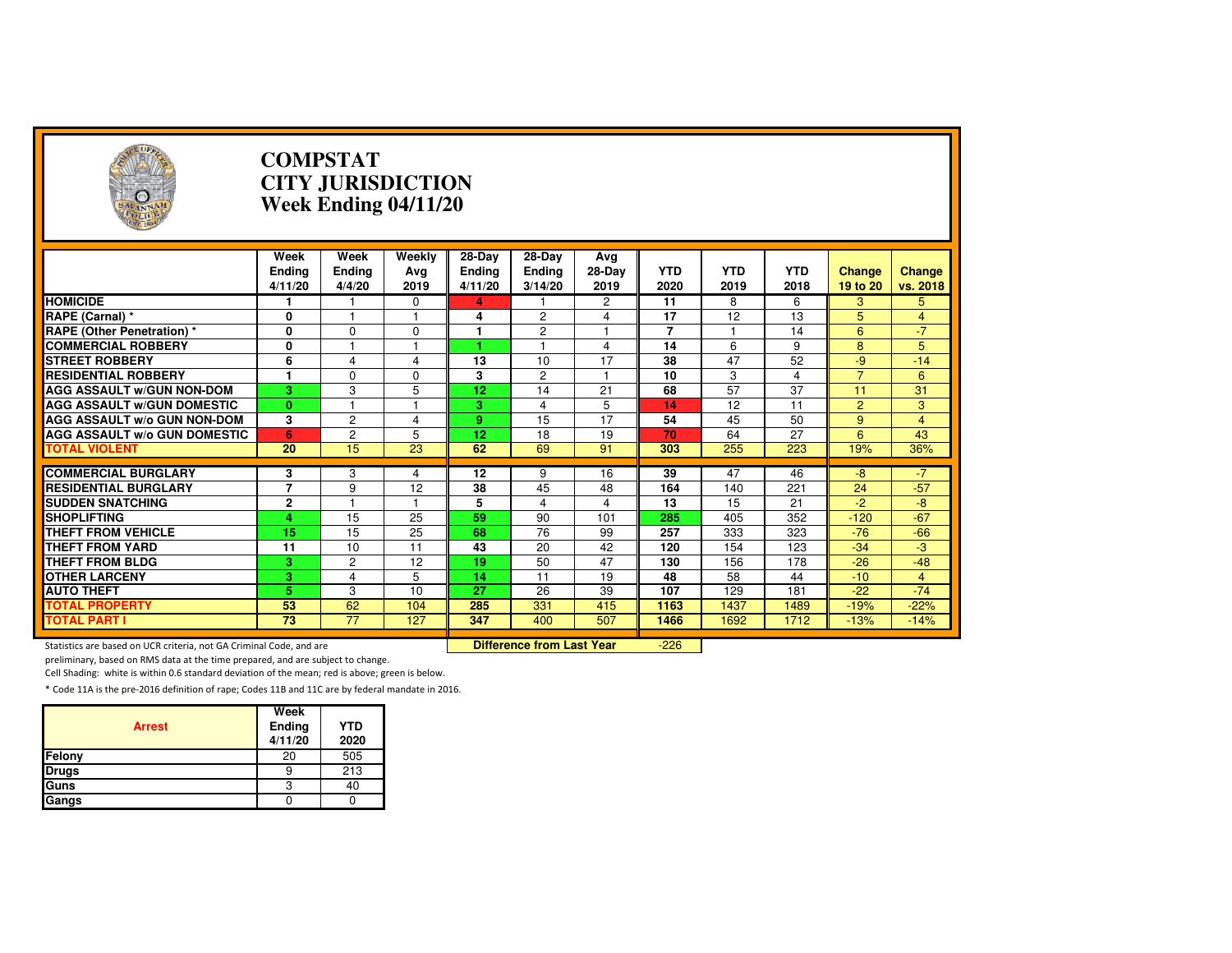

#### **COMPSTATNORTH PRECINCTWeek Ending 04/11/20**

**PRECINCT COMMANDER:**

**CAPT. CARY HILL**



|                                     | Week<br><b>Endina</b><br>4/11/20 | Week<br><b>Ending</b><br>4/4/20 | Weekly<br>Avg<br>2019 | $28 - Day$<br><b>Ending</b><br>4/11/20 | 28-Day<br><b>Ending</b><br>3/14/20 | Avg<br>28-Day<br>2019   | <b>YTD</b><br>2020 | <b>YTD</b><br>2019 | <b>YTD</b><br>2018 | Change<br>19 to 20 | <b>Change</b><br>vs. 2018 |
|-------------------------------------|----------------------------------|---------------------------------|-----------------------|----------------------------------------|------------------------------------|-------------------------|--------------------|--------------------|--------------------|--------------------|---------------------------|
| <b>HOMICIDE</b>                     |                                  | $\Omega$                        | $\Omega$              | 3                                      | 0                                  | $\Omega$                | 3                  | $\overline{c}$     |                    |                    | $\overline{2}$            |
| RAPE (Carnal) *                     | 0                                | $\Omega$                        | $\Omega$              |                                        |                                    |                         | 6                  | 4                  | $\overline{2}$     | $\overline{2}$     | $\overline{4}$            |
| <b>RAPE (Other Penetration) *</b>   | $\bf{0}$                         | $\Omega$                        | $\Omega$              | 0                                      | $\Omega$                           | $\Omega$                | 0                  | $\Omega$           | $\overline{2}$     | $\Omega$           | $-2$                      |
| <b>COMMERCIAL ROBBERY</b>           | 0                                | 0                               | 0                     | 0                                      | $\Omega$                           |                         | $\mathbf{2}$       |                    | $\overline{2}$     |                    | $\Omega$                  |
| <b>STREET ROBBERY</b>               | ۴                                | 0                               |                       | $\overline{2}$                         | 4                                  | 5                       | 10                 | 14                 | 23                 | $-4$               | $-13$                     |
| <b>RESIDENTIAL ROBBERY</b>          | и                                | $\Omega$                        | <sup>0</sup>          |                                        |                                    | 0                       | 3                  | $\Omega$           | $\overline{2}$     | 3                  |                           |
| <b>AGG ASSAULT w/GUN NON-DOM</b>    | 1                                | $\overline{c}$                  |                       | 7                                      | 9                                  | 4                       | 21                 | 11                 | 9                  | 10                 | 12                        |
| <b>AGG ASSAULT W/GUN DOMESTIC</b>   | $\bf{0}$                         | $\Omega$                        | 0                     | 0                                      | $\overline{c}$                     | $\overline{\mathbf{1}}$ | 5                  |                    | 3                  | 4                  | $\overline{2}$            |
| <b>AGG ASSAULT W/o GUN NON-DOM</b>  | $\bf{0}$                         | -1                              |                       | 3.                                     | 5                                  | 6                       | 17                 | 15                 | 15                 | $\overline{2}$     | $\overline{2}$            |
| <b>AGG ASSAULT W/o GUN DOMESTIC</b> | 1                                | $\Omega$                        |                       | 4.                                     | 2                                  | 5                       | 10                 | 15                 | 8                  | $-5$               | $\overline{2}$            |
| <b>TOTAL VIOLENT</b>                | 5                                | 3                               | 6                     | 18                                     | 24                                 | 24                      | 77                 | 63                 | 67                 | 22%                | 15%                       |
|                                     |                                  |                                 |                       |                                        |                                    |                         |                    |                    |                    |                    |                           |
| <b>COMMERCIAL BURGLARY</b>          | 0                                |                                 |                       |                                        | $\overline{2}$                     | 4                       | 9                  | 12                 | 9                  | $-3$               | $\overline{0}$            |
| <b>RESIDENTIAL BURGLARY</b>         | $\mathbf{2}$                     | 3                               | $\overline{2}$        | 8                                      | 16                                 | $\overline{7}$          | 38                 | 17                 | 23                 | 21                 | 15                        |
| <b>SUDDEN SNATCHING</b>             |                                  |                                 | $\Omega$              | 4                                      | 3                                  | $\overline{\mathbf{1}}$ | 8                  | 5                  | 11                 | 3                  | -3                        |
| <b>SHOPLIFTING</b>                  | 1                                | $\overline{c}$                  | 3                     | 13                                     | 7                                  | 12                      | 35                 | 46                 | 73                 | $-11$              | $-38$                     |
| <b>THEFT FROM VEHICLE</b>           | $\bf{0}$                         |                                 | 6                     | 4                                      | 7                                  | 24                      | 35                 | 71                 | 56                 | $-36$              | $-21$                     |
| <b>THEFT FROM YARD</b>              | $\overline{2}$                   |                                 | 3                     | 12                                     | 5                                  | 11                      | 31                 | 41                 | 34                 | $-10$              | -3                        |
| <b>THEFT FROM BLDG</b>              | 4                                | $\Omega$                        | 3                     | 3                                      | 8                                  | 11                      | 25                 | 32                 | 54                 | $-7$               | $-29$                     |
| <b>OTHER LARCENY</b>                | $\bf{0}$                         | $\overline{c}$                  |                       | 3                                      |                                    | 4                       | 9                  | 10                 | 8                  | 47                 | $\mathbf{1}$              |
| <b>AUTO THEFT</b>                   | 3                                | $\Omega$                        | 2                     | 4                                      | 10                                 | 8                       | 26                 | 16                 | 24                 | 10 <sup>10</sup>   | $\overline{2}$            |
| <b>TOTAL PROPERTY</b>               | 10                               | 11                              | 21                    | 52                                     | 59                                 | 82                      | 216                | 250                | 292                | $-14%$             | $-26%$                    |
| <b>TOTAL PART I</b>                 | $\overline{15}$                  | 14                              | $\overline{26}$       | $\overline{70}$                        | 83                                 | 106                     | 293                | 313                | 359                | $-6%$              | $-18%$                    |

Statistics are based on UCR criteria, not GA Criminal Code, and are **Difference from Last Year** 

-20

preliminary, based on RMS data at the time prepared, and are subject to change.

Cell Shading: white is within 0.6 standard deviation of the mean; red is above; green is below.

| <b>Arrests</b> | Week<br><b>Ending</b><br>4/11/20 | <b>YTD</b><br>2020 |
|----------------|----------------------------------|--------------------|
| Felony         |                                  | 133                |
| <b>Drugs</b>   |                                  | 65                 |
| Guns           |                                  | 10                 |
| Gangs          |                                  |                    |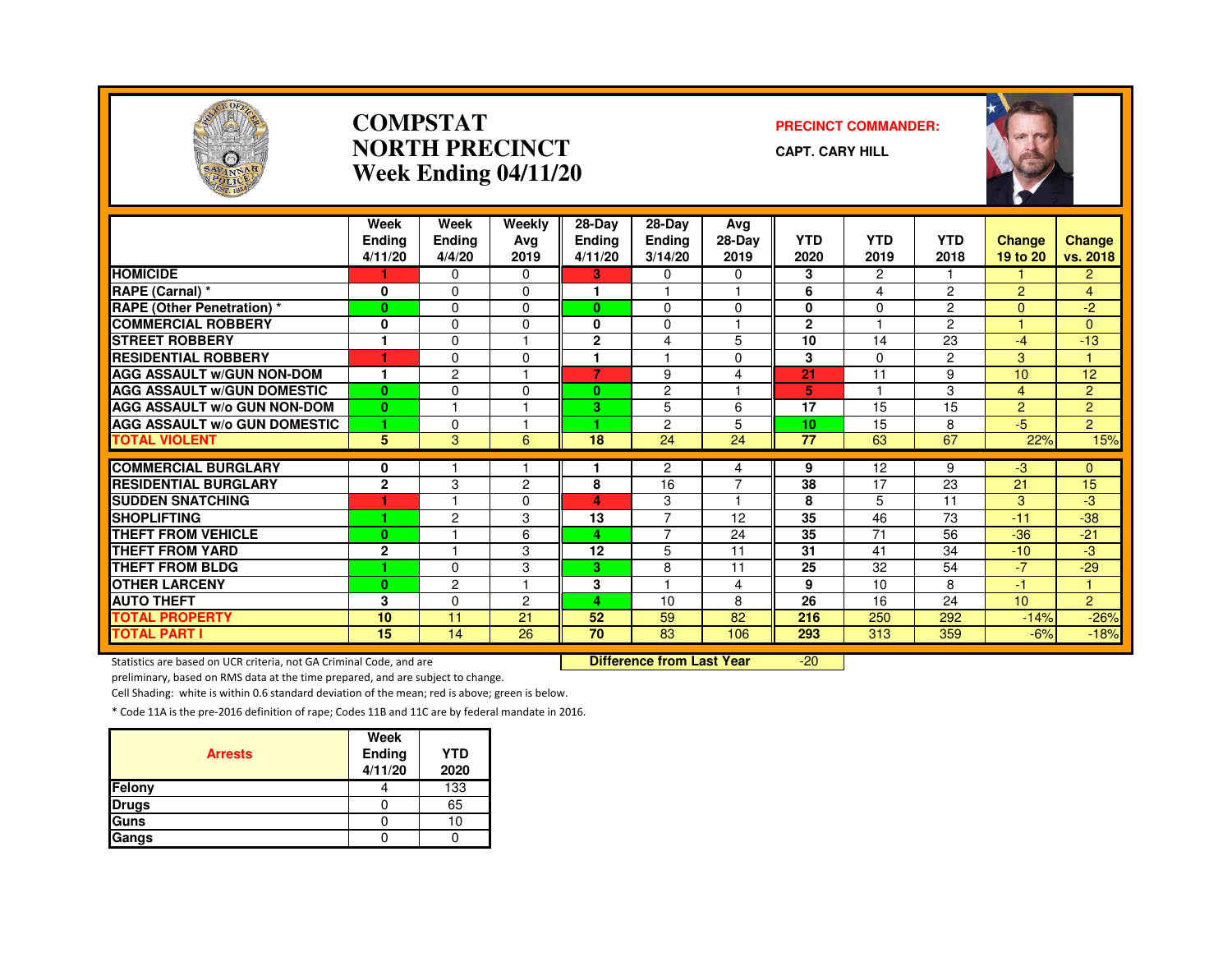

#### **COMPSTATCENTRAL PRECINCTWeek Ending 04/11/20**

#### **PRECINCT COMMANDER:**

**CAPT. TONYA REID**



|                                     | Week<br><b>Ending</b><br>4/11/20 | Week<br><b>Ending</b><br>4/4/20 | Weekly<br>Ava<br>2019 | 28-Day<br><b>Ending</b><br>4/11/20 | $28-Dav$<br><b>Ending</b><br>3/14/20 | Avg<br>28-Day<br>2019 | <b>YTD</b><br>2020 | <b>YTD</b><br>2019 | <b>YTD</b><br>2018 | <b>Change</b><br>19 to 20 | <b>Change</b><br>vs. 2018 |
|-------------------------------------|----------------------------------|---------------------------------|-----------------------|------------------------------------|--------------------------------------|-----------------------|--------------------|--------------------|--------------------|---------------------------|---------------------------|
| <b>HOMICIDE</b>                     | 0                                |                                 | $\Omega$              |                                    |                                      | $\Omega$              | 7                  |                    | $\Omega$           | 6                         | $\overline{7}$            |
| RAPE (Carnal) *                     | 0                                | $\Omega$                        | $\Omega$              | 0                                  |                                      |                       | 6                  | 2                  | 4                  | 4                         | $\overline{2}$            |
| <b>RAPE (Other Penetration) *</b>   | $\bf{0}$                         | $\Omega$                        | 0                     | $\mathbf{0}$                       | $\Omega$                             | $\Omega$              |                    |                    | 4                  | $\overline{0}$            | -3                        |
| <b>COMMERCIAL ROBBERY</b>           | 0                                | $\Omega$                        | 0                     | $\mathbf{0}$                       | 0                                    | $\overline{c}$        | $\mathbf{2}$       |                    |                    |                           |                           |
| <b>STREET ROBBERY</b>               | в                                | $\Omega$                        |                       | 3                                  | 5                                    | 5                     | 11                 | 13                 | 12                 | $-2$                      | 47                        |
| <b>RESIDENTIAL ROBBERY</b>          | $\mathbf{0}$                     | $\Omega$                        | $\Omega$              | $\overline{2}$                     | $\Omega$                             | $\Omega$              | 3                  |                    |                    | $\overline{2}$            | $\overline{2}$            |
| <b>AGG ASSAULT W/GUN NON-DOM</b>    | 4                                | -4                              | $\overline{2}$        | 4                                  | $\overline{2}$                       | $\overline{7}$        | 21                 | 20                 | 11                 |                           | 10 <sup>10</sup>          |
| <b>AGG ASSAULT W/GUN DOMESTIC</b>   | $\mathbf{0}$                     | $\Omega$                        | $\Omega$              | $\bf{0}$                           | $\Omega$                             | 1                     | 3                  | 4                  | 5                  | $-1$                      | $-2$                      |
| <b>AGG ASSAULT W/o GUN NON-DOM</b>  | 1                                |                                 |                       | 4                                  | $\overline{c}$                       | 4                     | 13                 | 9                  | 16                 | 4                         | $-3$                      |
| <b>AGG ASSAULT w/o GUN DOMESTIC</b> | 1                                | $\overline{c}$                  |                       | 7                                  | 8                                    | 5                     | 22                 | 15                 | 6                  | $\overline{7}$            | 16                        |
| <b>TOTAL VIOLENT</b>                | 6                                | 5                               | 6                     | 21                                 | 19                                   | 26                    | 89                 | 67                 | 60                 | 33%                       | 48%                       |
|                                     |                                  |                                 |                       |                                    |                                      |                       |                    |                    |                    |                           |                           |
| <b>COMMERCIAL BURGLARY</b>          | 1                                |                                 |                       | 3                                  | 4                                    | 6                     | 13                 | 12                 | 16                 |                           | $-3$                      |
| <b>RESIDENTIAL BURGLARY</b>         | 3                                | 3                               | 4                     | 13                                 | 14                                   | 16                    | 56                 | 47                 | 53                 | 9                         | 3                         |
| <b>SUDDEN SNATCHING</b>             | и                                | $\Omega$                        | 0                     |                                    | $\Omega$                             |                       | $\mathbf{2}$       | $\overline{c}$     | 2                  | $\Omega$                  | $\Omega$                  |
| <b>SHOPLIFTING</b>                  | 1                                | 6                               | 5                     | 14                                 | 15                                   | 19                    | 50                 | 71                 | 38                 | $-21$                     | 12                        |
| <b>THEFT FROM VEHICLE</b>           | $\overline{2}$                   | 5                               | 6                     | 15                                 | 19                                   | 25                    | 54                 | 68                 | 97                 | $-14$                     | $-43$                     |
| <b>THEFT FROM YARD</b>              | 4                                | 5                               | 4                     | 16                                 | 6                                    | 15                    | 42                 | 57                 | 38                 | $-15$                     | 4                         |
| <b>THEFT FROM BLDG</b>              | 4                                | $\Omega$                        | 3                     | $\overline{2}$                     | 11                                   | 10                    | 24                 | 39                 | 48                 | $-15$                     | $-24$                     |
| <b>OTHER LARCENY</b>                | $\bf{0}$                         |                                 | 2                     | 3                                  | 6                                    | $\overline{7}$        | 14                 | 22                 | 6                  | $-8$                      | 8                         |
| <b>AUTO THEFT</b>                   | ٠                                | $\Omega$                        | $\overline{c}$        | 9                                  | 5                                    | 10                    | 39                 | 39                 | 60                 | $\Omega$                  | $-21$                     |
| <b>TOTAL PROPERTY</b>               | 14                               | 21                              | 27                    | 76                                 | 80                                   | 107                   | 294                | 357                | 358                | $-18%$                    | $-18%$                    |
| <b>TOTAL PART I</b>                 | 20                               | 26                              | 33                    | 97                                 | 99                                   | 133                   | 383                | 424                | 418                | $-10%$                    | $-8%$                     |

Statistics are based on UCR criteria, not GA Criminal Code, and are **Difference from Last Year** 

-41

preliminary, based on RMS data at the time prepared, and are subject to change.

Cell Shading: white is within 0.6 standard deviation of the mean; red is above; green is below.

|                | Week    |                    |
|----------------|---------|--------------------|
| <b>Arrests</b> | Ending  | <b>YTD</b><br>2020 |
|                | 4/11/20 |                    |
| Felony         | 10      | 166                |
| <b>Drugs</b>   |         | 82                 |
| Guns           |         | 15                 |
| Gangs          |         |                    |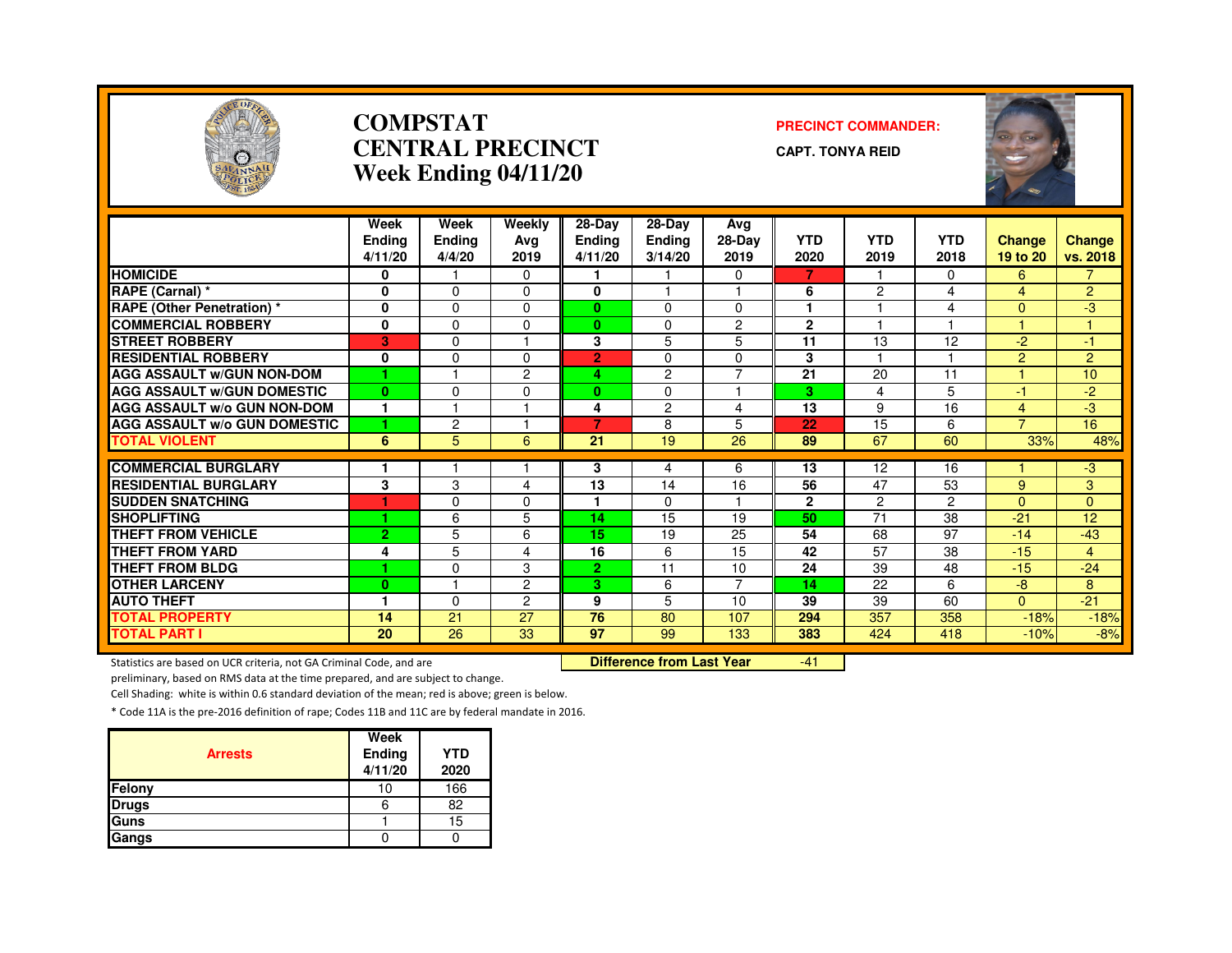

#### **COMPSTATSOUTH PRECINCTWeek Ending 04/11/20**

#### **PRECINCT COMMANDER:**

**CAPT. MICHELLE HALFORD**



|                                     | Week<br><b>Ending</b><br>4/11/20 | Week<br>Ending<br>4/4/20 | Weekly<br>Avg<br>2019 | 28-Day<br><b>Ending</b><br>4/11/20 | $28$ -Day<br><b>Ending</b><br>3/14/20 | Ava<br>28-Day<br>2019 | <b>YTD</b><br>2020 | <b>YTD</b><br>2019 | <b>YTD</b><br>2018 | <b>Change</b><br>19 to 20 | Change<br>vs. 2018 |
|-------------------------------------|----------------------------------|--------------------------|-----------------------|------------------------------------|---------------------------------------|-----------------------|--------------------|--------------------|--------------------|---------------------------|--------------------|
| <b>HOMICIDE</b>                     | 0                                | $\Omega$                 | $\Omega$              | 0                                  | $\Omega$                              |                       | 1                  | 4                  |                    | $-3$                      | $\mathbf{0}$       |
| RAPE (Carnal) *                     | $\mathbf 0$                      |                          | $\Omega$              | 3                                  | $\Omega$                              |                       | 5                  | $\overline{2}$     | 4                  | 3                         | $\overline{1}$     |
| <b>RAPE (Other Penetration)</b> *   | $\mathbf{0}$                     | $\Omega$                 | $\Omega$              | 0                                  |                                       | $\Omega$              | 4                  | 0                  | 5                  | 4                         | -1                 |
| <b>COMMERCIAL ROBBERY</b>           | 0                                |                          | $\Omega$              |                                    |                                       |                       | 7                  | 3                  | 4                  | 4                         | 3                  |
| <b>STREET ROBBERY</b>               | $\mathbf 0$                      | 3                        |                       | 5                                  |                                       | 3                     | 10                 | 8                  | 6                  | 2                         | $\overline{4}$     |
| <b>RESIDENTIAL ROBBERY</b>          | $\mathbf{0}$                     | $\mathbf{0}$             | $\Omega$              | 0                                  |                                       | $\Omega$              | 3                  | $\Omega$           |                    | 3                         | $\overline{2}$     |
| <b>AGG ASSAULT W/GUN NON-DOM</b>    |                                  | $\mathbf 0$              |                       |                                    | 3                                     | 3                     | 14                 | 9                  |                    | 5                         | 13                 |
| <b>AGG ASSAULT W/GUN DOMESTIC</b>   | $\bf{0}$                         |                          | $\Omega$              | 3                                  |                                       |                       | 3                  | 5                  |                    | $-2$                      | 2                  |
| <b>AGG ASSAULT w/o GUN NON-DOM</b>  | 1                                | $\Omega$                 |                       |                                    | 4                                     | $\overline{2}$        | 8                  | 9                  | 7                  | -1                        |                    |
| <b>AGG ASSAULT w/o GUN DOMESTIC</b> | $\mathbf{0}$                     | $\Omega$                 |                       | 0                                  | 4                                     | $\overline{4}$        | 15                 | 14                 | 3                  |                           | 12                 |
| <b>TOTAL VIOLENT</b>                | $\overline{2}$                   | 6                        | 4                     | 14                                 | 16                                    | 17                    | 70                 | 54                 | 33                 | 30%                       | 112%               |
|                                     |                                  |                          |                       |                                    |                                       |                       |                    |                    |                    |                           |                    |
| <b>COMMERCIAL BURGLARY</b>          | и                                |                          |                       | 5                                  | 7                                     | 5                     | 7                  | 19                 | 13                 | $-12$                     | $-6$               |
| <b>RESIDENTIAL BURGLARY</b>         |                                  | $\Omega$                 | $\overline{2}$        | 4                                  |                                       | 9                     | 28                 | 16                 | 65                 | 12                        | $-37$              |
| <b>SUDDEN SNATCHING</b>             | 0                                | 0                        | 0                     | 0                                  | $\Omega$                              |                       | 1                  | 4                  | 3                  | -3                        | -2                 |
| <b>SHOPLIFTING</b>                  | 1                                | 2                        | 12<br>⇁               | 15                                 | 43                                    | 48                    | 111                | 216                | 162                | $-105$                    | $-51$              |
| THEFT FROM VEHICLE                  | 12                               | 4                        |                       | 36                                 | 19                                    | 26                    | 86                 | 88                 | 88                 | $-2$                      | -2                 |
| <b>THEFT FROM YARD</b>              | 3                                |                          |                       | 5                                  | 4                                     | 6                     | 16                 | 22                 | 19                 | $-6$                      | -3                 |
| <b>THEFT FROM BLDG</b>              | $\mathbf{0}$                     | $\Omega$                 | 3                     | 5.                                 | 16                                    | 13                    | 33                 | 46                 | 30                 | $-13$                     | 3                  |
| <b>OTHER LARCENY</b>                | $\overline{2}$                   | $\Omega$                 |                       | 3                                  |                                       | 4                     | 8                  | 8                  | $\overline{7}$     | $\Omega$                  | и                  |
| <b>AUTO THEFT</b>                   | $\bf{0}$                         |                          | 3                     | 4                                  | 5                                     | 11                    | 18                 | 35                 | 39                 | $-17$                     | $-21$              |
| <b>TOTAL PROPERTY</b>               | 20                               | 9                        | 31                    | 77                                 | 96                                    | 123                   | 308                | 454                | 426                | $-32%$                    | $-28%$             |
| <b>TOTAL PART I</b>                 | 22                               | 15                       | 35                    | 91                                 | 112                                   | 141                   | 378                | 508                | 459                | $-26%$                    | $-18%$             |

Statistics are based on UCR criteria, not GA Criminal Code, and are **Difference from Last Year** 

-130

preliminary, based on RMS data at the time prepared, and are subject to change.

Cell Shading: white is within 0.6 standard deviation of the mean; red is above; green is below.

| <b>Arrests</b> | Week<br>Ending<br>4/11/20 | <b>YTD</b><br>2020 |
|----------------|---------------------------|--------------------|
| Felony         | 3                         | 105                |
| <b>Drugs</b>   | 3                         |                    |
| Guns           |                           |                    |
| Gangs          |                           |                    |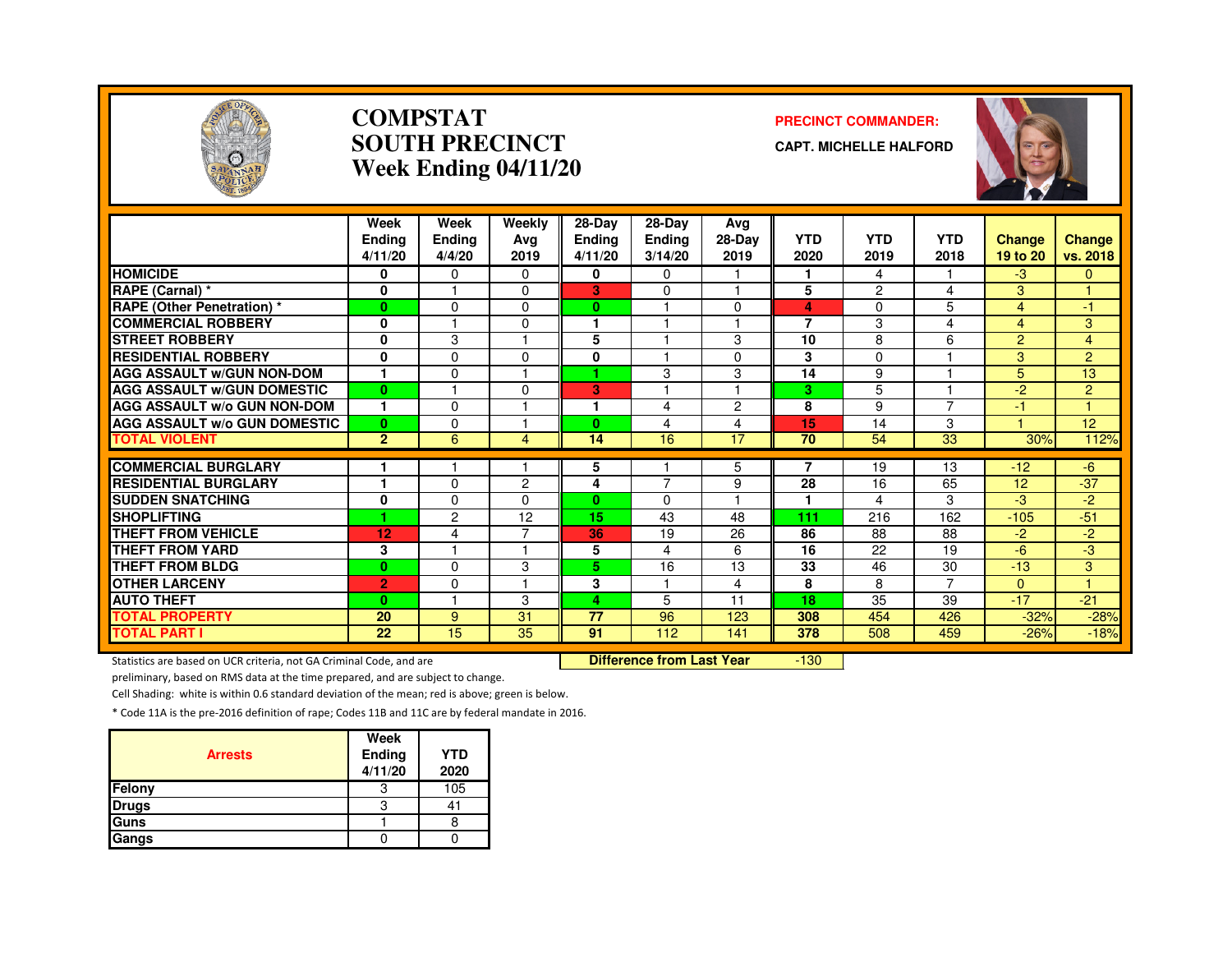

#### **COMPSTATEAST PRECINCTWeek Ending 04/11/20**

#### **PRECINCT COMMANDER:**

**CAPT. GEORGE GUNDICH**



|                                     | Week<br>Endina<br>4/11/20 | Week<br><b>Ending</b><br>4/4/20 | Weekly<br>Avg<br>2019 | $28$ -Day<br><b>Ending</b><br>4/11/20 | $28-Dav$<br>Ending<br>3/14/20 | Ava<br>28-Day<br>2019 | <b>YTD</b><br>2020 | <b>YTD</b><br>2019 | <b>YTD</b><br>2018 | Change<br>19 to 20 | Change<br>vs. 2018 |
|-------------------------------------|---------------------------|---------------------------------|-----------------------|---------------------------------------|-------------------------------|-----------------------|--------------------|--------------------|--------------------|--------------------|--------------------|
| <b>HOMICIDE</b>                     | 0                         | $\Omega$                        | $\Omega$              | 0                                     | 0                             | 0                     | 0                  |                    | 4                  | $-1$               | $-4$               |
| RAPE (Carnal) *                     | 0                         | $\Omega$                        | $\Omega$              | $\bf{0}$                              | 0                             | 1                     | $\bf{0}$           | 4                  | 3                  | $-4$               | $-3$               |
| <b>RAPE (Other Penetration) *</b>   | $\bf{0}$                  | $\Omega$                        | $\Omega$              | 1                                     | $\blacktriangleleft$          | $\Omega$              | $\mathbf{2}$       | $\Omega$           | 3                  | $\overline{2}$     | 47                 |
| <b>COMMERCIAL ROBBERY</b>           | 0                         | $\Omega$                        | $\Omega$              | 0                                     | 0                             |                       | 3                  |                    | $\overline{2}$     | $\overline{2}$     |                    |
| <b>STREET ROBBERY</b>               | $\overline{2}$            |                                 |                       | 3                                     | 0                             | 4                     | $\overline{7}$     | 12                 | 11                 | $-5$               | $-4$               |
| <b>RESIDENTIAL ROBBERY</b>          | 0                         | $\Omega$                        | $\Omega$              | 0                                     | 0                             |                       |                    | 2                  | $\Omega$           | $-1$               |                    |
| <b>AGG ASSAULT w/GUN NON-DOM</b>    | $\mathbf{0}$              | $\Omega$                        | 2                     | $\bf{0}$                              | 0                             | 6                     | 12                 | 17                 | 16                 | $-5$               | $-4$               |
| <b>AGG ASSAULT W/GUN DOMESTIC</b>   | $\mathbf{0}$              | $\Omega$                        | $\Omega$              | $\bf{0}$                              |                               | $\overline{c}$        | 3                  | $\overline{c}$     | $\overline{2}$     |                    |                    |
| <b>AGG ASSAULT w/o GUN NON-DOM</b>  | $\mathbf{1}$              | $\Omega$                        |                       | и                                     | 4                             | 5                     | 16                 | 12 <sup>2</sup>    | 12                 | 4                  | $\overline{4}$     |
| <b>AGG ASSAULT W/o GUN DOMESTIC</b> | 4                         | $\Omega$                        |                       | 4                                     | 4                             | 5                     | 23                 | 20                 | 10                 | 3                  | 13                 |
| <b>TOTAL VIOLENT</b>                | $\overline{7}$            |                                 | 6                     | 9 <sup>°</sup>                        | 10                            | 24                    | 67                 | 71                 | 63                 | $-6%$              | 6%                 |
| <b>COMMERCIAL BURGLARY</b>          |                           | $\Omega$                        |                       |                                       |                               | $\overline{2}$        | 10                 |                    | 8                  |                    | $\overline{2}$     |
| <b>RESIDENTIAL BURGLARY</b>         | ٠                         | 3                               | 0<br>4                | 3<br>13                               | 2<br>8                        | 17                    | 42                 | 4<br>60            | 80                 | 6<br>$-18$         | $-38$              |
| <b>SUDDEN SNATCHING</b>             | 0                         | $\Omega$                        | $\Omega$              | $\mathbf{0}$                          |                               | 1                     | $\mathbf{2}$       | 4                  | 5.                 | $-2$               | -3                 |
| <b>SHOPLIFTING</b>                  | и                         | 5                               | 6                     | 17                                    | 25                            | 23                    | 89                 | 72                 | $\overline{79}$    | 17                 | 10 <sup>10</sup>   |
| <b>THEFT FROM VEHICLE</b>           | ٠                         | 5                               | 6                     | 13                                    | 31                            | 24                    | 82                 | 106                | 82                 | $-24$              | $\Omega$           |
| <b>THEFT FROM YARD</b>              | $\mathbf 2$               | 3                               | 2                     | 10                                    | 5                             | 10                    | 31                 | 34                 | 32                 | -3                 | -17                |
| <b>THEFT FROM BLDG</b>              | ٠                         | $\overline{c}$                  | 3                     | 9                                     | 15                            | 12                    | 48                 | 39                 | 46                 | 9                  | $\overline{2}$     |
| <b>OTHER LARCENY</b>                |                           |                                 |                       | 5                                     | 3                             | 5                     | 17                 | 18                 | 23                 | 47                 | $-6$               |
| <b>AUTO THEFT</b>                   |                           | $\mathbf{2}$                    | 2                     | 10                                    | 6                             | 10                    | 24                 | 39                 | 58                 | $-15$              | $-34$              |
| <b>TOTAL PROPERTY</b>               | 9                         | 21                              | 26                    | 80                                    | 96                            | 103                   | 345                | 376                | 413                | $-8%$              | $-16%$             |
| <b>TOTAL PART I</b>                 | 16                        | 22                              | 32                    | 89                                    | 106                           | 127                   | 412                | 447                | 476                | $-8%$              | $-13%$             |

Statistics are based on UCR criteria, not GA Criminal Code, and are **Difference from Last Year** 

-35

preliminary, based on RMS data at the time prepared, and are subject to change.

Cell Shading: white is within 0.6 standard deviation of the mean; red is above; green is below.

| <b>Arrests</b> | Week<br>Ending<br>4/11/20 | <b>YTD</b><br>2020 |
|----------------|---------------------------|--------------------|
| Felony         | З                         | 101                |
| <b>Drugs</b>   |                           | 25                 |
| Guns           |                           |                    |
| Gangs          |                           |                    |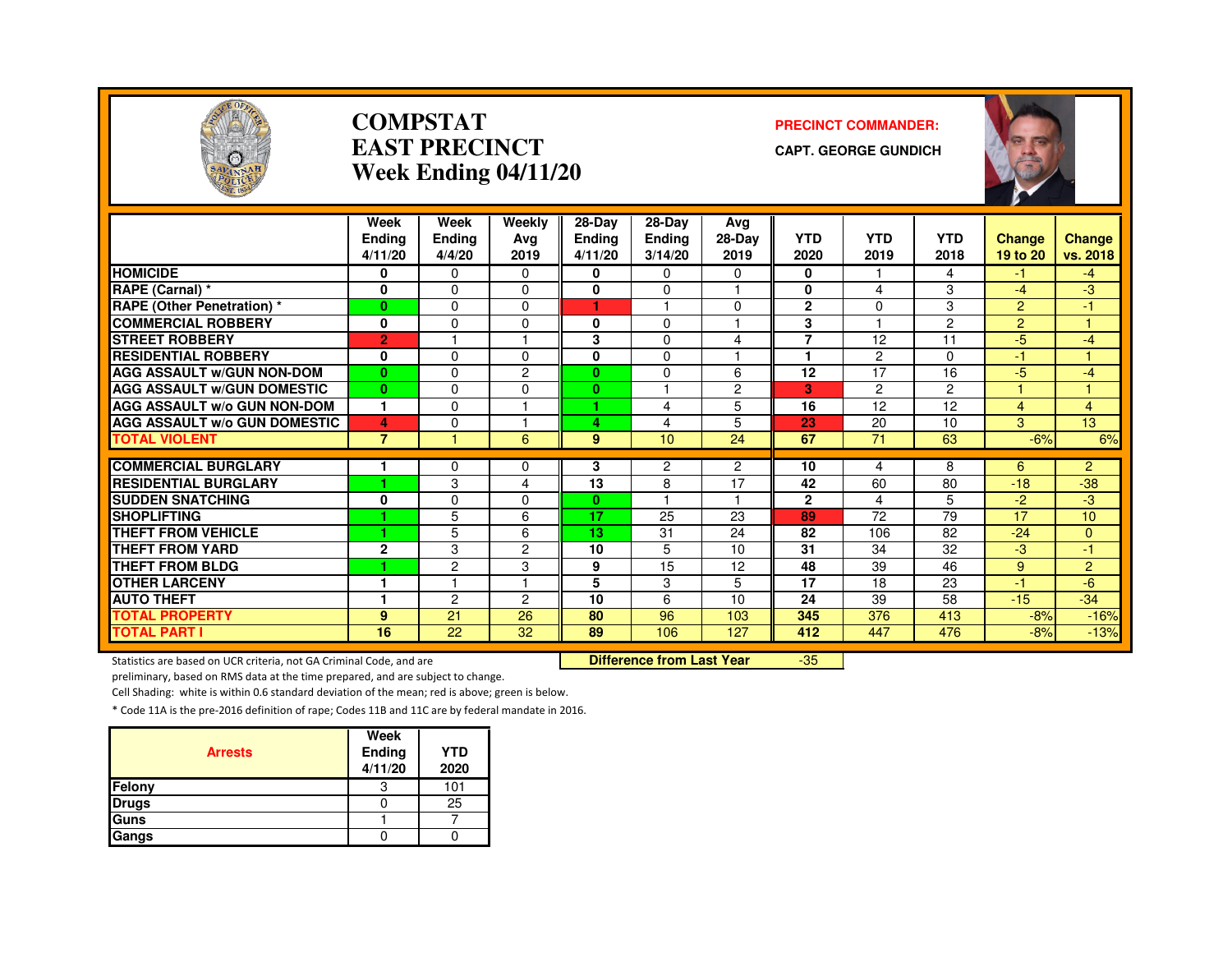# **BEAT 21 North PrecinctWeek Ending 4/4/20**

|                                     |               | <b>Last 4 Weeks</b>              |                   |               | 28 Days        | 28 Day  |                |                |                |                      |                |
|-------------------------------------|---------------|----------------------------------|-------------------|---------------|----------------|---------|----------------|----------------|----------------|----------------------|----------------|
|                                     | <b>Endina</b> | <b>Endina</b>                    | <b>Ending</b>     | <b>Ending</b> | <b>Endina</b>  | Average | <b>YTD</b>     | <b>YTD</b>     | <b>YTD</b>     | <b>Change</b>        | <b>Change</b>  |
|                                     | 03/14/20      | 03/28/20                         | 04/04/20 04/11/20 |               | 04/11/20       | 2019    | 2020           | 2019           | 2018           | 19 to 20             | vs. 2018       |
| <b>HOMICIDE</b>                     | 0             | $\Omega$                         | $\Omega$          | $\Omega$      | $\Omega$       | 0.0     | $\Omega$       | $\Omega$       | $\Omega$       | $\overline{0}$       | $\mathbf{0}$   |
| RAPE (Carnal) *                     | 0             | 0                                | 0                 | $\mathbf{0}$  | 0              | 0.2     | 1              | $\mathbf{1}$   | 0              | $\Omega$             | 1              |
| <b>RAPE (Other Penetration) *</b>   | $\mathbf 0$   | 0                                | 0                 | $\Omega$      | $\Omega$       | 0.0     | $\Omega$       | $\Omega$       | $\mathbf{1}$   | $\Omega$             | -1             |
| <b>COMMERCIAL ROBBERY</b>           | 0             | 0                                | $\Omega$          | $\mathbf{0}$  | $\Omega$       | 0.0     | $\Omega$       | $\Omega$       | $\Omega$       | $\Omega$             | $\mathbf{0}$   |
| <b>STREET ROBBERY</b>               | 0             | 0                                | 0                 | $\mathbf{1}$  | $\mathbf{1}$   | 0.0     | $\overline{2}$ | $\Omega$       | $\Omega$       | $\overline{2}$       | $\overline{2}$ |
| <b>RESIDENTIAL ROBBERY</b>          | $\Omega$      | 0                                | 0                 | $\mathbf{0}$  | 0              | 0.0     | $\Omega$       | 0              | $\Omega$       | $\Omega$             | $\mathbf{0}$   |
| <b>AGG ASSAULT w/GUN NON-DOM</b>    | $\Omega$      | 0                                | $\Omega$          | $\Omega$      | $\Omega$       | 0.1     | $\overline{2}$ | $\Omega$       | $\Omega$       | $\overline{c}$       | $\overline{c}$ |
| <b>AGG ASSAULT W/GUN DOMESTIC</b>   | $\Omega$      | $\Omega$                         | $\Omega$          | $\Omega$      | $\Omega$       | 0.0     | $\mathbf{1}$   | $\Omega$       | $\Omega$       | $\blacktriangleleft$ | $\mathbf{1}$   |
| <b>AGG ASSAULT w/o GUN NON-DOM</b>  | 0             | 0                                | 0                 | 0             | 0              | 0.2     | 0              | 0              | $\mathbf{1}$   | $\overline{0}$       | -1             |
| <b>AGG ASSAULT w/o GUN DOMESTIC</b> | $\Omega$      | 0                                | 0                 | 0             | $\Omega$       | 0.4     | $\overline{2}$ | 0              | 0              | $\overline{2}$       | $\overline{2}$ |
| <b>TOTAL VIOLENT</b>                | $\mathbf{0}$  | $\mathbf{0}$                     | $\mathbf{0}$      | $\mathbf{1}$  | $\mathbf{1}$   | 0.8     | 8              | $\mathbf{1}$   | $\overline{2}$ | 700%                 | 300%           |
| <b>COMMERCIAL BURGLARY</b>          | 0             | 0                                | 0                 | 0             | 0              | 0.1     | $\mathbf{1}$   | $\mathbf{1}$   | 0              | $\mathbf{0}$         | 1              |
| <b>RESIDENTIAL BURGLARY</b>         | 0             | $\Omega$                         | $\Omega$          | $\Omega$      | $\Omega$       | 1.3     | 3              | $\overline{7}$ | 4              | $-4$                 | $-1$           |
| <b>SUDDEN SNATCHING</b>             | 0             | $\Omega$                         | $\Omega$          | $\Omega$      | $\Omega$       | 0.0     | $\Omega$       | $\Omega$       | $\Omega$       | $\Omega$             | $\mathbf{0}$   |
| <b>SHOPLIFTING</b>                  | $\Omega$      | 0                                | $\mathbf{1}$      | $\mathbf{0}$  | $\mathbf{1}$   | 0.5     | 1              | 4              | 1              | $-3$                 | $\mathbf{0}$   |
| <b>THEFT FROM VEHICLE</b>           | $\Omega$      | $\Omega$                         | $\Omega$          | $\Omega$      | $\Omega$       | 3.8     | $\mathbf{1}$   | 10             | 9              | $-9$                 | $-8$           |
| <b>THEFT FROM YARD</b>              | $\Omega$      | $\mathbf 0$                      | $\Omega$          | $\mathbf{0}$  | $\mathbf{0}$   | 0.6     | $\Omega$       | $\overline{2}$ | $\overline{2}$ | $-2$                 | $-2$           |
| <b>THEFT FROM BLDG</b>              | 0             | $\mathbf{1}$                     | 0                 | $\mathbf{0}$  | $\mathbf{1}$   | 0.5     | 2              | $\mathbf{1}$   | 5              | $\mathbf{1}$         | $-3$           |
| <b>OTHER LARCENY</b>                | 0             | 0                                | 0                 | $\Omega$      | $\Omega$       | 0.6     | $\Omega$       | $\Omega$       | 0              | $\mathbf{0}$         | $\Omega$       |
| <b>AUTO THEFT</b>                   | $\mathbf 0$   | 0                                | 0                 | 0             | $\Omega$       | 1.5     | 0              | 3              | 3              | $-3$                 | $-3$           |
| <b>TOTAL PROPERTY</b>               | $\Omega$      | $\mathbf{1}$                     | $\mathbf{1}$      | $\mathbf{0}$  | $\overline{2}$ | 8.7     | 8              | 28             | 24             | $-71%$               | $-67%$         |
| <b>TOTAL PART I</b>                 | $\mathbf{0}$  | $\mathbf{1}$                     | $\mathbf{1}$      | $\mathbf{1}$  | 3              | 9.5     | 16             | 29             | 26             | $-45%$               | $-38%$         |
|                                     |               | <b>Difference from Last Year</b> |                   | $-13$         |                |         |                |                |                |                      |                |

Statistics are based on UCR criteria, not GA Criminal Code.

\* Rape Code 11A is the historical definition of rape (aka Legacy Rape); Rape Codes 11B and 11C are those moved from Part II to Part I in 2017.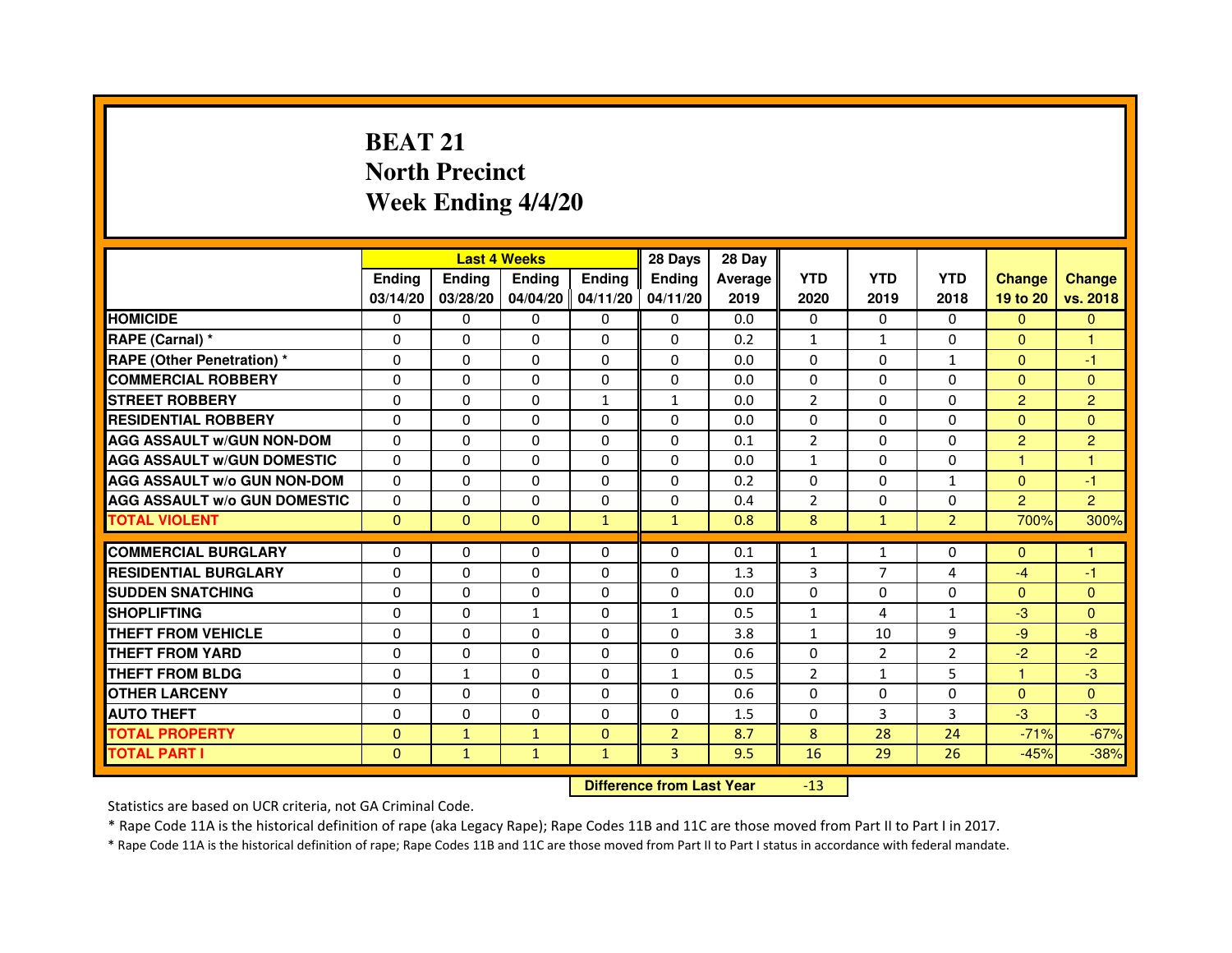# **BEAT 22 North PrecinctWeek Ending 4/4/20**

|                                     |                |                                  | <b>Last 4 Weeks</b> |                | 28 Days        | 28 Day  |                |                |                |                |                |
|-------------------------------------|----------------|----------------------------------|---------------------|----------------|----------------|---------|----------------|----------------|----------------|----------------|----------------|
|                                     | <b>Ending</b>  | <b>Ending</b>                    | <b>Ending</b>       | <b>Ending</b>  | <b>Endina</b>  | Average | <b>YTD</b>     | <b>YTD</b>     | <b>YTD</b>     | <b>Change</b>  | <b>Change</b>  |
|                                     | 3/15/2020      | 03/28/20                         | 04/04/20            | 04/11/20       | 04/11/20       | 2019    | 2020           | 2019           | 2018           | 19 to 20       | vs. 2018       |
| <b>HOMICIDE</b>                     | 1              | $\Omega$                         | $\Omega$            | $\Omega$       | $\mathbf{1}$   | 0.1     | $\mathbf{1}$   | $\mathbf{1}$   | $\mathbf{1}$   | $\Omega$       | $\mathbf{0}$   |
| RAPE (Carnal) *                     | 0              | 0                                | 0                   | $\Omega$       | 0              | 0.2     | $\mathbf{1}$   | 0              | 0              | 1              | 1              |
| <b>RAPE (Other Penetration) *</b>   | $\Omega$       | $\Omega$                         | $\Omega$            | $\Omega$       | $\Omega$       | 0.0     | $\Omega$       | $\Omega$       | $\Omega$       | $\Omega$       | $\Omega$       |
| <b>COMMERCIAL ROBBERY</b>           | $\Omega$       | $\Omega$                         | $\Omega$            | $\Omega$       | $\Omega$       | 0.2     | $\Omega$       | $\Omega$       | $\Omega$       | $\Omega$       | $\Omega$       |
| <b>STREET ROBBERY</b>               | $\Omega$       | $\Omega$                         | $\Omega$            | $\Omega$       | $\Omega$       | 0.7     | $\Omega$       | 3              | 3              | $-3$           | $-3$           |
| <b>RESIDENTIAL ROBBERY</b>          | $\Omega$       | $\Omega$                         | $\Omega$            | $\Omega$       | $\Omega$       | 0.1     | $\mathbf{1}$   | $\Omega$       | $\Omega$       | 1              | 1              |
| <b>AGG ASSAULT W/GUN NON-DOM</b>    | $\Omega$       | $\Omega$                         | $\Omega$            | $\Omega$       | $\Omega$       | 1.5     | 10             | 5              | 3              | 5              | $\overline{7}$ |
| <b>AGG ASSAULT W/GUN DOMESTIC</b>   | $\Omega$       | $\Omega$                         | $\Omega$            | $\Omega$       | $\Omega$       | 0.4     | $\mathbf{1}$   | $\Omega$       | $\Omega$       | $\mathbf{1}$   | $\mathbf{1}$   |
| <b>AGG ASSAULT W/o GUN NON-DOM</b>  | $\Omega$       | 0                                | 0                   | 0              | 0              | 1.2     | $\mathbf{1}$   | $\mathbf{1}$   | 3              | $\Omega$       | $-2$           |
| <b>AGG ASSAULT W/o GUN DOMESTIC</b> | $\Omega$       | 0                                | 0                   | $\Omega$       | $\Omega$       | 1.6     | $\overline{2}$ | 6              | 3              | $-4$           | $-1$           |
| <b>TOTAL VIOLENT</b>                | $\mathbf{1}$   | $\mathbf{0}$                     | $\mathbf{0}$        | $\mathbf{0}$   | $\mathbf{1}$   | 5.8     | 17             | 16             | 13             | 6%             | 31%            |
| <b>COMMERCIAL BURGLARY</b>          | 0              | 0                                | 0                   | 0              | 0              | 0.5     | $\mathbf{1}$   | 2              | 3              | -1             | $-2$           |
| <b>RESIDENTIAL BURGLARY</b>         | $\overline{2}$ | $\Omega$                         | $\overline{2}$      | $\overline{2}$ | 6              | 1.3     | 18             | 5              | 6              | 13             | 12             |
| <b>SUDDEN SNATCHING</b>             | $\Omega$       | $\Omega$                         | $\Omega$            | $\Omega$       | $\Omega$       | 0.2     | $\Omega$       | $\Omega$       | 1              | $\Omega$       | $-1$           |
| <b>SHOPLIFTING</b>                  | $\mathbf{1}$   | 0                                | 0                   | 0              | $\mathbf{1}$   | 0.9     | 4              | 3              | 10             | 1              | $-6$           |
| THEFT FROM VEHICLE                  | $\Omega$       | $\Omega$                         | $\mathbf{1}$        | $\Omega$       | $\mathbf{1}$   | 2.8     | 11             | $\overline{7}$ | 12             | $\overline{4}$ | $-1$           |
| <b>THEFT FROM YARD</b>              | $\overline{2}$ | 3                                | $\Omega$            | 0              | 5              | 1.4     | 5              | $\overline{7}$ | $\overline{2}$ | $-2$           | 3              |
| <b>THEFT FROM BLDG</b>              | $\Omega$       | $\Omega$                         | $\Omega$            | $\Omega$       | $\Omega$       | 1.8     | 6              | 6              | $\overline{a}$ | $\Omega$       | $\overline{2}$ |
| <b>OTHER LARCENY</b>                | $\Omega$       | $\Omega$                         | $\mathbf{1}$        | $\Omega$       | $\mathbf{1}$   | 0.2     | $\mathbf{1}$   | $\Omega$       | $\Omega$       | 1              | 1              |
| <b>AUTO THEFT</b>                   | $\mathbf{1}$   | $\Omega$                         | $\Omega$            | $\mathbf{1}$   | $\overline{2}$ | 1.8     | $\overline{7}$ | 3              | 6              | $\overline{4}$ | $\mathbf{1}$   |
| <b>TOTAL PROPERTY</b>               | 6              | 3                                | $\overline{4}$      | 3              | 16             | 10.9    | 53             | 33             | 44             | 61%            | 20%            |
| <b>TOTAL PART I</b>                 | $\overline{7}$ | 3                                | 4                   | 3              | 17             | 16.7    | 70             | 49             | 57             | 43%            | 23%            |
|                                     |                |                                  |                     |                |                |         |                |                |                |                |                |
|                                     |                | <b>Difference from Last Year</b> |                     | 21             |                |         |                |                |                |                |                |

 **Difference from Last Year**

Statistics are based on UCR criteria, not GA Criminal Code.

\* Rape Code 11A is the historical definition of rape (aka Legacy Rape); Rape Codes 11B and 11C are those moved from Part II to Part I in 2017.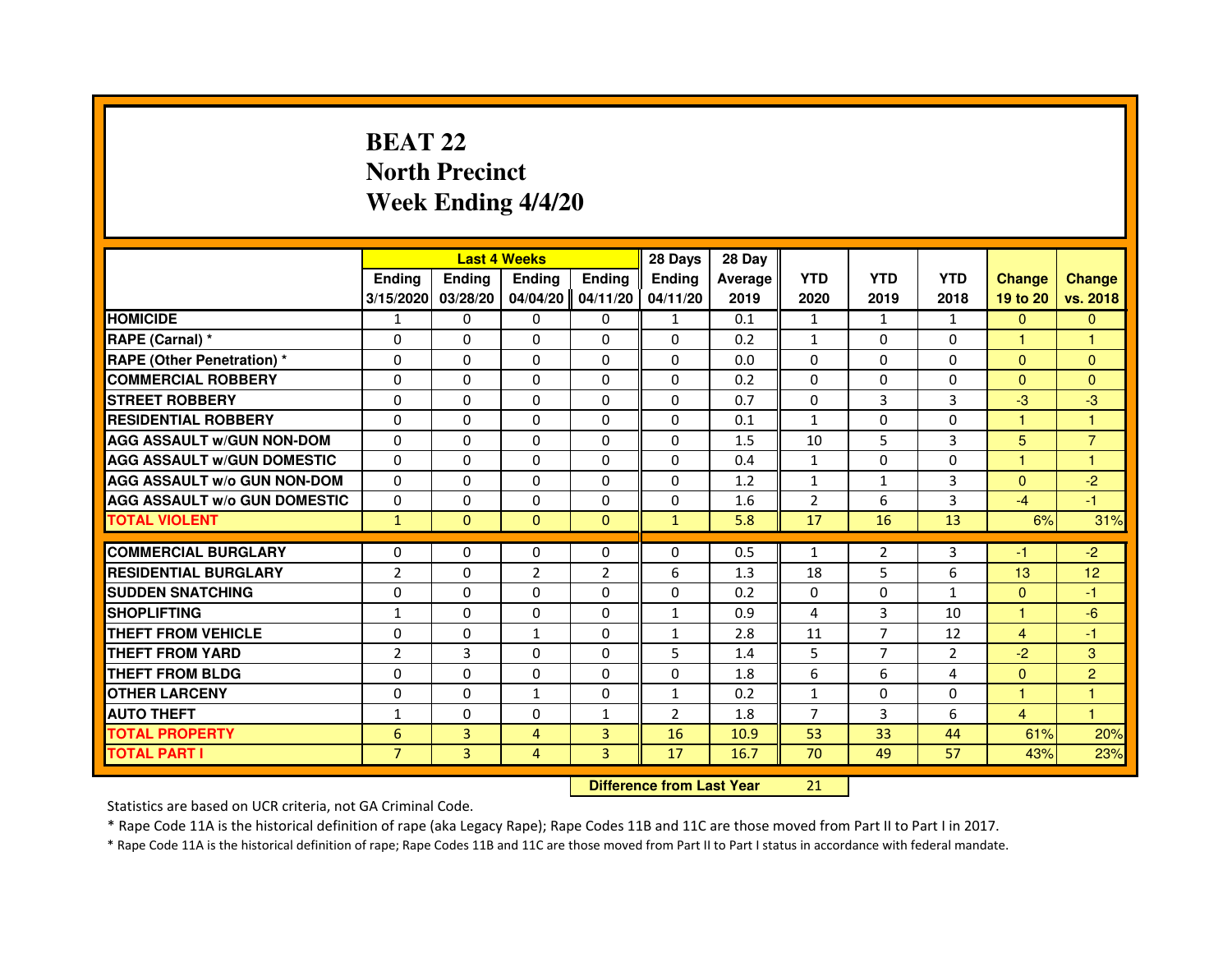# **BEAT 23 North PrecinctWeek Ending 4/4/20**

|                                     |                | <b>Last 4 Weeks</b>              |               |                | 28 Days        | 28 Day  |                |                |                |                      |               |
|-------------------------------------|----------------|----------------------------------|---------------|----------------|----------------|---------|----------------|----------------|----------------|----------------------|---------------|
|                                     | <b>Ending</b>  | Ending                           | <b>Ending</b> | <b>Ending</b>  | Ending         | Average | <b>YTD</b>     | <b>YTD</b>     | <b>YTD</b>     | <b>Change</b>        | <b>Change</b> |
|                                     | 3/15/2020      | 03/28/20                         | 04/04/20      | 04/11/20       | 04/11/20       | 2019    | 2020           | 2019           | 2018           | 19 to 20             | vs. 2018      |
| <b>HOMICIDE</b>                     | $\Omega$       | $\Omega$                         | $\Omega$      | $\mathbf{1}$   | 1              | 0.2     | $\mathbf{1}$   | 1              | $\Omega$       | $\Omega$             | 1.            |
| RAPE (Carnal) *                     | 0              | $\Omega$                         | $\Omega$      | $\Omega$       | $\Omega$       | 0.1     | $\Omega$       | $\mathbf{1}$   | 0              | $-1$                 | $\mathbf{0}$  |
| <b>RAPE (Other Penetration) *</b>   | $\Omega$       | $\Omega$                         | $\Omega$      | $\Omega$       | $\Omega$       | 0.0     | $\Omega$       | $\Omega$       | $\Omega$       | $\Omega$             | $\mathbf{0}$  |
| <b>COMMERCIAL ROBBERY</b>           | $\Omega$       | 0                                | $\Omega$      | $\Omega$       | $\Omega$       | 0.0     | $\Omega$       | $\Omega$       | $\Omega$       | $\Omega$             | $\mathbf{0}$  |
| <b>STREET ROBBERY</b>               | $\Omega$       | $\mathbf{1}$                     | $\Omega$      | $\Omega$       | $\mathbf{1}$   | 0.2     | 4              | 2              | 3              | $\overline{2}$       | $\mathbf{1}$  |
| <b>RESIDENTIAL ROBBERY</b>          | $\Omega$       | $\Omega$                         | $\Omega$      | $\Omega$       | $\Omega$       | 0.0     | $\mathbf{1}$   | $\Omega$       | $\mathbf{1}$   | $\blacktriangleleft$ | $\mathbf{0}$  |
| <b>AGG ASSAULT w/GUN NON-DOM</b>    | $\Omega$       | $\Omega$                         | $\Omega$      | $\mathbf{1}$   | $\mathbf{1}$   | 1.0     | $\mathbf{1}$   | 3              | 3              | $-2$                 | $-2$          |
| <b>AGG ASSAULT w/GUN DOMESTIC</b>   | $\Omega$       | $\Omega$                         | $\Omega$      | $\Omega$       | $\Omega$       | 0.2     | $\overline{2}$ | $\Omega$       | $\overline{2}$ | $\overline{2}$       | $\Omega$      |
| <b>AGG ASSAULT W/o GUN NON-DOM</b>  | $\Omega$       | $\Omega$                         | $\Omega$      | 0              | 0              | 1.2     | $\mathbf{1}$   | 5              | 0              | $-4$                 | 1             |
| <b>AGG ASSAULT W/o GUN DOMESTIC</b> | $\Omega$       | 0                                | $\Omega$      | $\mathbf{1}$   | $\mathbf{1}$   | 0.8     | $\mathbf{1}$   | $\mathbf{1}$   | 3              | $\overline{0}$       | $-2$          |
| <b>TOTAL VIOLENT</b>                | $\mathbf{0}$   | $\mathbf{1}$                     | $\mathbf{0}$  | 3              | $\overline{4}$ | 3.6     | 11             | 13             | 12             | $-15%$               | $-8%$         |
| <b>COMMERCIAL BURGLARY</b>          | $\Omega$       | 0                                | 0             | 0              | $\Omega$       | 1.3     | 2              | 3              | 3              | $-1$                 | $-1$          |
| <b>RESIDENTIAL BURGLARY</b>         | $\mathbf{1}$   | $\Omega$                         | $\Omega$      | $\Omega$       | $\mathbf{1}$   | 0.8     | 6              | 3              | $\overline{7}$ | 3                    | -1            |
| <b>SUDDEN SNATCHING</b>             | $\Omega$       | $\mathbf{1}$                     | $\Omega$      | $\Omega$       | $\mathbf{1}$   | 0.2     | $\overline{2}$ | $\mathbf{1}$   | $\mathbf{1}$   | 1                    | 1             |
| <b>SHOPLIFTING</b>                  | 2              | 0                                | 0             | 0              | $\overline{2}$ | 1.5     | 3              | $\overline{2}$ | 3              | $\mathbf{1}$         | $\mathbf{0}$  |
| <b>THEFT FROM VEHICLE</b>           | $\Omega$       | $\Omega$                         | $\Omega$      | $\Omega$       | $\Omega$       | 2.5     | 6              | 6              | 8              | $\Omega$             | $-2$          |
| <b>THEFT FROM YARD</b>              | 0              | $\Omega$                         | $\Omega$      | $\mathbf{1}$   | $\mathbf{1}$   | 1.0     | $\overline{7}$ | 3              | 4              | 4                    | 3             |
| <b>THEFT FROM BLDG</b>              | $\Omega$       | $\Omega$                         | $\Omega$      | $\Omega$       | $\Omega$       | 1.0     | $\overline{2}$ | 3              | 9              | $-1$                 | $-7$          |
| <b>OTHER LARCENY</b>                | $\Omega$       | $\Omega$                         | $\Omega$      | $\Omega$       | $\Omega$       | 0.2     | $\Omega$       | $\Omega$       | $\overline{2}$ | $\Omega$             | $-2$          |
| <b>AUTO THEFT</b>                   | $\Omega$       | $\Omega$                         | $\Omega$      | $\Omega$       | $\Omega$       | 1.1     | 3              | 6              | 4              | $-3$                 | $-1$          |
| <b>TOTAL PROPERTY</b>               | $\overline{3}$ | $\mathbf{1}$                     | $\Omega$      | $\mathbf{1}$   | 5              | 9.6     | 31             | 27             | 41             | 15%                  | $-24%$        |
| <b>TOTAL PART I</b>                 | $\overline{3}$ | $\overline{2}$                   | $\mathbf{0}$  | 4              | 9              | 13.2    | 42             | 40             | 53             | 5%                   | $-21%$        |
|                                     |                | <b>Difference from Last Year</b> |               | $\overline{2}$ |                |         |                |                |                |                      |               |

 **Difference from Last Year**

Statistics are based on UCR criteria, not GA Criminal Code.

\* Rape Code 11A is the historical definition of rape (aka Legacy Rape); Rape Codes 11B and 11C are those moved from Part II to Part I in 2017.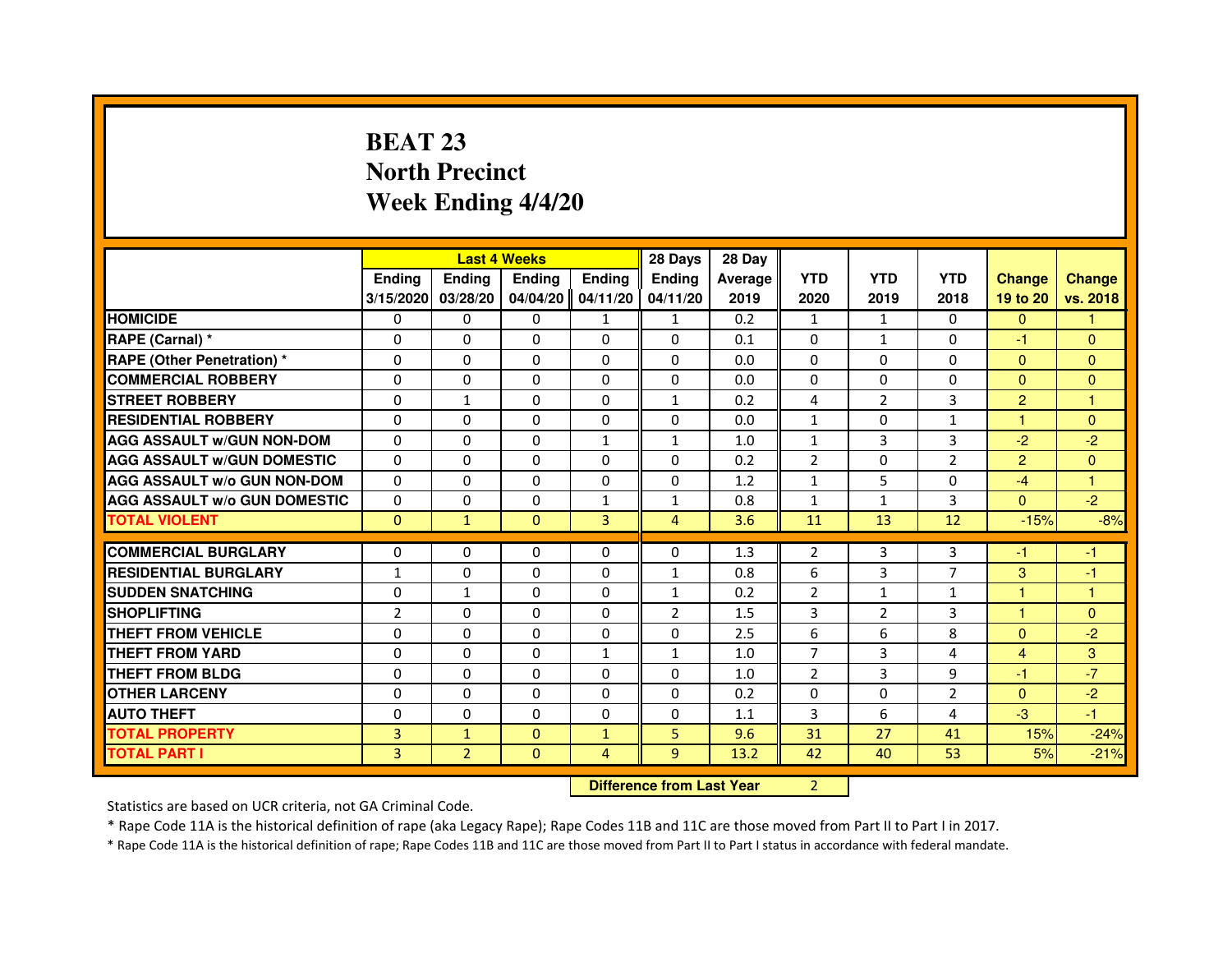# **BEAT 24 North PrecinctWeek Ending 4/4/20**

|                                     |                |                | <b>Last 4 Weeks</b> |               | 28 Days                          | 28 Day  |                |              |                |                      |                |
|-------------------------------------|----------------|----------------|---------------------|---------------|----------------------------------|---------|----------------|--------------|----------------|----------------------|----------------|
|                                     | <b>Ending</b>  | <b>Ending</b>  | <b>Ending</b>       | <b>Ending</b> | <b>Ending</b>                    | Average | <b>YTD</b>     | <b>YTD</b>   | <b>YTD</b>     | <b>Change</b>        | <b>Change</b>  |
|                                     | 3/15/2020      | 03/28/20       | 04/04/20            | 04/11/20      | 04/11/20                         | 2019    | 2020           | 2019         | 2018           | 19 to 20             | vs. 2018       |
| <b>HOMICIDE</b>                     | 0              | $\mathbf{1}$   | $\Omega$            | $\Omega$      | $\mathbf{1}$                     | 0.0     | $\mathbf{1}$   | $\Omega$     | $\Omega$       | 1                    | 1.             |
| RAPE (Carnal) *                     | 0              | 0              | 0                   | $\Omega$      | 0                                | 0.2     | 0              | 0            | 0              | $\mathbf{0}$         | $\Omega$       |
| <b>RAPE (Other Penetration) *</b>   | $\Omega$       | $\Omega$       | $\Omega$            | $\Omega$      | $\Omega$                         | 0.2     | $\Omega$       | $\Omega$     | $\Omega$       | $\Omega$             | $\mathbf{0}$   |
| <b>COMMERCIAL ROBBERY</b>           | $\Omega$       | $\Omega$       | $\Omega$            | $\Omega$      | $\Omega$                         | 0.2     | $\mathbf{1}$   | $\Omega$     | $\Omega$       | $\mathbf{1}$         | $\mathbf{1}$   |
| <b>STREET ROBBERY</b>               | $\Omega$       | $\Omega$       | $\Omega$            | $\Omega$      | $\Omega$                         | 0.8     | $\Omega$       | $\Omega$     | 2              | $\Omega$             | $-2$           |
| <b>RESIDENTIAL ROBBERY</b>          | $\Omega$       | $\Omega$       | $\Omega$            | $\Omega$      | $\Omega$                         | 0.1     | $\Omega$       | $\Omega$     | $\Omega$       | $\Omega$             | $\Omega$       |
| <b>AGG ASSAULT W/GUN NON-DOM</b>    | $\Omega$       | $\Omega$       | $\Omega$            | $\Omega$      | $\Omega$                         | 0.3     | $\overline{2}$ | $\Omega$     | $\mathbf{1}$   | $\overline{2}$       | $\mathbf{1}$   |
| <b>AGG ASSAULT W/GUN DOMESTIC</b>   | $\Omega$       | $\Omega$       | $\Omega$            | $\Omega$      | $\Omega$                         | 0.0     | $\Omega$       | $\Omega$     | $\Omega$       | $\Omega$             | $\Omega$       |
| <b>AGG ASSAULT W/o GUN NON-DOM</b>  | $\Omega$       | 0              | 0                   | 0             | 0                                | 0.4     | $\overline{2}$ | 0            | $\mathbf{1}$   | $\overline{2}$       | 1              |
| <b>AGG ASSAULT W/o GUN DOMESTIC</b> | $\Omega$       | 0              | 0                   | $\Omega$      | $\Omega$                         | 0.5     | $\mathbf{1}$   | 0            | 1              | $\blacktriangleleft$ | $\Omega$       |
| <b>TOTAL VIOLENT</b>                | $\mathbf{0}$   | $\mathbf{1}$   | $\mathbf{0}$        | $\mathbf{0}$  | $\mathbf{1}$                     | 2.7     | $\overline{7}$ | $\mathbf{0}$ | 5              | #DIV/0!              | 40%            |
| <b>COMMERCIAL BURGLARY</b>          | 0              | 0              | 0                   | 0             | 0                                | 0.4     | 1              | $\mathbf{1}$ | 0              | $\Omega$             | 1              |
| <b>RESIDENTIAL BURGLARY</b>         | $\Omega$       | $\Omega$       | $\Omega$            | $\Omega$      | $\Omega$                         | 1.2     | 3              | $\Omega$     | $\mathbf{1}$   | 3                    | $\overline{c}$ |
| <b>SUDDEN SNATCHING</b>             | $\Omega$       | $\Omega$       | $\Omega$            | $\mathbf{1}$  | $\mathbf{1}$                     | 0.2     | $\overline{2}$ | $\Omega$     | $\mathbf{1}$   | 2                    | 1              |
| <b>SHOPLIFTING</b>                  | 0              | 1              | 1                   | 0             | 2                                | 2.1     | 5              | 12           | 40             | $-7$                 | $-35$          |
| THEFT FROM VEHICLE                  | $\Omega$       | $\Omega$       | $\Omega$            | $\Omega$      | $\Omega$                         | 3.6     | 4              | 12           | 7              | $-8$                 | $-3$           |
| <b>THEFT FROM YARD</b>              | $\mathbf{1}$   | $\mathbf{1}$   | $\Omega$            | 0             | $\overline{2}$                   | 4.1     | 6              | 14           | 5              | $-8$                 | $\mathbf{1}$   |
| <b>THEFT FROM BLDG</b>              | $\Omega$       | $\Omega$       | $\Omega$            | $\Omega$      | $\Omega$                         | 1.1     | 3              | 3            | 9              | $\Omega$             | $-6$           |
| <b>OTHER LARCENY</b>                | $\mathbf{1}$   | $\Omega$       | $\Omega$            | $\Omega$      | $\mathbf{1}$                     | 1.4     | 5              | 6            | $\overline{2}$ | $-1$                 | 3              |
| <b>AUTO THEFT</b>                   | $\Omega$       | $\Omega$       | $\Omega$            | $\Omega$      | $\Omega$                         | 0.7     | $\overline{2}$ | $\mathbf{1}$ | $\mathbf{1}$   | $\mathbf{1}$         | $\mathbf{1}$   |
| <b>TOTAL PROPERTY</b>               | $\overline{2}$ | $\overline{2}$ | $\mathbf{1}$        | $\mathbf{1}$  | $6\phantom{1}$                   | 14.8    | 31             | 49           | 66             | $-37%$               | $-53%$         |
| <b>TOTAL PART I</b>                 | $\overline{2}$ | 3              | $\mathbf{1}$        | $\mathbf{1}$  | $\overline{7}$                   | 17.5    | 38             | 49           | 71             | $-22%$               | $-46%$         |
|                                     |                |                |                     |               | <b>Difference from Last Year</b> |         | $-11$          |              |                |                      |                |

 **Difference from Last Year**

Statistics are based on UCR criteria, not GA Criminal Code.

\* Rape Code 11A is the historical definition of rape (aka Legacy Rape); Rape Codes 11B and 11C are those moved from Part II to Part I in 2017.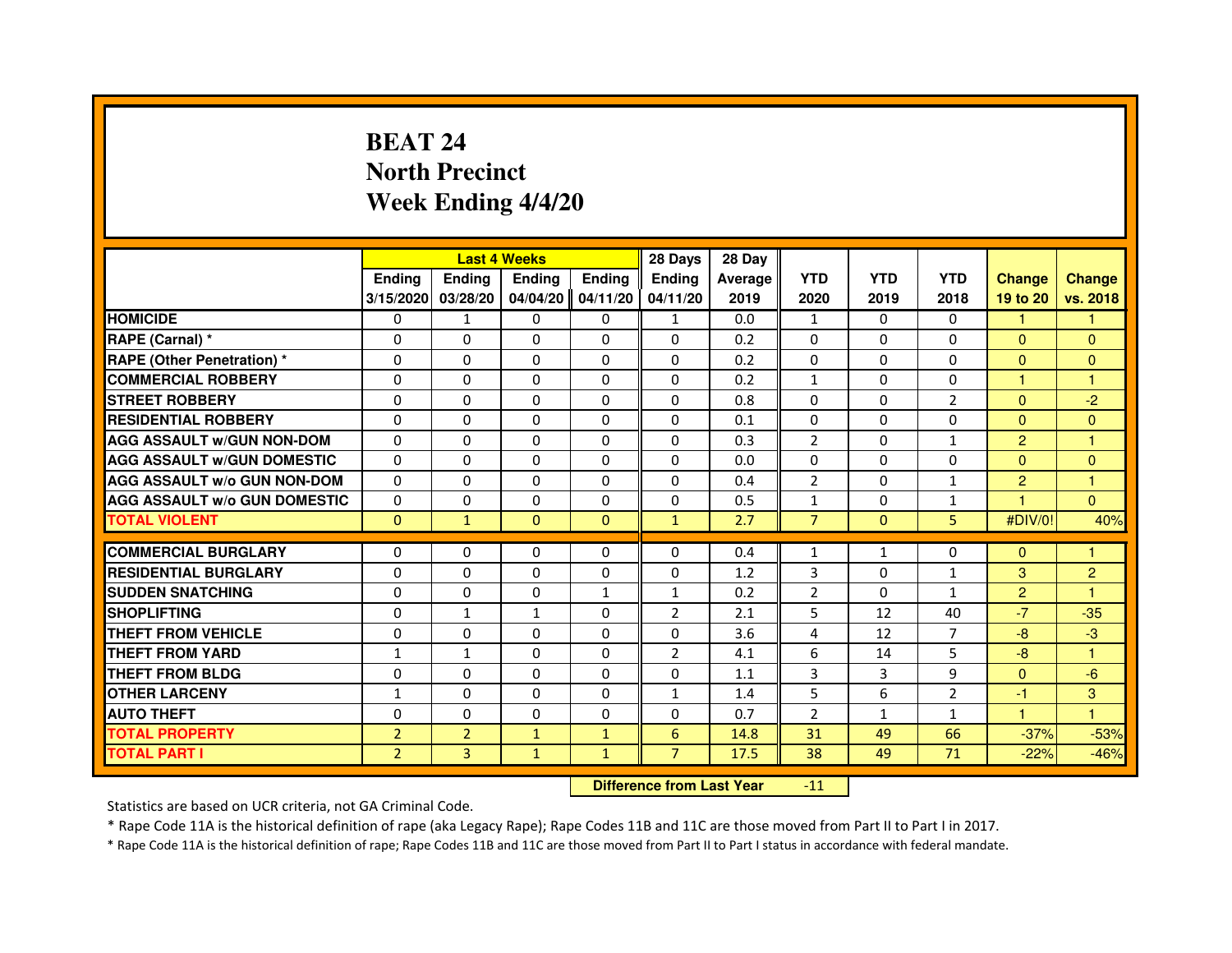### **BEAT 25 North PrecinctWeek Ending 4/4/20**

|                                     |               |              | <b>Last 4 Weeks</b> |               | 28 Days        | 28 Day  |                |                |                |                |                |
|-------------------------------------|---------------|--------------|---------------------|---------------|----------------|---------|----------------|----------------|----------------|----------------|----------------|
|                                     | <b>Ending</b> | Ending       | <b>Endina</b>       | <b>Ending</b> | <b>Endina</b>  | Average | <b>YTD</b>     | <b>YTD</b>     | <b>YTD</b>     | <b>Change</b>  | <b>Change</b>  |
|                                     | 3/15/2020     | 03/28/20     | 04/04/20            | 04/11/20      | 04/11/20       | 2019    | 2020           | 2019           | 2018           | 19 to 20       | vs. 2018       |
| <b>HOMICIDE</b>                     | 0             | 0            | 0                   | 0             | 0              | 0.0     | 0              | 0              | $\mathbf{0}$   | $\Omega$       | $\mathbf{0}$   |
| RAPE (Carnal) *                     | $\Omega$      | $\Omega$     | $\Omega$            | $\Omega$      | $\Omega$       | 0.1     | $\mathbf{1}$   | $\mathbf{1}$   | $\mathbf{1}$   | $\Omega$       | $\Omega$       |
| <b>RAPE (Other Penetration) *</b>   | 0             | $\Omega$     | $\Omega$            | $\Omega$      | $\Omega$       | 0.0     | $\Omega$       | $\Omega$       | $\Omega$       | $\Omega$       | $\Omega$       |
| <b>COMMERCIAL ROBBERY</b>           | 0             | $\mathbf{0}$ | 0                   | 0             | 0              | 0.1     | 0              | $\mathbf{1}$   | $\Omega$       | $-1$           | $\Omega$       |
| <b>STREET ROBBERY</b>               | $\Omega$      | $\Omega$     | $\Omega$            | $\Omega$      | $\Omega$       | 0.5     | $\Omega$       | $\mathbf{1}$   | $\overline{7}$ | $-1$           | $-7$           |
| <b>RESIDENTIAL ROBBERY</b>          | 0             | $\Omega$     | $\Omega$            | $\mathbf{1}$  | $\mathbf{1}$   | 0.0     | $\mathbf{1}$   | $\Omega$       | $\Omega$       | 1              | 1              |
| <b>AGG ASSAULT w/GUN NON-DOM</b>    | $\Omega$      | $\Omega$     | $\Omega$            | $\Omega$      | $\Omega$       | 0.2     | $\Omega$       | $\Omega$       | $\Omega$       | $\Omega$       | $\mathbf 0$    |
| <b>AGG ASSAULT W/GUN DOMESTIC</b>   | $\Omega$      | $\Omega$     | $\Omega$            | $\Omega$      | $\Omega$       | 0.0     | $\Omega$       | 0              | $\mathbf{1}$   | $\Omega$       | $-1$           |
| <b>AGG ASSAULT W/o GUN NON-DOM</b>  | 0             | $\mathbf{0}$ | 0                   | $\Omega$      | $\Omega$       | 0.2     | 3              | $\mathbf{1}$   | $\mathbf{1}$   | $\overline{2}$ | $\overline{2}$ |
| <b>AGG ASSAULT W/o GUN DOMESTIC</b> | $\Omega$      | $\mathbf{0}$ | 0                   | 0             | 0              | 0.2     | $\overline{2}$ | 0              | $\mathbf{1}$   | $\overline{2}$ | 1              |
| <b>TOTAL VIOLENT</b>                | $\mathbf{0}$  | $\mathbf{0}$ | $\Omega$            | $\mathbf{1}$  | $\mathbf{1}$   | 1.2     | $\overline{7}$ | $\overline{4}$ | 11             | 75%            | $-36%$         |
|                                     |               |              |                     |               |                |         |                |                |                |                |                |
| <b>COMMERCIAL BURGLARY</b>          | 0             | $\mathbf{0}$ | $\mathbf{0}$        | 0             | $\Omega$       | 0.8     | 2              | $\mathbf{1}$   | 0              | 1              | $\overline{2}$ |
| <b>RESIDENTIAL BURGLARY</b>         | 0             | $\mathbf{0}$ | $\mathbf{1}$        | 0             | 1              | 1.4     | $\overline{4}$ | 0              | 0              | $\overline{4}$ | 4              |
| <b>SUDDEN SNATCHING</b>             | 0             | $\Omega$     | $\Omega$            | $\Omega$      | $\Omega$       | 0.1     | $\mathbf{1}$   | $\Omega$       | $\Omega$       | 1              | 1              |
| <b>SHOPLIFTING</b>                  | 0             | $\Omega$     | $\Omega$            | $\mathbf{1}$  | $\mathbf{1}$   | 1.5     | 5              | 5              | $\overline{2}$ | $\mathbf{0}$   | 3              |
| <b>THEFT FROM VEHICLE</b>           | 1             | $\Omega$     | $\Omega$            | $\Omega$      | 1              | 5.0     | 3              | 16             | 12             | $-13$          | $-9$           |
| <b>THEFT FROM YARD</b>              | $\Omega$      | $\Omega$     | $\Omega$            | $\mathbf{1}$  | $\mathbf{1}$   | 1.8     | $\overline{4}$ | $\overline{7}$ | 8              | $-3$           | $-4$           |
| <b>THEFT FROM BLDG</b>              | 0             | $\Omega$     | $\Omega$            | $\Omega$      | $\Omega$       | 2.0     | 4              | 6              | 10             | $-2$           | $-6$           |
| <b>OTHER LARCENY</b>                | 0             | $\mathbf{0}$ | $\mathbf{1}$        | $\Omega$      | $\mathbf{1}$   | 0.5     | 3              | 2              | 3              | 1              | $\Omega$       |
| <b>AUTO THEFT</b>                   | $\Omega$      | $\Omega$     | $\Omega$            | $\mathbf{1}$  | $\mathbf{1}$   | 1.3     | 5              | $\mathbf{1}$   | $\overline{2}$ | $\overline{4}$ | 3              |
| <b>TOTAL PROPERTY</b>               | $\mathbf{1}$  | $\mathbf{0}$ | $\overline{2}$      | 3             | 6              | 14.3    | 31             | 38             | 37             | $-18%$         | $-16%$         |
| <b>TOTAL PART I</b>                 | $\mathbf{1}$  | $\mathbf{0}$ | $\overline{2}$      | 4             | $\overline{7}$ | 15.4    | 38             | 42             | 48             | $-10%$         | $-21%$         |

 **Difference from Last Year**

-4

Statistics are based on UCR criteria, not GA Criminal Code.

\* Rape Code 11A is the historical definition of rape (aka Legacy Rape); Rape Codes 11B and 11C are those moved from Part II to Part I in 2017.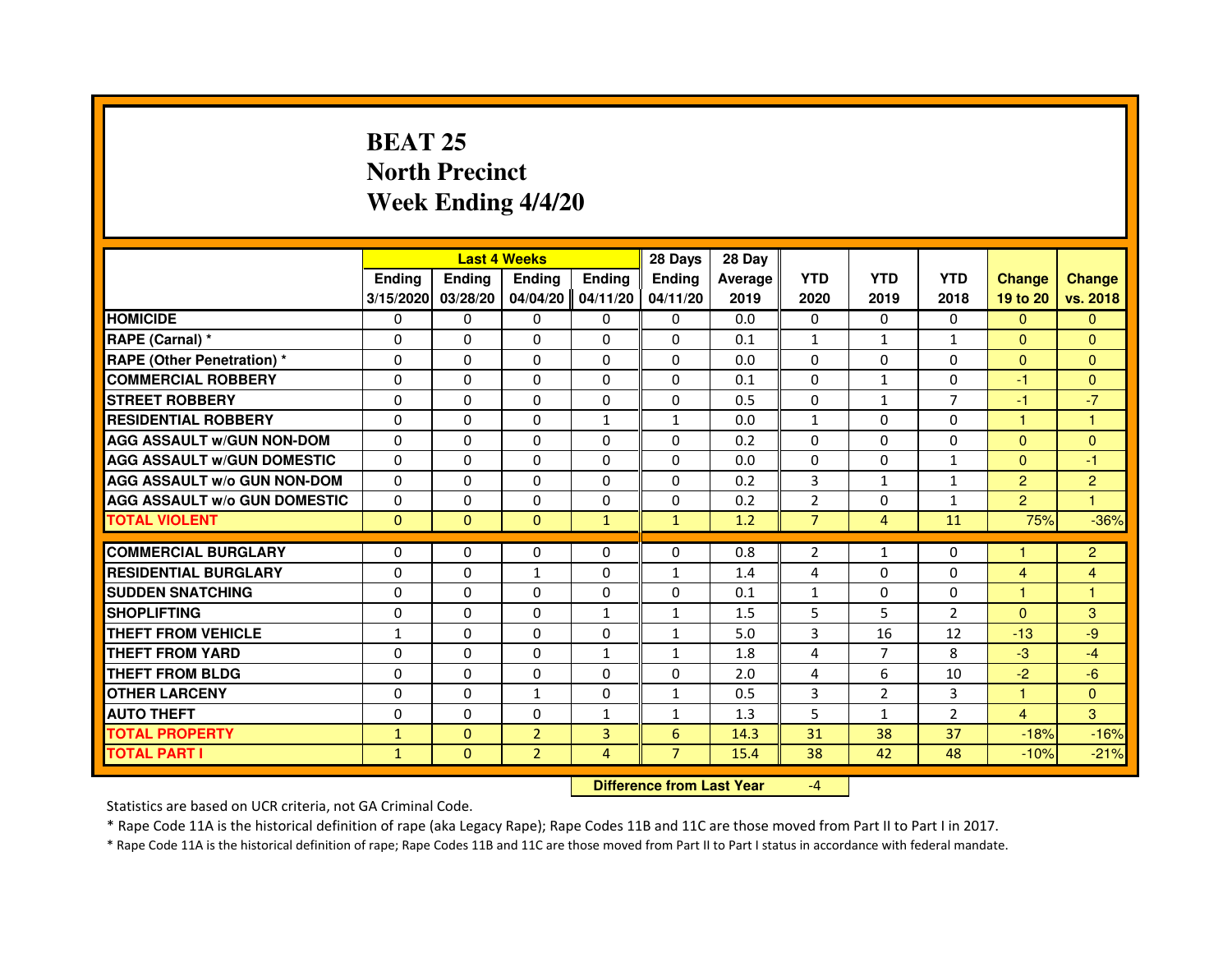# **BEAT 26 North PrecinctWeek Ending 4/4/20**

|                                     |                |                | <b>Last 4 Weeks</b> |               | 28 Days                          | 28 Day  |                |                |                |               |               |
|-------------------------------------|----------------|----------------|---------------------|---------------|----------------------------------|---------|----------------|----------------|----------------|---------------|---------------|
|                                     | <b>Ending</b>  | <b>Ending</b>  | <b>Ending</b>       | <b>Ending</b> | <b>Ending</b>                    | Average | <b>YTD</b>     | <b>YTD</b>     | <b>YTD</b>     | <b>Change</b> | <b>Change</b> |
|                                     | 3/15/2020      | 03/28/20       | 04/04/20            | 04/11/20      | 04/11/20                         | 2019    | 2020           | 2019           | 2018           | 19 to 20      | vs. 2018      |
| <b>HOMICIDE</b>                     | $\Omega$       | $\Omega$       | $\Omega$            | $\Omega$      | 0                                | 0.1     | $\Omega$       | $\Omega$       | $\Omega$       | $\Omega$      | $\mathbf{0}$  |
| RAPE (Carnal) *                     | $\mathbf{1}$   | 0              | 0                   | 0             | $\mathbf{1}$                     | 0.2     | $\overline{2}$ | $\mathbf{1}$   | $\mathbf{1}$   | 1             | 1             |
| <b>RAPE (Other Penetration) *</b>   | $\Omega$       | $\Omega$       | $\Omega$            | $\Omega$      | $\Omega$                         | 0.0     | $\Omega$       | $\Omega$       | $\Omega$       | $\Omega$      | $\mathbf{0}$  |
| <b>COMMERCIAL ROBBERY</b>           | $\Omega$       | $\Omega$       | $\Omega$            | $\Omega$      | $\Omega$                         | 0.1     | $\mathbf{1}$   | $\Omega$       | $\Omega$       | $\mathbf{1}$  | $\mathbf{1}$  |
| <b>STREET ROBBERY</b>               | $\Omega$       | $\Omega$       | $\Omega$            | $\Omega$      | $\Omega$                         | 1.2     | 3              | 4              | 6              | $-1$          | $-3$          |
| <b>RESIDENTIAL ROBBERY</b>          | $\Omega$       | $\Omega$       | $\Omega$            | $\Omega$      | $\Omega$                         | 0.0     | $\Omega$       | $\Omega$       | 0              | $\Omega$      | $\Omega$      |
| <b>AGG ASSAULT W/GUN NON-DOM</b>    | $\Omega$       | $\Omega$       | $\Omega$            | $\Omega$      | $\Omega$                         | 0.4     | $\Omega$       | $\mathbf{1}$   | $\Omega$       | $-1$          | $\Omega$      |
| <b>AGG ASSAULT W/GUN DOMESTIC</b>   | $\Omega$       | $\Omega$       | $\Omega$            | $\Omega$      | $\Omega$                         | 0.0     | $\Omega$       | $\Omega$       | $\Omega$       | $\Omega$      | $\Omega$      |
| <b>AGG ASSAULT W/o GUN NON-DOM</b>  | $\mathbf{1}$   | 1              | $\mathbf{1}$        | 0             | 3                                | 1.2     | 6              | 3              | $\overline{7}$ | 3             | $-1$          |
| <b>AGG ASSAULT W/o GUN DOMESTIC</b> | $\Omega$       | 0              | $\Omega$            | $\Omega$      | $\Omega$                         | 0.2     | $\Omega$       | $\overline{2}$ | $\Omega$       | $-2$          | $\Omega$      |
| <b>TOTAL VIOLENT</b>                | $\overline{2}$ | $\mathbf{1}$   | $\mathbf{1}$        | $\mathbf{0}$  | $\overline{4}$                   | 3.4     | 12             | 11             | 14             | 9%            | $-14%$        |
| <b>COMMERCIAL BURGLARY</b>          | $\Omega$       | 0              | 1                   | 0             | $\mathbf{1}$                     | 0.5     | $\overline{2}$ | 2              | 1              | $\Omega$      | 1             |
| <b>RESIDENTIAL BURGLARY</b>         | $\Omega$       | $\Omega$       | $\Omega$            | $\Omega$      | $\Omega$                         | 0.2     | $\Omega$       | $\Omega$       | $\Omega$       | $\Omega$      | $\Omega$      |
| <b>SUDDEN SNATCHING</b>             | $\Omega$       | $\Omega$       | $\mathbf{1}$        | $\Omega$      | $\mathbf{1}$                     | 0.5     | $\mathbf{1}$   | $\mathcal{P}$  | 4              | $-1$          | $-3$          |
| <b>SHOPLIFTING</b>                  | 4              | 1              | 0                   | 0             | 5                                | 2.6     | 11             | 10             | 6              | $\mathbf{1}$  | 5             |
| THEFT FROM VEHICLE                  | $\Omega$       | $\Omega$       | $\Omega$            | $\Omega$      | $\Omega$                         | 2.9     | 6              | $\overline{7}$ | 3              | $-1$          | 3             |
| <b>THEFT FROM YARD</b>              | $\mathbf{1}$   | 0              | $\mathbf{1}$        | 0             | $\overline{2}$                   | 1.7     | 6              | $\overline{7}$ | $\overline{7}$ | $-1$          | $-1$          |
| <b>THEFT FROM BLDG</b>              | $\Omega$       | $\Omega$       | $\Omega$            | $\mathbf{1}$  | $\mathbf{1}$                     | 2.5     | 3              | 3              | 9              | $\Omega$      | $-6$          |
| <b>OTHER LARCENY</b>                | $\Omega$       | $\Omega$       | $\Omega$            | $\Omega$      | $\Omega$                         | 0.4     | $\Omega$       | $\overline{2}$ | $\mathbf{1}$   | $-2$          | $-1$          |
| <b>AUTO THEFT</b>                   | $\Omega$       | $\Omega$       | $\Omega$            | $\Omega$      | $\Omega$                         | 0.7     | $\overline{2}$ | $\mathbf{1}$   | 5              | $\mathbf{1}$  | $-3$          |
| <b>TOTAL PROPERTY</b>               | 5              | $\mathbf{1}$   | $\overline{3}$      | $\mathbf{1}$  | 10                               | 11.9    | 31             | 34             | 36             | $-9%$         | $-14%$        |
| <b>TOTAL PART I</b>                 | $\overline{7}$ | $\overline{2}$ | 4                   | $\mathbf{1}$  | 14                               | 15.3    | 43             | 45             | 50             | $-4%$         | $-14%$        |
|                                     |                |                |                     |               | <b>Difference from Last Year</b> |         | $-2$           |                |                |               |               |

 **Difference from Last Year**

Statistics are based on UCR criteria, not GA Criminal Code.

\* Rape Code 11A is the historical definition of rape (aka Legacy Rape); Rape Codes 11B and 11C are those moved from Part II to Part I in 2017.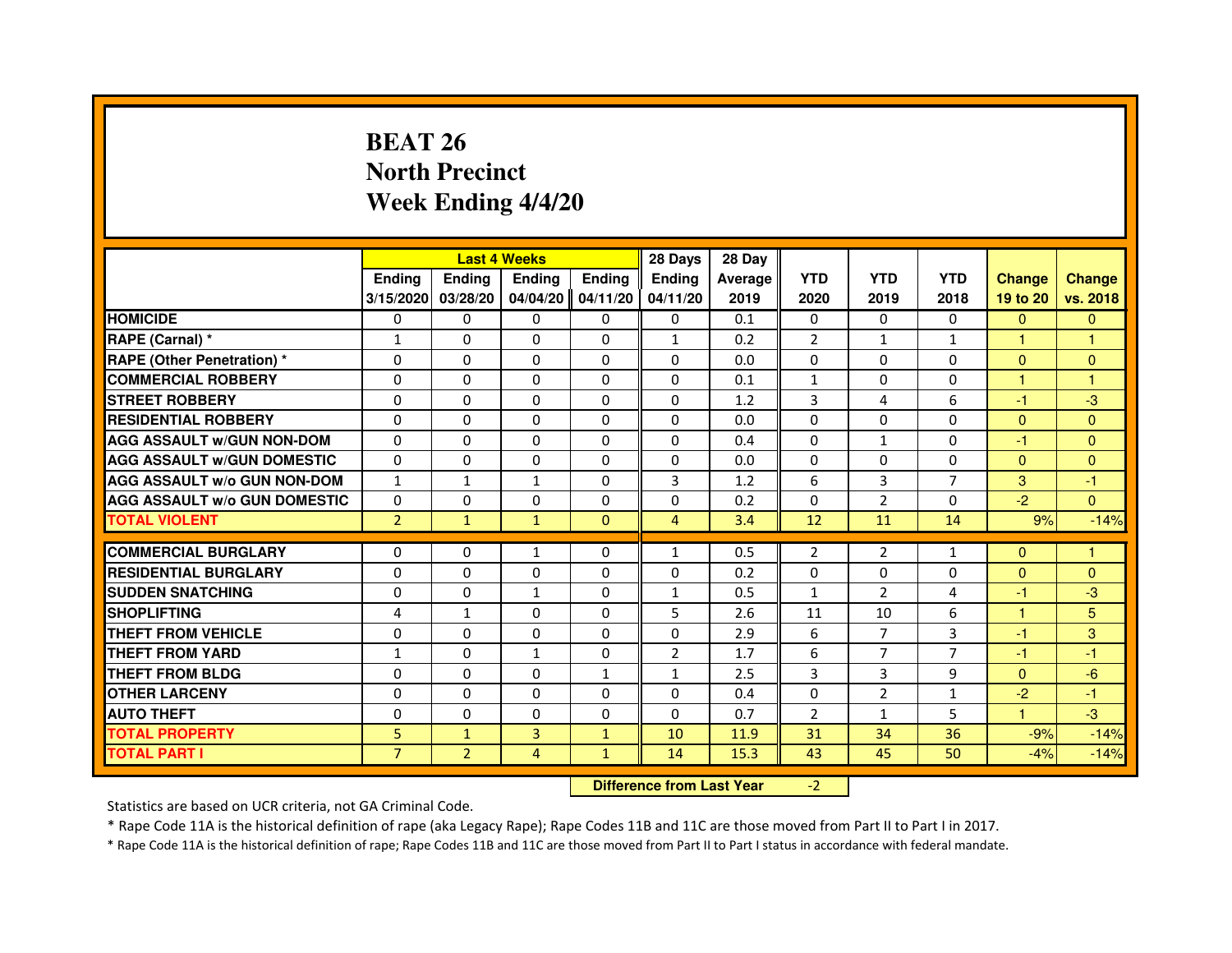# **BEAT 27 North PrecinctWeek Ending 4/4/20**

|                                     |                |                | <b>Last 4 Weeks</b> |              | 28 Days        | 28 Day  |                |                |                |                |                |
|-------------------------------------|----------------|----------------|---------------------|--------------|----------------|---------|----------------|----------------|----------------|----------------|----------------|
|                                     | <b>Ending</b>  | <b>Endina</b>  | <b>Ending</b>       | Ending       | <b>Endina</b>  | Average | <b>YTD</b>     | <b>YTD</b>     | <b>YTD</b>     | <b>Change</b>  | <b>Change</b>  |
|                                     | 3/15/2020      | 03/28/20       | 04/04/20 04/11/20   |              | 04/11/20       | 2019    | 2020           | 2019           | 2018           | 19 to 20       | vs. 2018       |
| <b>HOMICIDE</b>                     | 0              | 0              | $\mathbf{0}$        | 0            | $\mathbf{0}$   | 0.1     | $\mathbf{0}$   | $\Omega$       | $\Omega$       | $\mathbf{0}$   | $\mathbf{0}$   |
| RAPE (Carnal) *                     | $\Omega$       | $\Omega$       | $\Omega$            | $\Omega$     | $\Omega$       | 0.3     | $\mathbf{1}$   | $\Omega$       | $\Omega$       | $\mathbf{1}$   | $\mathbf{1}$   |
| <b>RAPE (Other Penetration)*</b>    | 0              | 0              | 0                   | 0            | 0              | 0.2     | $\Omega$       | $\mathbf{0}$   | $\mathbf{1}$   | $\Omega$       | $-1$           |
| <b>COMMERCIAL ROBBERY</b>           | $\Omega$       | $\Omega$       | $\Omega$            | $\Omega$     | 0              | 0.1     | $\Omega$       | 0              | $\overline{2}$ | $\mathbf{0}$   | $-2$           |
| <b>STREET ROBBERY</b>               | $\Omega$       | 0              | $\Omega$            | 0            | 0              | 1.4     | $\mathbf{1}$   | 4              | $\overline{2}$ | $-3$           | $-1$           |
| <b>RESIDENTIAL ROBBERY</b>          | $\Omega$       | $\Omega$       | $\Omega$            | $\Omega$     | $\Omega$       | 0.1     | $\Omega$       | $\Omega$       | $\mathbf{1}$   | $\Omega$       | $-1$           |
| <b>AGG ASSAULT w/GUN NON-GUN</b>    | $\overline{2}$ | $\overline{2}$ | $\overline{2}$      | $\Omega$     | 6              | 1.0     | 6              | $\overline{2}$ | $\overline{2}$ | $\overline{4}$ | $\overline{4}$ |
| <b>AGG ASSAULT W/GUN DOMESTIC</b>   | $\Omega$       | $\Omega$       | 0                   | 0            | 0              | 0.2     | $\mathbf{1}$   | $\mathbf{1}$   | $\Omega$       | $\mathbf{0}$   | 1              |
| <b>AGG ASSAULT W/o GUN NON-DOM</b>  | $\Omega$       | 0              | $\Omega$            | $\Omega$     | 0              | 1.5     | 4              | 5              | $\overline{2}$ | $-1$           | $\overline{2}$ |
| <b>AGG ASSAULT W/o GUN DOMESTIC</b> | $\Omega$       | 0              | $\Omega$            | 0            | 0              | 1.3     | $\overline{2}$ | 6              | $\Omega$       | $-4$           | $\overline{2}$ |
| <b>TOTAL VIOLENT</b>                | $\overline{2}$ | $\overline{2}$ | $\overline{2}$      | $\mathbf{0}$ | 6              | 6.2     | 15             | 18             | 10             | $-17%$         | 50%            |
|                                     |                |                |                     |              |                |         |                |                |                |                |                |
| <b>COMMERCIAL BURGLARY</b>          | 0              | 0              | 0                   | 0            | 0              | 0.7     | 0              | 2              | 2              | $-2$           | $-2$           |
| <b>RESIDENTIAL BURGLARY</b>         | 0              | 0              | 0                   | 0            | 0              | 0.5     | 4              | $\overline{2}$ | 5              | $\overline{2}$ | $-1$           |
| <b>SUDDEN SNATCHING</b>             | $\mathbf{1}$   | 0              | 0                   | 0            | $\mathbf{1}$   | 0.3     | $\overline{2}$ | 2              | 4              | $\Omega$       | $-2$           |
| <b>SHOPLIFTING</b>                  | $\mathbf 0$    | $\mathbf 1$    | $\Omega$            | $\Omega$     | $\mathbf{1}$   | 3.1     | 6              | 10             | 11             | $-4$           | $-5$           |
| THEFT FROM VEHICLE                  | 1              | $\mathbf{1}$   | $\Omega$            | 0            | $\overline{2}$ | 3.1     | 4              | 13             | 5              | $-9$           | $-1$           |
| <b>THEFT FROM YARD</b>              | 1              | $\Omega$       | $\Omega$            | $\Omega$     | 1              | 0.8     | 3              | $\mathbf{1}$   | 6              | $\overline{2}$ | -3             |
| <b>THEFT FROM BLDG</b>              | $\Omega$       | $\mathbf{1}$   | $\Omega$            | 0            | 1              | 2.4     | 5              | 10             | 8              | $-5$           | $-3$           |
| <b>OTHER LARCENY</b>                | 0              | $\Omega$       | $\Omega$            | $\Omega$     | 0              | 0.2     | 0              | $\mathbf{0}$   | 0              | $\mathbf{0}$   | $\Omega$       |
| <b>AUTO THEFT</b>                   | $\Omega$       | $\Omega$       | $\Omega$            | $\mathbf{1}$ | $\mathbf{1}$   | 0.9     | $\overline{7}$ | $\mathbf{1}$   | 3              | 6              | $\overline{4}$ |
| <b>TOTAL PROPERTY</b>               | 3              | 3              | $\Omega$            | $\mathbf{1}$ | $\overline{7}$ | 12.0    | 31             | 41             | 44             | $-24%$         | $-30%$         |
| <b>TOTAL PART I</b>                 | 5              | 5              | $\overline{2}$      | $\mathbf{1}$ | 13             | 18.3    | 46             | 59             | 54             | $-22%$         | $-15%$         |

 **Difference from Last Year**-13

Statistics are based on UCR criteria, not GA Criminal Code.

\* Rape Code 11A is the historical definition of rape (aka Legacy Rape); Rape Codes 11B and 11C are those moved from Part II to Part I in 2017.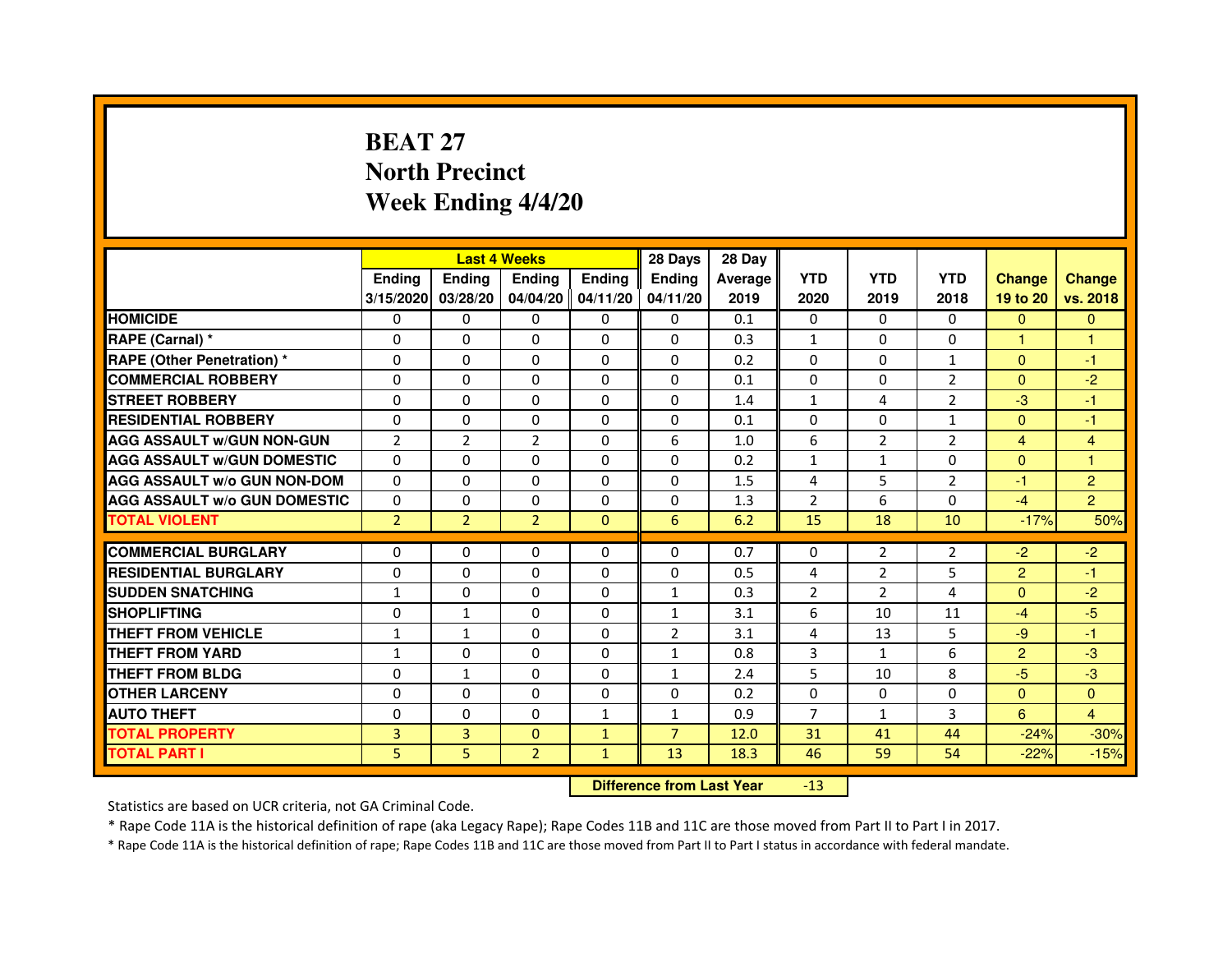# **BEAT 31 Central PrecinctWeek Ending 4/4/20**

|                                     |                | <b>Last 4 Weeks</b> |                |                   | 28 Days                          | 28 Day  |                |              |                |                |                |
|-------------------------------------|----------------|---------------------|----------------|-------------------|----------------------------------|---------|----------------|--------------|----------------|----------------|----------------|
|                                     | Ending         | Ending              | Ending         | <b>Ending</b>     | <b>Ending</b>                    | Average | <b>YTD</b>     | <b>YTD</b>   | <b>YTD</b>     | <b>Change</b>  | <b>Change</b>  |
|                                     | 3/15/2020      | 03/28/20            |                | 04/04/20 04/11/20 | 04/11/20                         | 2019    | 2020           | 2019         | 2018           | 19 to 20       | vs. 2018       |
| <b>HOMICIDE</b>                     | 0              | 0                   | $\mathbf{0}$   | 0                 | 0                                | 0.1     | $\mathbf{1}$   | $\Omega$     | $\Omega$       | $\mathbf{1}$   | 1.             |
| RAPE (Carnal) *                     | 0              | 0                   | 0              | 0                 | 0                                | 0.3     | 3              | $\mathbf{1}$ | $\Omega$       | $\overline{2}$ | 3              |
| <b>RAPE (Other Penetration) *</b>   | $\Omega$       | $\mathbf 0$         | $\Omega$       | 0                 | 0                                | 0.2     | $\Omega$       | $\mathbf{0}$ | $\mathbf{1}$   | $\mathbf{0}$   | $-1$           |
| <b>COMMERCIAL ROBBERY</b>           | $\Omega$       | 0                   | $\Omega$       | 0                 | $\Omega$                         | 0.0     | $\mathbf{0}$   | $\mathbf{0}$ | $\mathbf{1}$   | $\Omega$       | $-1$           |
| <b>STREET ROBBERY</b>               | $\Omega$       | $\Omega$            | $\Omega$       | $\overline{2}$    | $\overline{2}$                   | 0.7     | 3              | $\mathbf{1}$ | 5              | $\overline{2}$ | $-2$           |
| <b>RESIDENTIAL ROBBERY</b>          | $\Omega$       | $\mathbf 0$         | 0              | 0                 | 0                                | 0.0     | $\Omega$       | $\mathbf{0}$ | 0              | $\Omega$       | $\Omega$       |
| <b>AGG ASSAULT w/GUN NON-DOM</b>    | $\Omega$       | $\Omega$            | $\Omega$       | $\Omega$          | 0                                | 1.1     | 6              | 3            | $\overline{2}$ | 3              | $\overline{4}$ |
| <b>AGG ASSAULT W/GUN DOMESTIC</b>   | $\Omega$       | $\Omega$            | $\mathbf 0$    | $\Omega$          | $\Omega$                         | 0.2     | $\Omega$       | $\mathbf{0}$ | $\mathbf{1}$   | $\Omega$       | $-1$           |
| <b>AGG ASSAULT W/o GUN NON-DOM</b>  | $\Omega$       | $\Omega$            | $\Omega$       | $\Omega$          | $\Omega$                         | 0.7     | $\mathbf{1}$   | 3            | 2              | $-2$           | $-1$           |
| <b>AGG ASSAULT W/o GUN DOMESTIC</b> | $\mathbf{1}$   | $\mathbf{1}$        | $\mathbf{1}$   | $\Omega$          | 3                                | 0.9     | 3              | 3            | $\mathbf{1}$   | $\Omega$       | $\overline{2}$ |
| <b>TOTAL VIOLENT</b>                | $\mathbf{1}$   | $\mathbf{1}$        | $\mathbf{1}$   | $\overline{2}$    | 5                                | 4.1     | 17             | 11           | 13             | 55%            | 31%            |
| <b>COMMERCIAL BURGLARY</b>          | 0              | 0                   | 0              | 0                 | 0                                | 1.2     | 3              | 4            | 6              | $-1$           | $-3$           |
| <b>RESIDENTIAL BURGLARY</b>         | 3              | $\overline{2}$      | $\mathbf{1}$   | 0                 | 6                                | 3.5     | 17             | 6            | 6              | 11             | 11             |
| <b>SUDDEN SNATCHING</b>             | $\mathbf 0$    | $\Omega$            | $\Omega$       | $\Omega$          | $\Omega$                         | 0.3     | $\Omega$       | $\mathbf{1}$ | $\Omega$       | $-1$           | $\Omega$       |
| <b>SHOPLIFTING</b>                  | $\mathbf{1}$   | $\mathbf{1}$        | 0              | 0                 | $\overline{2}$                   | 0.4     | 3              | $\mathbf{1}$ | 0              | $\overline{2}$ | 3              |
| THEFT FROM VEHICLE                  | $\overline{2}$ | 0                   | $\overline{2}$ | 0                 | 4                                | 4.3     | 9              | 12           | 18             | $-3$           | -9             |
| <b>THEFT FROM YARD</b>              | 3              | $\mathbf 1$         | 3              | 0                 | $\overline{7}$                   | 4.4     | 14             | 9            | 11             | 5 <sup>5</sup> | 3              |
| <b>THEFT FROM BLDG</b>              | $\Omega$       | $\Omega$            | $\mathbf 0$    | $\Omega$          | 0                                | 1.5     | 3              | 8            | 9              | $-5$           | $-6$           |
| <b>OTHER LARCENY</b>                | $\Omega$       | $\Omega$            | $\mathbf{1}$   | $\Omega$          | $\mathbf{1}$                     | 1.9     | 3              | 5            | $\mathbf{1}$   | $-2$           | $\overline{2}$ |
| <b>AUTO THEFT</b>                   | $\Omega$       | $\mathbf{1}$        | $\mathbf 0$    | $\Omega$          | $\mathbf{1}$                     | 1.1     | $\overline{7}$ | 4            | 5              | 3              | $\overline{2}$ |
| <b>TOTAL PROPERTY</b>               | 9              | 5                   | $\overline{7}$ | $\mathbf{0}$      | 21                               | 18.6    | 59             | 50           | 56             | 18%            | 5%             |
| <b>TOTAL PART I</b>                 | 10             | 6                   | 8              | $\overline{2}$    | 26                               | 22.7    | 76             | 61           | 69             | 25%            | 10%            |
|                                     |                |                     |                |                   | <b>Difference from Last Year</b> |         | 15             |              |                |                |                |

#### **Difference from Last Year**

Statistics are based on UCR criteria, not GA Criminal Code.

\* Rape Code 11A is the historical definition of rape (aka Legacy Rape); Rape Codes 11B and 11C are those moved from Part II to Part I in 2017.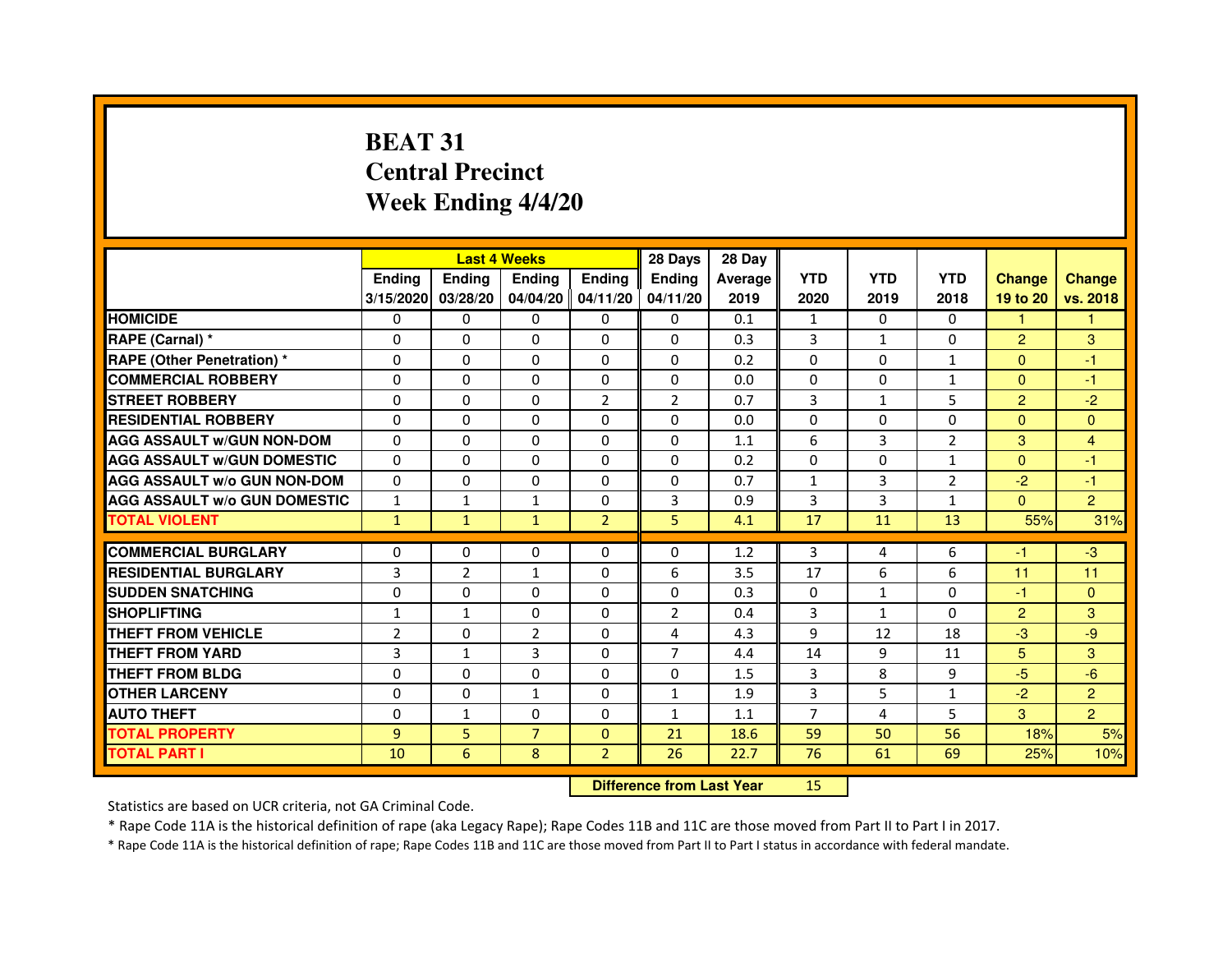# **BEAT 32 Central PrecinctWeek Ending 4/4/20**

|                                     |                | <b>Last 4 Weeks</b>              |                |                | 28 Days        | 28 Day  |                |                |                |                |                |
|-------------------------------------|----------------|----------------------------------|----------------|----------------|----------------|---------|----------------|----------------|----------------|----------------|----------------|
|                                     | <b>Ending</b>  | <b>Ending</b>                    | <b>Ending</b>  | <b>Ending</b>  | <b>Ending</b>  | Average | <b>YTD</b>     | <b>YTD</b>     | <b>YTD</b>     | <b>Change</b>  | <b>Change</b>  |
|                                     | 3/15/2020      | 03/28/20                         | 04/04/20       | 04/11/20       | 04/11/20       | 2019    | 2020           | 2019           | 2018           | 19 to 20       | vs. 2018       |
| <b>HOMICIDE</b>                     | 0              | $\mathbf{0}$                     | $\mathbf{0}$   | 0              | $\mathbf{0}$   | 0.1     | $\mathbf{0}$   | 0              | $\Omega$       | $\Omega$       | $\mathbf{0}$   |
| RAPE (Carnal) *                     | 0              | 0                                | 0              | 0              | 0              | 0.2     | 0              | 1              | $\mathbf{1}$   | $-1$           | -1             |
| <b>RAPE (Other Penetration) *</b>   | $\Omega$       | $\Omega$                         | $\Omega$       | $\Omega$       | $\Omega$       | 0.1     | $\Omega$       | $\Omega$       | $\Omega$       | $\Omega$       | $\mathbf{0}$   |
| <b>COMMERCIAL ROBBERY</b>           | 0              | $\Omega$                         | $\Omega$       | $\Omega$       | 0              | 0.9     | $\overline{2}$ | $\mathbf{1}$   | 0              | $\mathbf{1}$   | $\overline{2}$ |
| <b>STREET ROBBERY</b>               | $\Omega$       | $\Omega$                         | $\Omega$       | $\Omega$       | $\Omega$       | 0.2     | $\Omega$       | $\Omega$       | $\mathbf{1}$   | $\Omega$       | -1             |
| <b>RESIDENTIAL ROBBERY</b>          | 0              | 0                                | 0              | 0              | $\Omega$       | 0.0     | 0              | 0              | $\Omega$       | $\Omega$       | $\mathbf{0}$   |
| <b>AGG ASSAULT W/GUN NON-DOM</b>    | $\Omega$       | $\Omega$                         | 0              | $\Omega$       | $\Omega$       | 0.2     | $\overline{2}$ | $\overline{2}$ | $\mathbf{1}$   | $\mathbf{0}$   | $\mathbf{1}$   |
| <b>AGG ASSAULT W/GUN DOMESTIC</b>   | $\Omega$       | $\Omega$                         | 0              | $\Omega$       | $\Omega$       | 0.0     | $\mathbf{1}$   | $\Omega$       | 0              | $\mathbf{1}$   | $\mathbf{1}$   |
| <b>AGG ASSAULT W/o GUN NON-DOM</b>  | $\Omega$       | $\Omega$                         | $\Omega$       | $\Omega$       | $\Omega$       | 0.3     | $\Omega$       | $\Omega$       | $\mathbf{1}$   | $\Omega$       | -1             |
| <b>AGG ASSAULT W/o GUN DOMESTIC</b> | 0              | $\Omega$                         | 0              | $\Omega$       | $\Omega$       | 0.4     | 0              | $\Omega$       | 0              | $\Omega$       | $\Omega$       |
| <b>TOTAL VIOLENT</b>                | $\mathbf{0}$   | $\mathbf{0}$                     | $\mathbf{0}$   | $\mathbf{0}$   | $\mathbf{0}$   | 2.5     | 5              | $\overline{4}$ | $\overline{4}$ | 25%            | 25%            |
| <b>COMMERCIAL BURGLARY</b>          | 0              | 0                                | 1              | 0              | 1              | 0.3     | $\overline{2}$ | 0              | 0              | $\overline{2}$ | $\overline{2}$ |
| <b>RESIDENTIAL BURGLARY</b>         | $\Omega$       | $\Omega$                         | $\mathbf{1}$   | $\Omega$       | $\mathbf{1}$   | 1.8     | $\overline{7}$ | 6              | 6              | 1              | $\mathbf{1}$   |
| <b>SUDDEN SNATCHING</b>             | $\Omega$       | $\Omega$                         | $\Omega$       | $\Omega$       | $\Omega$       | 0.2     | $\Omega$       | $\Omega$       | $\Omega$       | $\Omega$       | $\mathbf{0}$   |
| <b>SHOPLIFTING</b>                  | $\mathbf{1}$   | $\mathbf{0}$                     | $\mathbf{1}$   | $\mathbf{1}$   | 3              | 3.1     | 9              | 12             | 17             | $-3$           | $-8$           |
| THEFT FROM VEHICLE                  | 1              | $\Omega$                         | 0              | $\mathbf{1}$   | $\overline{2}$ | 4.9     | 10             | 16             | 25             | $-6$           | $-15$          |
| <b>THEFT FROM YARD</b>              | $\Omega$       | $\Omega$                         | $\Omega$       | $\overline{2}$ | $\overline{2}$ | 2.6     | 6              | 6              | 10             | $\Omega$       | $-4$           |
| <b>THEFT FROM BLDG</b>              | $\Omega$       | $\Omega$                         | $\Omega$       | $\Omega$       | $\Omega$       | 2.5     | 5              | 8              | 10             | $-3$           | $-5$           |
| <b>OTHER LARCENY</b>                | 1              | $\Omega$                         | 0              | $\Omega$       | $\mathbf{1}$   | 0.8     | 8              | $\mathbf{1}$   | 1              | $\overline{7}$ | $\overline{7}$ |
| <b>AUTO THEFT</b>                   | $\mathbf{1}$   | $\Omega$                         | $\Omega$       | $\Omega$       | $\mathbf{1}$   | 1.2     | $\overline{2}$ | $\overline{7}$ | 8              | $-5$           | $-6$           |
| <b>TOTAL PROPERTY</b>               | 4              | $\mathbf{0}$                     | $\overline{3}$ | 4              | 11             | 17.3    | 49             | 56             | 77             | $-13%$         | $-36%$         |
| <b>TOTAL PART I</b>                 | $\overline{4}$ | $\mathbf{0}$                     | 3              | 4              | 11             | 19.8    | 54             | 60             | 81             | $-10%$         | $-33%$         |
|                                     |                | <b>Difference from Last Year</b> |                | $-6$           |                |         |                |                |                |                |                |

 **Difference from Last Year**

Statistics are based on UCR criteria, not GA Criminal Code.

\* Rape Code 11A is the historical definition of rape (aka Legacy Rape); Rape Codes 11B and 11C are those moved from Part II to Part I in 2017.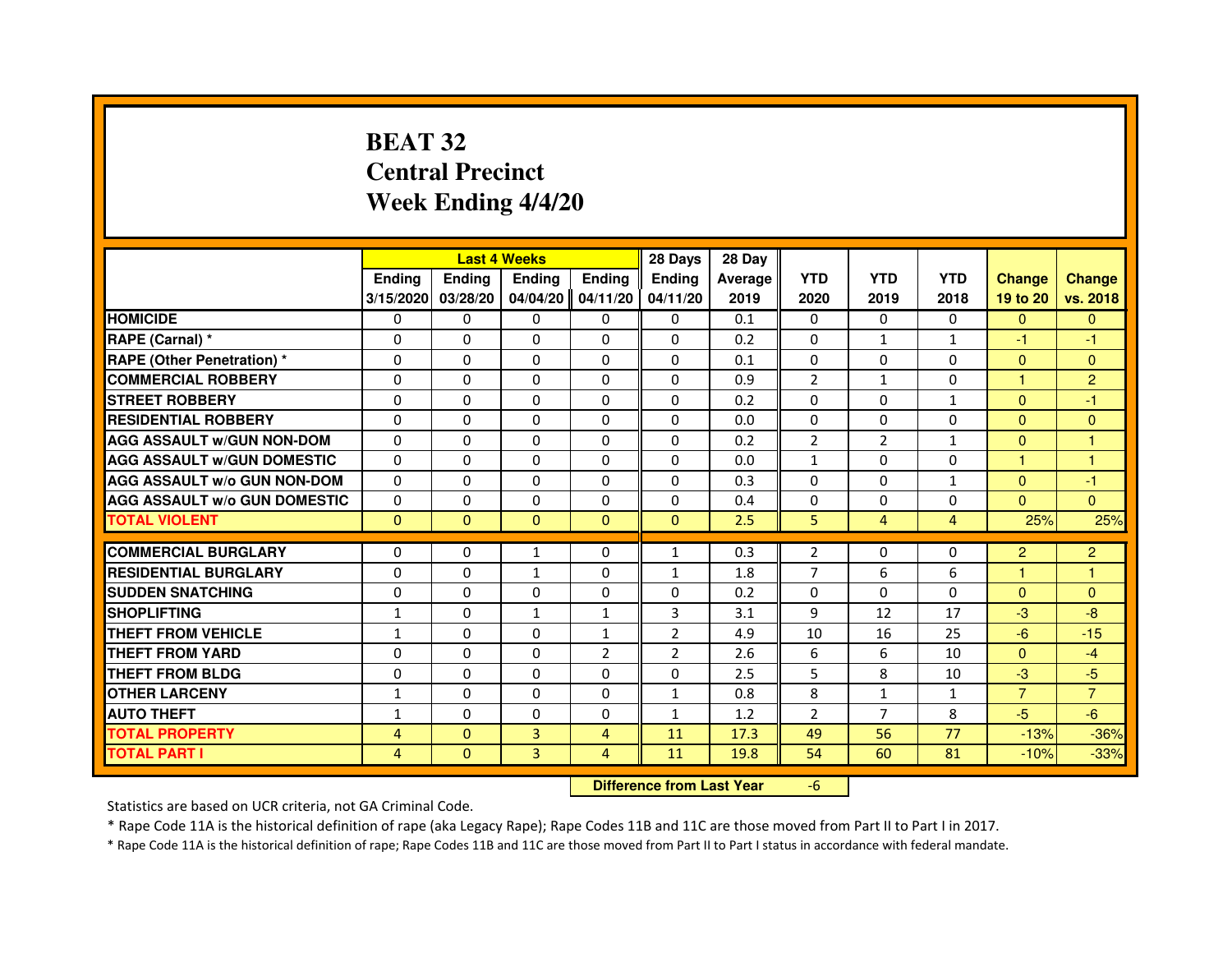# **BEAT 33 Central PrecinctWeek Ending 4/4/20**

|                                     |                | <b>Last 4 Weeks</b>              |                |                   | 28 Days        | 28 Day  |                |                |                |               |                      |
|-------------------------------------|----------------|----------------------------------|----------------|-------------------|----------------|---------|----------------|----------------|----------------|---------------|----------------------|
|                                     | <b>Ending</b>  | Ending                           | <b>Ending</b>  | <b>Ending</b>     | <b>Ending</b>  | Average | <b>YTD</b>     | <b>YTD</b>     | <b>YTD</b>     | <b>Change</b> | <b>Change</b>        |
|                                     | 3/15/2020      | 03/28/20                         |                | 04/04/20 04/11/20 | 04/11/20       | 2019    | 2020           | 2019           | 2018           | 19 to 20      | vs. 2018             |
| <b>HOMICIDE</b>                     | 0              | $\mathbf{0}$                     | $\mathbf{1}$   | 0                 | $\mathbf{1}$   | 0.2     | $\mathbf{1}$   | $\mathbf{1}$   | $\Omega$       | $\Omega$      | $\mathbf{1}$         |
| RAPE (Carnal) *                     | 0              | 0                                | 0              | 0                 | $\Omega$       | 0.0     | 0              | 0              | 0              | $\mathbf{0}$  | $\mathbf{0}$         |
| <b>RAPE (Other Penetration)*</b>    | $\Omega$       | 0                                | $\Omega$       | $\Omega$          | $\Omega$       | 0.1     | $\Omega$       | $\Omega$       | $\mathbf{1}$   | $\Omega$      | $-1$                 |
| <b>COMMERCIAL ROBBERY</b>           | $\mathbf 0$    | 0                                | $\Omega$       | $\mathbf{0}$      | $\mathbf{0}$   | 0.3     | $\Omega$       | $\Omega$       | $\Omega$       | $\mathbf{0}$  | $\mathbf{0}$         |
| <b>STREET ROBBERY</b>               | 0              | $\Omega$                         | $\Omega$       | $\Omega$          | $\Omega$       | 1.3     | 2              | 3              | 5              | $-1$          | $-3$                 |
| <b>RESIDENTIAL ROBBERY</b>          | 0              | 0                                | $\Omega$       | $\Omega$          | $\Omega$       | 0.0     | $\Omega$       | $\Omega$       | $\Omega$       | $\mathbf{0}$  | $\mathbf{0}$         |
| <b>AGG ASSAULT w/GUN NON-DOM</b>    | $\Omega$       | $\Omega$                         | 0              | $\Omega$          | $\Omega$       | 1.0     | 3              | 3              | $\overline{2}$ | $\Omega$      | $\mathbf{1}$         |
| <b>AGG ASSAULT W/GUN DOMESTIC</b>   | $\Omega$       | $\Omega$                         | $\Omega$       | $\Omega$          | $\Omega$       | 0.2     | $\Omega$       | $\Omega$       | 0              | $\Omega$      | $\mathbf{0}$         |
| <b>AGG ASSAULT W/o GUN NON-DOM</b>  | $\Omega$       | $\Omega$                         | $\Omega$       | $\Omega$          | $\Omega$       | 0.9     | 3              | 4              | 3              | $-1$          | $\Omega$             |
| <b>AGG ASSAULT w/o GUN DOMESTIC</b> | $\Omega$       | 0                                | 0              | $\mathbf{0}$      | 0              | 0.7     | $\overline{2}$ | 5              | $\mathbf{1}$   | $-3$          | $\blacktriangleleft$ |
| <b>TOTAL VIOLENT</b>                | $\mathbf{0}$   | $\mathbf{0}$                     | $\mathbf{1}$   | $\mathbf{0}$      | $\mathbf{1}$   | 4.7     | 11             | 16             | 12             | $-31%$        | $-8%$                |
| <b>COMMERCIAL BURGLARY</b>          | 0              | 0                                | 0              | 1                 | $\mathbf{1}$   | 1.3     | 5              | 2              | 3              | 3             | $\overline{2}$       |
| <b>RESIDENTIAL BURGLARY</b>         | $\mathbf 0$    | 0                                | $\Omega$       | 1                 | $\mathbf{1}$   | 1.8     | 3              | 13             | 4              | $-10$         | $-1$                 |
| <b>SUDDEN SNATCHING</b>             | $\Omega$       | $\Omega$                         | $\Omega$       | $\Omega$          | $\Omega$       | 0.1     | $\Omega$       | $\Omega$       | $\Omega$       | $\Omega$      | $\mathbf{0}$         |
| <b>SHOPLIFTING</b>                  | $\overline{2}$ | $\Omega$                         | $\mathbf{1}$   | $\mathbf{0}$      | 3              | 7.9     | 11             | 29             | 6              | $-18$         | 5 <sup>5</sup>       |
| <b>THEFT FROM VEHICLE</b>           | $\mathbf{1}$   | $\mathbf{1}$                     | 0              | 0                 | $\overline{2}$ | 3.4     | 10             | $\overline{7}$ | 15             | 3             | $-5$                 |
| <b>THEFT FROM YARD</b>              | $\mathbf{1}$   | $\mathbf 0$                      | $\mathbf{1}$   | $\mathbf{1}$      | 3              | 3.6     | 13             | 24             | $\overline{7}$ | $-11$         | 6                    |
| <b>THEFT FROM BLDG</b>              | 0              | $\Omega$                         | 0              | $\mathbf{0}$      | $\Omega$       | 1.7     | $\overline{2}$ | 5              | 8              | $-3$          | $-6$                 |
| <b>OTHER LARCENY</b>                | $\Omega$       | $\Omega$                         | $\Omega$       | $\mathbf{0}$      | $\Omega$       | 2.0     | $\Omega$       | 10             | $\overline{2}$ | $-10$         | $-2$                 |
| <b>AUTO THEFT</b>                   | $\mathbf{1}$   | 0                                | $\Omega$       | $\mathbf{0}$      | $\mathbf{1}$   | 1.4     | 6              | 6              | 13             | $\Omega$      | $-7$                 |
| <b>TOTAL PROPERTY</b>               | 5              | $\mathbf{1}$                     | $\overline{2}$ | 3                 | 11             | 23.2    | 50             | 96             | 58             | $-48%$        | $-14%$               |
| <b>TOTAL PART I</b>                 | 5              | $\mathbf{1}$                     | 3              | 3                 | 12             | 27.8    | 61             | 112            | 70             | $-46%$        | $-13%$               |
|                                     |                | <b>Difference from Last Year</b> |                | $-51$             |                |         |                |                |                |               |                      |

 **Difference from Last Year**

Statistics are based on UCR criteria, not GA Criminal Code.

\* Rape Code 11A is the historical definition of rape (aka Legacy Rape); Rape Codes 11B and 11C are those moved from Part II to Part I in 2017.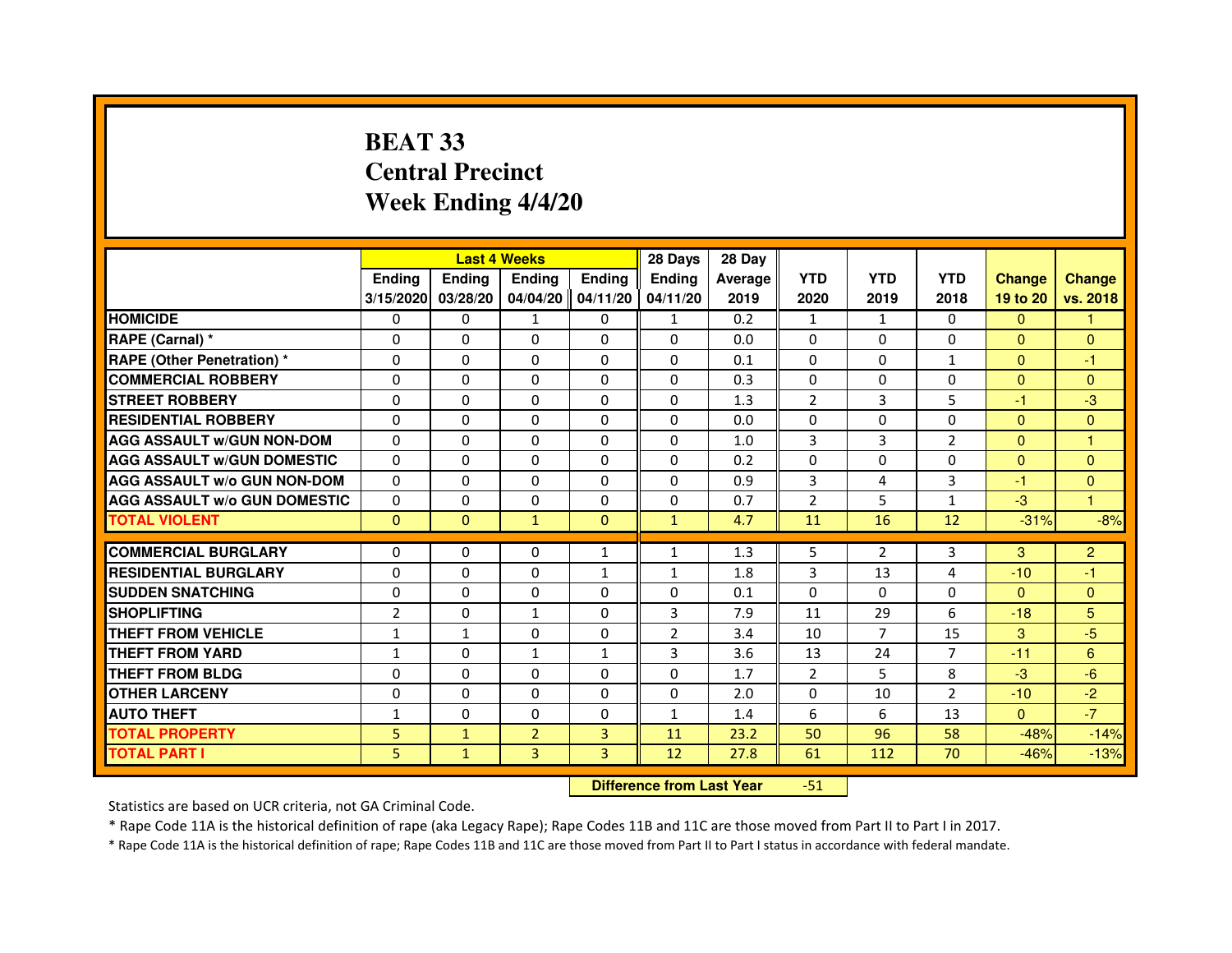# **BEAT 34 Central PrecinctWeek Ending 4/4/20**

|                                     |                | <b>Last 4 Weeks</b> |                |                | 28 Days        | 28 Day                           |                |                |                |                |                |
|-------------------------------------|----------------|---------------------|----------------|----------------|----------------|----------------------------------|----------------|----------------|----------------|----------------|----------------|
|                                     | <b>Ending</b>  | <b>Ending</b>       | <b>Ending</b>  | <b>Ending</b>  | <b>Ending</b>  | Average                          | <b>YTD</b>     | <b>YTD</b>     | <b>YTD</b>     | <b>Change</b>  | <b>Change</b>  |
|                                     | 3/15/2020      | 03/28/20            | 04/04/20       | 04/11/20       | 04/11/20       | 2019                             | 2020           | 2019           | 2018           | 19 to 20       | vs. 2018       |
| <b>HOMICIDE</b>                     | 0              | $\Omega$            | $\Omega$       | $\Omega$       | $\Omega$       | 0.1                              | $\overline{2}$ | $\Omega$       | $\Omega$       | $\overline{2}$ | $\overline{2}$ |
| RAPE (Carnal) *                     | 0              | 0                   | 0              | $\mathbf{0}$   | 0              | 0.2                              | $\mathbf{1}$   | 0              | 0              | 1              | 1              |
| <b>RAPE (Other Penetration) *</b>   | 0              | 0                   | $\Omega$       | $\mathbf{0}$   | $\Omega$       | 0.1                              | $\mathbf{1}$   | $\mathbf{1}$   | $\Omega$       | $\Omega$       | 1              |
| <b>COMMERCIAL ROBBERY</b>           | $\Omega$       | $\Omega$            | $\Omega$       | $\mathbf{0}$   | $\Omega$       | 0.0                              | $\Omega$       | $\Omega$       | $\Omega$       | $\Omega$       | $\mathbf{0}$   |
| <b>STREET ROBBERY</b>               | $\Omega$       | $\Omega$            | $\Omega$       | $\mathbf{1}$   | $\mathbf{1}$   | 0.9                              | 5              | 5              | $\Omega$       | $\Omega$       | 5              |
| <b>RESIDENTIAL ROBBERY</b>          | $\Omega$       | $\Omega$            | 0              | $\mathbf{0}$   | $\Omega$       | 0.2                              | $\Omega$       | $\Omega$       | $\mathbf{1}$   | $\Omega$       | $-1$           |
| <b>AGG ASSAULT w/GUN NON-DOM</b>    | $\mathbf{1}$   | $\mathbf{1}$        | $\mathbf{1}$   | $\mathbf{0}$   | 3              | 1.8                              | 6              | 4              | $\mathbf{1}$   | $\overline{2}$ | 5              |
| <b>AGG ASSAULT w/GUN DOMESTIC</b>   | $\Omega$       | $\Omega$            | $\Omega$       | $\Omega$       | $\Omega$       | 0.5                              | $\Omega$       | 3              | $\mathbf{1}$   | $-3$           | $-1$           |
| <b>AGG ASSAULT W/o GUN NON-DOM</b>  | $\mathbf{1}$   | $\mathbf{1}$        | $\mathbf{1}$   | 1              | 4              | 0.9                              | $\overline{7}$ | $\mathbf{1}$   | 6              | 6              | 1              |
| <b>AGG ASSAULT w/o GUN DOMESTIC</b> | $\mathbf{1}$   | $\mathbf{1}$        | 1              | 0              | 3              | 1.6                              | 7              | 3              | $\overline{2}$ | 4              | 5              |
| <b>TOTAL VIOLENT</b>                | 3              | 3                   | 3              | $\overline{2}$ | 11             | 6.2                              | 29             | 17             | 11             | 71%            | 164%           |
| <b>COMMERCIAL BURGLARY</b>          | $\Omega$       | 0                   | 0              | 0              | 0              | 0.5                              | $\Omega$       | 0              | $\mathbf{1}$   | $\Omega$       | $-1$           |
| <b>RESIDENTIAL BURGLARY</b>         | $\Omega$       | $\mathbf{1}$        | $\mathbf{1}$   | $\overline{2}$ | 4              | 3.2                              | 8              | 11             | 21             | $-3$           | $-13$          |
| <b>SUDDEN SNATCHING</b>             | $\Omega$       | $\Omega$            | $\Omega$       | $\Omega$       | $\Omega$       | 0.2                              | $\mathbf{1}$   | $\mathbf{1}$   | $\mathbf{1}$   | $\Omega$       | $\mathbf{0}$   |
| <b>SHOPLIFTING</b>                  | 0              | 0                   | 0              | $\mathbf{0}$   | 0              | 1.2                              | $\mathbf{1}$   | 3              | 2              | $-2$           | $-1$           |
| <b>THEFT FROM VEHICLE</b>           | 0              | $\mathbf{1}$        | $\overline{2}$ | $\Omega$       | 3              | 2.3                              | 8              | 6              | 13             | $\overline{2}$ | $-5$           |
| <b>THEFT FROM YARD</b>              | $\mathbf{1}$   | 0                   | 0              | $\mathbf{0}$   | $\mathbf{1}$   | 2.3                              | 3              | 12             | 3              | $-9$           | $\mathbf{0}$   |
| <b>THEFT FROM BLDG</b>              | 0              | $\mathbf{1}$        | 0              | $\Omega$       | $\mathbf{1}$   | 1.4                              | 6              | 3              | 8              | 3              | $-2$           |
| <b>OTHER LARCENY</b>                | $\mathbf 0$    | $\Omega$            | 0              | $\Omega$       | $\Omega$       | 0.3                              | $\Omega$       | $\overline{2}$ | $\Omega$       | $-2$           | $\Omega$       |
| <b>AUTO THEFT</b>                   | $\overline{2}$ | $\Omega$            | $\Omega$       | $\Omega$       | $\overline{2}$ | 2.0                              | 5              | 4              | 11             | $\mathbf{1}$   | $-6$           |
| <b>TOTAL PROPERTY</b>               | 3              | 3                   | $\overline{3}$ | $\overline{2}$ | 11             | 13.3                             | 32             | 42             | 60             | $-24%$         | $-47%$         |
| <b>TOTAL PART I</b>                 | 6              | 6                   | 6              | $\overline{4}$ | 22             | 19.6                             | 61             | 59             | 71             | 3%             | $-14%$         |
|                                     |                |                     |                |                |                | <b>Difference from Last Year</b> | $\overline{2}$ |                |                |                |                |

 **Difference from Last Year**

Statistics are based on UCR criteria, not GA Criminal Code.

\* Rape Code 11A is the historical definition of rape (aka Legacy Rape); Rape Codes 11B and 11C are those moved from Part II to Part I in 2017.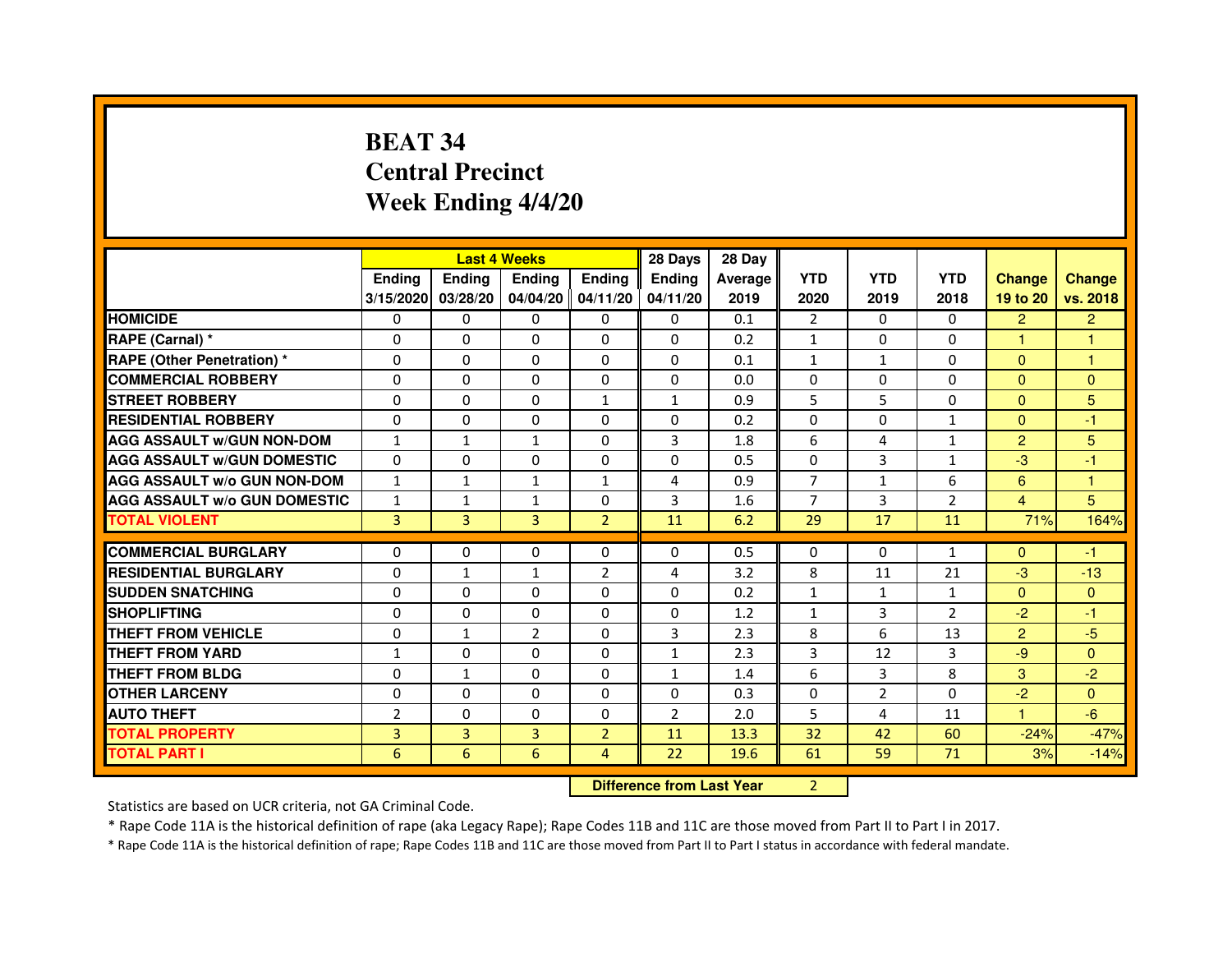# **BEAT 35 Central PrecinctWeek Ending 4/4/20**

|                                     |                |              | <b>Last 4 Weeks</b> |                     | 28 Days        | 28 Day  |                |                |                |                |               |
|-------------------------------------|----------------|--------------|---------------------|---------------------|----------------|---------|----------------|----------------|----------------|----------------|---------------|
|                                     | <b>Ending</b>  | Ending       | <b>Ending</b>       | <b>Ending</b>       | Ending         | Average | <b>YTD</b>     | <b>YTD</b>     | <b>YTD</b>     | <b>Change</b>  | <b>Change</b> |
|                                     | 3/15/2020      | 03/28/20     |                     | $04/04/20$ 04/11/20 | 04/11/20       | 2019    | 2020           | 2019           | 2018           | 19 to 20       | vs. 2018      |
| <b>HOMICIDE</b>                     | 0              | $\Omega$     | $\Omega$            | $\Omega$            | $\Omega$       | 0.0     | 3              | $\Omega$       | $\Omega$       | 3              | 3             |
| RAPE (Carnal) *                     | 0              | $\Omega$     | $\Omega$            | $\Omega$            | $\Omega$       | 0.0     | $\mathbf{1}$   | 0              | $\mathbf{1}$   | $\mathbf{1}$   | $\Omega$      |
| <b>RAPE (Other Penetration)*</b>    | 0              | 0            | 0                   | 0                   | 0              | 0.0     | 0              | 0              | 2              | $\Omega$       | $-2$          |
| <b>COMMERCIAL ROBBERY</b>           | $\Omega$       | $\Omega$     | $\Omega$            | $\Omega$            | 0              | 0.2     | $\Omega$       | $\Omega$       | $\Omega$       | $\Omega$       | $\Omega$      |
| <b>STREET ROBBERY</b>               | $\Omega$       | $\Omega$     | $\mathbf 0$         | $\Omega$            | $\Omega$       | 1.1     | $\mathbf{1}$   | 3              | $\mathbf{1}$   | $-2$           | $\Omega$      |
| <b>RESIDENTIAL ROBBERY</b>          | $\mathbf{1}$   | $\mathbf 0$  | $\Omega$            | 0                   | $\mathbf{1}$   | 0.0     | $\mathbf{1}$   | $\Omega$       | $\Omega$       | 1              | $\mathbf{1}$  |
| <b>AGG ASSAULT w/GUN NON-DOM</b>    | $\Omega$       | $\Omega$     | $\Omega$            | $\mathbf{1}$        | $\mathbf{1}$   | 2.2     | $\overline{a}$ | 6              | 5              | $-2$           | $-1$          |
| <b>AGG ASSAULT W/GUN DOMESTIC</b>   | $\Omega$       | 0            | $\Omega$            | 0                   | $\Omega$       | 0.2     | $\mathbf{1}$   | $\mathbf{1}$   | $\overline{2}$ | $\Omega$       | $-1$          |
| <b>AGG ASSAULT W/o GUN NON-DOM</b>  | $\Omega$       | 0            | $\Omega$            | $\Omega$            | 0              | 0.6     | 1              | 1              | $\overline{2}$ | $\Omega$       | $-1$          |
| <b>AGG ASSAULT W/o GUN DOMESTIC</b> | $\Omega$       | $\Omega$     | 0                   | $\mathbf{1}$        | $\mathbf{1}$   | 0.9     | 5              | 3              | $\mathbf{1}$   | $\overline{2}$ | 4             |
| <b>TOTAL VIOLENT</b>                | $\mathbf{1}$   | $\mathbf{0}$ | $\mathbf{0}$        | $\overline{2}$      | 3              | 5.2     | 17             | 14             | 14             | 21%            | 21%           |
|                                     |                |              |                     |                     |                |         |                |                |                |                |               |
| <b>COMMERCIAL BURGLARY</b>          | 0              | 0            | 0                   | 0                   | 0              | 1.2     | 2              | 3              | 2              | $-1$           | $\Omega$      |
| <b>RESIDENTIAL BURGLARY</b>         | 0              | 0            | 0                   | 0                   | 0              | 2.9     | 13             | 8              | 8              | 5              | 5             |
| <b>SUDDEN SNATCHING</b>             | 0              | $\mathbf 0$  | $\Omega$            | 0                   | $\Omega$       | 0.2     | $\Omega$       | $\Omega$       | $\mathbf{1}$   | $\Omega$       | $-1$          |
| <b>SHOPLIFTING</b>                  | $\Omega$       | $\mathbf{1}$ | 3                   | $\Omega$            | 4              | 2.4     | 11             | 12             | 3              | $-1$           | 8             |
| THEFT FROM VEHICLE                  | 0              | $\Omega$     | $\Omega$            | $\mathbf{1}$        | $\mathbf{1}$   | 6.5     | 6              | 17             | 15             | $-11$          | -9            |
| <b>THEFT FROM YARD</b>              | 0              | $\Omega$     | $\mathbf{1}$        | $\Omega$            | 1              | 1.4     | 1              | $\overline{2}$ | 4              | $-1$           | $-3$          |
| <b>THEFT FROM BLDG</b>              | $\Omega$       | $\Omega$     | $\Omega$            | $\mathbf{1}$        | 1              | 1.8     | 4              | 3              | 5              | $\mathbf{1}$   | $-1$          |
| <b>OTHER LARCENY</b>                | 1              | $\Omega$     | $\Omega$            | $\Omega$            | 1              | 1.2     | $\mathbf{1}$   | 4              | $\overline{2}$ | $-3$           | $-1$          |
| <b>AUTO THEFT</b>                   | $\overline{2}$ | $\Omega$     | $\mathbf 0$         | $\Omega$            | $\overline{2}$ | 2.1     | 11             | $\overline{7}$ | 17             | $\overline{4}$ | $-6$          |
| <b>TOTAL PROPERTY</b>               | 3              | $\mathbf{1}$ | $\overline{4}$      | $\overline{2}$      | 10             | 19.7    | 49             | 56             | 57             | $-13%$         | $-14%$        |
| <b>TOTAL PART I</b>                 | 4              | 1            | 4                   | 4                   | 13             | 24.9    | 66             | 70             | 71             | $-6%$          | $-7%$         |

 **Difference from Last Year**

-4

Statistics are based on UCR criteria, not GA Criminal Code.

\* Rape Code 11A is the historical definition of rape (aka Legacy Rape); Rape Codes 11B and 11C are those moved from Part II to Part I in 2017.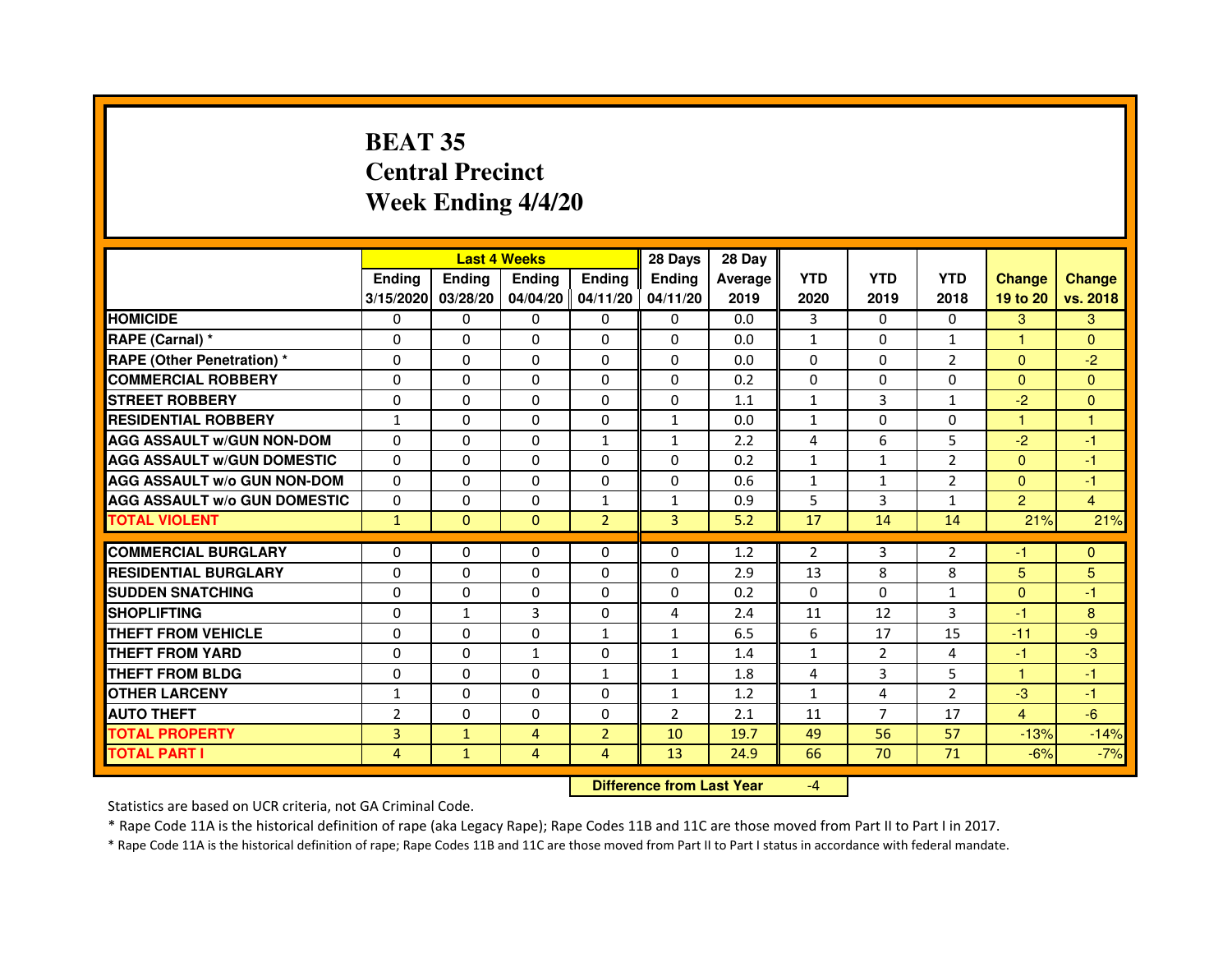#### **BEAT 36 Central PrecinctWeek Ending 4/4/20**

|                                     |                | <b>Last 4 Weeks</b> |                     |                | 28 Days        | 28 Day                           |                |                |                |                |                      |
|-------------------------------------|----------------|---------------------|---------------------|----------------|----------------|----------------------------------|----------------|----------------|----------------|----------------|----------------------|
|                                     | Ending         | Ending              | Ending              | Ending         | <b>Ending</b>  | Average                          | <b>YTD</b>     | <b>YTD</b>     | <b>YTD</b>     | <b>Change</b>  | <b>Change</b>        |
|                                     | 3/15/2020      | 03/28/20            | $04/04/20$ 04/11/20 |                | 04/11/20       | 2019                             | 2020           | 2019           | 2018           | 19 to 20       | vs. 2018             |
| <b>HOMICIDE</b>                     | 0              | 0                   | 0                   | $\Omega$       | $\Omega$       | 0.0                              | 0              | $\mathbf{0}$   | $\mathbf{0}$   | $\Omega$       | $\mathbf{0}$         |
| RAPE (Carnal) *                     | 0              | $\Omega$            | $\Omega$            | $\Omega$       | $\Omega$       | 0.2                              | $\mathbf{1}$   | $\Omega$       | $\overline{2}$ |                | -1                   |
| <b>RAPE (Other Penetration) *</b>   | $\Omega$       | 0                   | $\Omega$            | $\Omega$       | $\Omega$       | 0.0                              | $\Omega$       | $\Omega$       | $\Omega$       | $\Omega$       | $\Omega$             |
| <b>COMMERCIAL ROBBERY</b>           | $\Omega$       | $\Omega$            | $\Omega$            | $\Omega$       | $\Omega$       | 0.2                              | $\Omega$       | $\Omega$       | $\Omega$       | $\Omega$       | $\Omega$             |
| <b>STREET ROBBERY</b>               | $\Omega$       | $\Omega$            | $\Omega$            | $\Omega$       | $\Omega$       | 0.6                              | $\Omega$       | $\mathbf{1}$   | $\Omega$       | -1             | $\Omega$             |
| <b>RESIDENTIAL ROBBERY</b>          | $\mathbf{1}$   | 0                   | 0                   | 0              | $\mathbf{1}$   | 0.1                              | $\overline{2}$ | $\mathbf{1}$   | $\Omega$       | $\overline{1}$ | $\overline{2}$       |
| <b>AGG ASSAULT w/GUN NON-DOM</b>    | $\Omega$       | $\mathbf 0$         | $\Omega$            | $\Omega$       | 0              | 0.8                              | $\Omega$       | $\overline{2}$ | 0              | $-2$           | $\Omega$             |
| <b>AGG ASSAULT W/GUN DOMESTIC</b>   | $\Omega$       | $\Omega$            | $\Omega$            | $\Omega$       | $\Omega$       | 0.2                              | $\mathbf{1}$   | $\Omega$       | $\mathbf{1}$   | $\overline{1}$ | $\Omega$             |
| <b>AGG ASSAULT w/o GUN NON-DOM</b>  | $\Omega$       | 0                   | 0                   | 0              | 0              | 0.5                              | $\mathbf{1}$   | 0              | $\overline{2}$ | -1             | -1                   |
| <b>AGG ASSAULT W/o GUN DOMESTIC</b> | $\Omega$       | $\mathbf 0$         | $\Omega$            | 0              | 0              | 0.3                              | 5              | $\mathbf{1}$   | $\mathbf{1}$   | $\overline{4}$ | $\overline{4}$       |
| <b>TOTAL VIOLENT</b>                | $\mathbf{1}$   | $\mathbf{0}$        | $\mathbf{0}$        | $\mathbf{0}$   | $\mathbf{1}$   | 2.9                              | 10             | 5              | 6              | 100%           | 67%                  |
| <b>COMMERCIAL BURGLARY</b>          | $\Omega$       | $\mathbf{1}$        | 0                   | 0              | $\mathbf{1}$   | 1.1                              | $\mathbf{1}$   | 3              | 4              | $-2$           | $-3$                 |
| <b>RESIDENTIAL BURGLARY</b>         | $\mathbf{1}$   | $\mathbf 0$         | 0                   | 0              | $\mathbf{1}$   | 2.3                              | 8              | 3              | 8              | 5              | $\mathbf{0}$         |
| <b>SUDDEN SNATCHING</b>             | $\Omega$       | $\Omega$            | $\Omega$            | $\mathbf{1}$   | $\mathbf{1}$   | 0.1                              | $\mathbf{1}$   | $\Omega$       | $\Omega$       | 1              | $\blacktriangleleft$ |
| <b>SHOPLIFTING</b>                  | 0              | $\mathbf{1}$        | $\mathbf{1}$        | 0              | 2              | 3.7                              | 15             | 14             | 10             | 1              | 5                    |
| THEFT FROM VEHICLE                  | $\overline{2}$ | $\Omega$            | $\mathbf{1}$        | 0              | 3              | 3.3                              | 11             | 10             | 11             |                | $\Omega$             |
| <b>THEFT FROM YARD</b>              | $\Omega$       | $\mathbf{1}$        | $\Omega$            | $\mathbf{1}$   | $\overline{2}$ | 0.7                              | 5              | 4              | 3              | 4              | $\overline{2}$       |
| <b>THEFT FROM BLDG</b>              | 0              | $\mathbf{0}$        | 0                   | 0              | $\Omega$       | 1.5                              | 4              | 12             | 8              | $-8$           | $-4$                 |
| <b>OTHER LARCENY</b>                | 0              | $\Omega$            | $\Omega$            | 0              | $\Omega$       | 0.3                              | $\overline{2}$ | 0              | $\Omega$       | 2              | $\overline{2}$       |
| <b>AUTO THEFT</b>                   | $\mathbf{1}$   | 0                   | $\mathbf 0$         | $\mathbf{1}$   | $\overline{2}$ | 1.8                              | 8              | 11             | 6              | $-3$           | $\overline{2}$       |
| <b>TOTAL PROPERTY</b>               | 4              | 3                   | $\overline{2}$      | 3              | 12             | 14.8                             | 55             | 57             | 50             | $-4%$          | 10%                  |
| <b>TOTAL PART I</b>                 | 5              | $\overline{3}$      | $\overline{2}$      | $\overline{3}$ | 13             | 17.7                             | 65             | 62             | 56             | 5%             | 16%                  |
|                                     |                |                     |                     |                |                | <b>Difference from Last Year</b> | 3              |                |                |                |                      |

 **Difference from Last Year**

Statistics are based on UCR criteria, not GA Criminal Code.

\* Rape Code 11A is the historical definition of rape (aka Legacy Rape); Rape Codes 11B and 11C are those moved from Part II to Part I in 2017.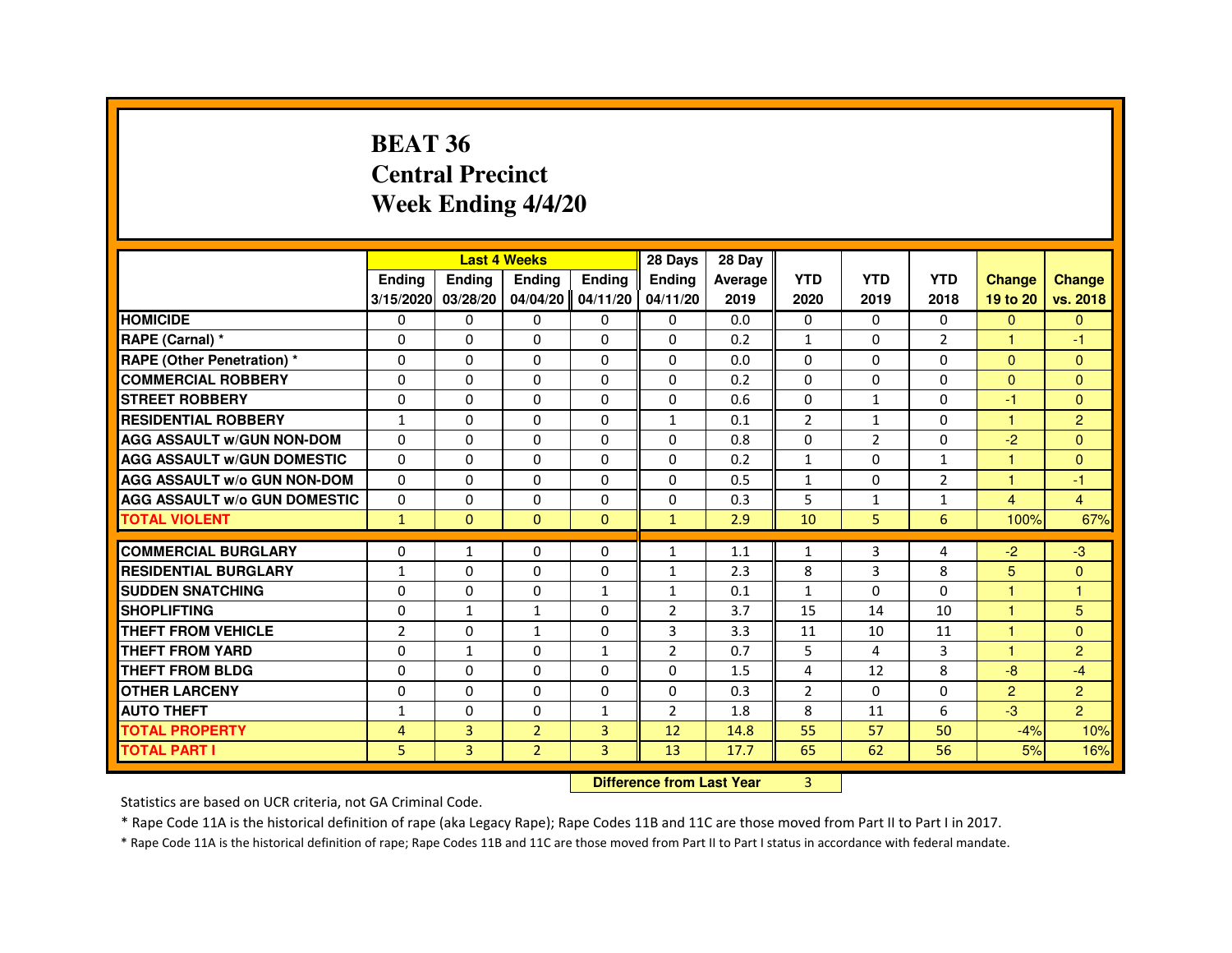# **BEAT 41 South PrecinctWeek Ending 4/4/20**

|                                     |                |               | <b>Last 4 Weeks</b> |               | 28 Days        | 28 Day  |                |                |                |               |                |
|-------------------------------------|----------------|---------------|---------------------|---------------|----------------|---------|----------------|----------------|----------------|---------------|----------------|
|                                     | <b>Ending</b>  | <b>Endina</b> | <b>Ending</b>       | <b>Ending</b> | <b>Endina</b>  | Average | <b>YTD</b>     | <b>YTD</b>     | <b>YTD</b>     | <b>Change</b> | <b>Change</b>  |
|                                     | 3/15/2020      | 03/28/20      | 04/04/20            | 04/11/20      | 04/11/20       | 2019    | 2020           | 2019           | 2018           | 19 to 20      | vs. 2018       |
| <b>HOMICIDE</b>                     | 0              | $\mathbf{0}$  | $\mathbf{0}$        | 0             | 0              | 0.1     | 0              | 0              | $\Omega$       | $\mathbf{0}$  | $\mathbf{0}$   |
| RAPE (Carnal) *                     | $\Omega$       | $\Omega$      | $\mathbf{1}$        | $\Omega$      | $\mathbf{1}$   | 0.2     | $\mathbf{1}$   | $\mathbf{1}$   | $\Omega$       | $\Omega$      | 1              |
| <b>RAPE (Other Penetration) *</b>   | 0              | $\mathbf{0}$  | $\mathbf{0}$        | 0             | 0              | 0.0     | 0              | 0              | 0              | $\Omega$      | $\Omega$       |
| <b>COMMERCIAL ROBBERY</b>           | 0              | $\Omega$      | $\Omega$            | $\Omega$      | $\Omega$       | 0.6     | $\Omega$       | $\Omega$       | $\Omega$       | $\Omega$      | $\Omega$       |
| <b>STREET ROBBERY</b>               | $\Omega$       | $\Omega$      | $\overline{2}$      | $\Omega$      | $\overline{2}$ | 0.9     | 3              | $\overline{2}$ | $\mathbf{1}$   | 1             | $\overline{2}$ |
| <b>RESIDENTIAL ROBBERY</b>          | $\Omega$       | $\Omega$      | $\Omega$            | $\Omega$      | $\Omega$       | 0.1     | $\Omega$       | $\Omega$       | $\Omega$       | $\Omega$      | $\mathbf{0}$   |
| <b>AGG ASSAULT w/GUN NON-DOM</b>    | $\Omega$       | $\Omega$      | $\Omega$            | $\Omega$      | $\Omega$       | 0.2     | $\mathbf{1}$   | $\Omega$       | $\Omega$       | 1             | 1              |
| <b>AGG ASSAULT W/GUN DOMESTIC</b>   | $\Omega$       | $\Omega$      | $\Omega$            | 0             | $\Omega$       | 0.1     | $\Omega$       | 0              | $\Omega$       | $\Omega$      | $\Omega$       |
| <b>AGG ASSAULT W/o GUN NON-DOM</b>  | 0              | $\Omega$      | 0                   | $\Omega$      | $\Omega$       | 0.3     | 1              | $\overline{2}$ | $\mathbf{1}$   | $-1$          | $\mathbf{0}$   |
| <b>AGG ASSAULT W/o GUN DOMESTIC</b> | $\Omega$       | $\Omega$      | $\Omega$            | $\Omega$      | $\Omega$       | 0.5     | $\mathbf{1}$   | $\mathbf{1}$   | 0              | $\Omega$      | 1              |
| <b>TOTAL VIOLENT</b>                | $\mathbf{0}$   | $\mathbf{0}$  | 3                   | $\Omega$      | 3              | 3.0     | $\overline{7}$ | 6              | $\overline{2}$ | 17%           | 250%           |
|                                     |                |               |                     |               |                |         |                |                |                |               |                |
| <b>COMMERCIAL BURGLARY</b>          | 0              | 0             | 1                   | 1             | 2              | 1.1     | 2              | 3              | 1              | $-1$          |                |
| <b>RESIDENTIAL BURGLARY</b>         | $\Omega$       | $\Omega$      | 0                   | $\Omega$      | $\Omega$       | 0.8     | $\overline{2}$ | $\mathbf{1}$   | 5              | 1             | $-3$           |
| <b>SUDDEN SNATCHING</b>             | 0              | $\Omega$      | 0                   | 0             | 0              | 0.2     | 0              | $\Omega$       | $\overline{2}$ | $\mathbf{0}$  | $-2$           |
| <b>SHOPLIFTING</b>                  | $\Omega$       | $\Omega$      | $\Omega$            | $\Omega$      | $\Omega$       | 1.8     | $\mathbf{1}$   | 12             | 6              | $-11$         | $-5$           |
| THEFT FROM VEHICLE                  | $\Omega$       | $\Omega$      | $\Omega$            | $\Omega$      | $\Omega$       | 5.4     | 7              | 21             | 9              | $-14$         | $-2$           |
| <b>THEFT FROM YARD</b>              | 0              | 0             | $\Omega$            | $\Omega$      | $\Omega$       | 0.9     | $\Omega$       | 3              | $\mathbf{1}$   | $-3$          | $-1$           |
| THEFT FROM BLDG                     | $\overline{2}$ | $\Omega$      | $\Omega$            | $\Omega$      | $\overline{2}$ | 3.3     | $\overline{4}$ | 15             | $\overline{7}$ | $-11$         | $-3$           |
| <b>OTHER LARCENY</b>                | 0              | $\Omega$      | $\Omega$            | $\Omega$      | $\Omega$       | 0.3     | $\mathbf{1}$   | $\mathbf{0}$   | $\mathbf{1}$   | $\mathbf{1}$  | $\Omega$       |
| <b>AUTO THEFT</b>                   | $\overline{2}$ | $\Omega$      | $\Omega$            | $\Omega$      | $\overline{2}$ | 1.5     | 5              | 6              | $\overline{a}$ | $-1$          | 1              |
| <b>TOTAL PROPERTY</b>               | 4              | $\mathbf{0}$  | $\mathbf{1}$        | $\mathbf{1}$  | 6              | 15.3    | 22             | 61             | 36             | $-64%$        | $-39%$         |
| <b>TOTAL PART I</b>                 | 4              | $\mathbf{0}$  | 4                   | $\mathbf{1}$  | 9              | 18.3    | 29             | 67             | 38             | $-57%$        | $-24%$         |

 **Difference from Last Year**-38

Statistics are based on UCR criteria, not GA Criminal Code.

\* Rape Code 11A is the historical definition of rape (aka Legacy Rape); Rape Codes 11B and 11C are those moved from Part II to Part I in 2017.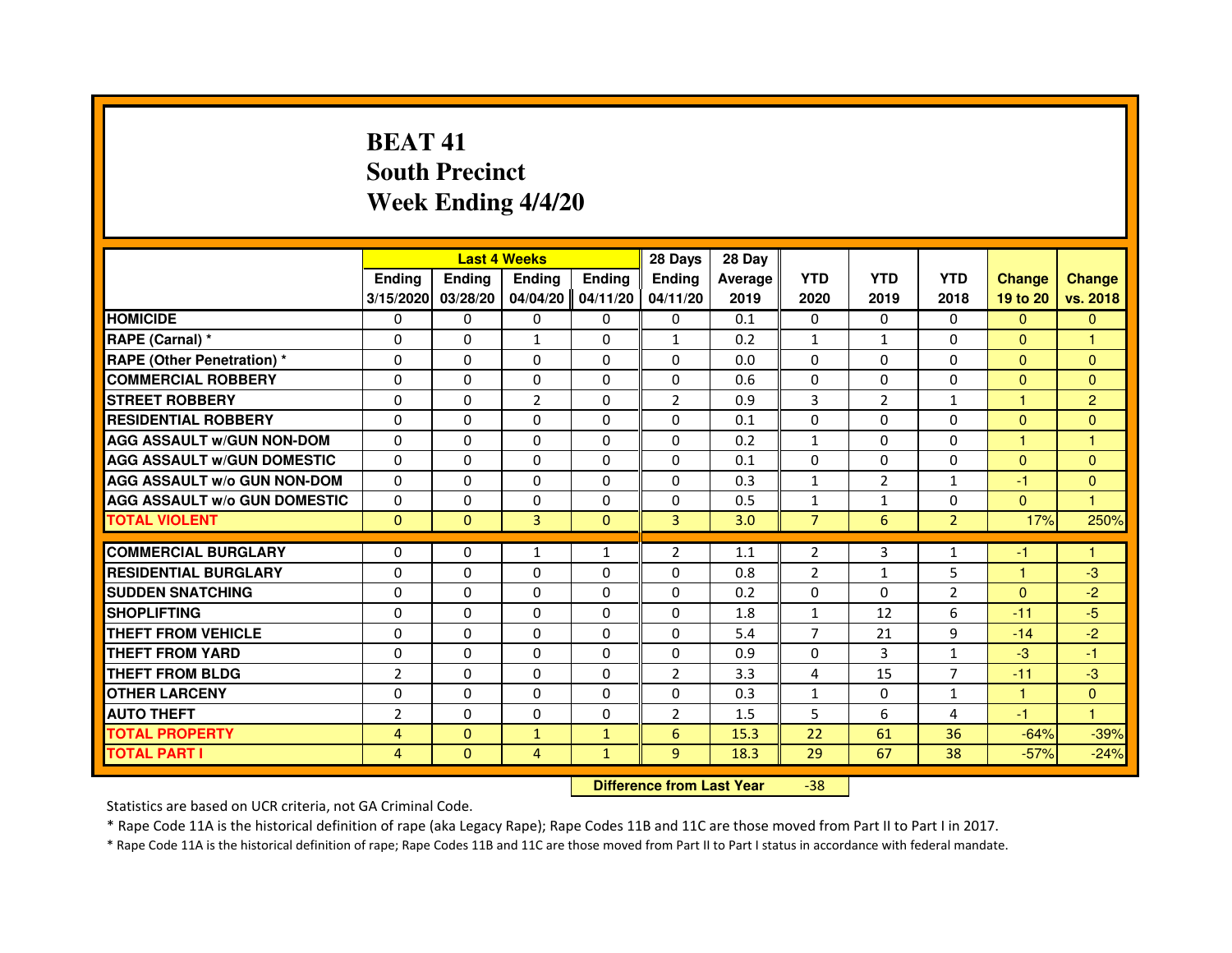# **BEAT 42 South PrecinctWeek Ending 4/4/20**

|                                     |                |                | <b>Last 4 Weeks</b> |               | 28 Days                          | 28 Day  |                |                |              |               |                |
|-------------------------------------|----------------|----------------|---------------------|---------------|----------------------------------|---------|----------------|----------------|--------------|---------------|----------------|
|                                     | <b>Ending</b>  | <b>Ending</b>  | <b>Ending</b>       | <b>Ending</b> | <b>Ending</b>                    | Average | <b>YTD</b>     | <b>YTD</b>     | <b>YTD</b>   | <b>Change</b> | <b>Change</b>  |
|                                     | 3/15/2020      | 03/28/20       | 04/04/20            | 04/11/20      | 04/11/20                         | 2019    | 2020           | 2019           | 2018         | 19 to 20      | vs. 2018       |
| <b>HOMICIDE</b>                     | $\Omega$       | $\Omega$       | $\Omega$            | $\Omega$      | 0                                | 0.1     | $\Omega$       | $\Omega$       | $\Omega$     | $\Omega$      | $\mathbf{0}$   |
| RAPE (Carnal) *                     | 0              | 0              | 0                   | 0             | 0                                | 0.2     | $\Omega$       | 0              | 0            | $\mathbf{0}$  | $\mathbf{0}$   |
| <b>RAPE (Other Penetration) *</b>   | $\Omega$       | $\Omega$       | $\Omega$            | $\Omega$      | $\Omega$                         | 0.1     | $\mathbf{1}$   | $\Omega$       | $\mathbf{1}$ | $\mathbf{1}$  | $\Omega$       |
| <b>COMMERCIAL ROBBERY</b>           | $\Omega$       | $\Omega$       | $\Omega$            | $\Omega$      | $\Omega$                         | 0.2     | 3              | 2              | $\mathbf{1}$ | $\mathbf{1}$  | $\overline{2}$ |
| <b>STREET ROBBERY</b>               | $\Omega$       | $\Omega$       | $\Omega$            | $\Omega$      | $\Omega$                         | 0.4     | $\Omega$       | $\mathbf{1}$   | 3            | $-1$          | $-3$           |
| <b>RESIDENTIAL ROBBERY</b>          | $\Omega$       | $\Omega$       | $\Omega$            | $\Omega$      | $\Omega$                         | 0.1     | $\mathbf{1}$   | $\Omega$       | $\Omega$     | 1             | 1              |
| <b>AGG ASSAULT W/GUN NON-DOM</b>    | $\Omega$       | $\Omega$       | $\Omega$            | $\Omega$      | $\Omega$                         | 0.4     | $\mathbf{1}$   | $\Omega$       | $\Omega$     | $\mathbf{1}$  | $\mathbf{1}$   |
| <b>AGG ASSAULT W/GUN DOMESTIC</b>   | $\Omega$       | $\Omega$       | $\Omega$            | $\Omega$      | $\Omega$                         | 0.1     | $\Omega$       | $\mathbf{1}$   | $\Omega$     | $-1$          | $\Omega$       |
| <b>AGG ASSAULT W/o GUN NON-DOM</b>  | $\Omega$       | 0              | 0                   | 0             | 0                                | 0.2     | $\Omega$       | $\overline{2}$ | $\mathbf{1}$ | $-2$          | $-1$           |
| <b>AGG ASSAULT W/o GUN DOMESTIC</b> | $\Omega$       | 0              | 0                   | $\Omega$      | $\Omega$                         | 0.3     | $\mathbf{1}$   | $\mathbf{1}$   | $\Omega$     | $\Omega$      | 1              |
| <b>TOTAL VIOLENT</b>                | $\mathbf{0}$   | $\mathbf{0}$   | $\mathbf{0}$        | $\mathbf{0}$  | $\mathbf{0}$                     | 2.1     | $\overline{7}$ | $\overline{7}$ | 6            | 0%            | 17%            |
| <b>COMMERCIAL BURGLARY</b>          | 0              | 0              | 0                   | 0             | 0                                | 0.9     | $\Omega$       | 3              | 1            | $-3$          | $-1$           |
| <b>RESIDENTIAL BURGLARY</b>         | $\Omega$       | $\Omega$       | $\Omega$            | $\Omega$      | $\Omega$                         | 0.8     | $\Omega$       | $\mathbf{1}$   | $\Omega$     | $-1$          | $\mathbf{0}$   |
| <b>SUDDEN SNATCHING</b>             | $\Omega$       | $\Omega$       | $\Omega$            | $\Omega$      | $\Omega$                         | 0.2     | $\Omega$       | $\mathcal{P}$  | $\Omega$     | $-2$          | $\Omega$       |
| <b>SHOPLIFTING</b>                  | $\mathbf{1}$   | 1              | 0                   | 0             | 2                                | 18.6    | 59             | 93             | 77           | $-34$         | $-18$          |
| <b>THEFT FROM VEHICLE</b>           | $\overline{2}$ | $\overline{2}$ | 0                   | $\Omega$      | 4                                | 3.2     | 10             | 10             | 11           | $\Omega$      | $-1$           |
| THEFT FROM YARD                     | 0              | 0              | $\mathbf{1}$        | 0             | $\mathbf{1}$                     | 0.7     | 3              | $\overline{2}$ | 6            | $\mathbf{1}$  | $-3$           |
| <b>THEFT FROM BLDG</b>              | $\mathbf{1}$   | $\Omega$       | $\Omega$            | $\Omega$      | $\mathbf{1}$                     | 2.3     | 11             | 8              | $\Omega$     | 3             | 11             |
| <b>OTHER LARCENY</b>                | $\Omega$       | $\Omega$       | $\Omega$            | $\Omega$      | $\Omega$                         | 0.8     | $\Omega$       | $\mathbf{1}$   | $\Omega$     | $-1$          | $\Omega$       |
| <b>AUTO THEFT</b>                   | $\Omega$       | $\Omega$       | $\mathbf{1}$        | $\Omega$      | $\mathbf{1}$                     | 2.0     | 4              | 6              | 6            | $-2$          | $-2$           |
| <b>TOTAL PROPERTY</b>               | 4              | 3              | $\overline{2}$      | $\Omega$      | $\overline{9}$                   | 29.5    | 87             | 126            | 101          | $-31%$        | $-14%$         |
| <b>TOTAL PART I</b>                 | 4              | 3              | $\overline{2}$      | $\mathbf{0}$  | 9                                | 31.5    | 94             | 133            | 107          | $-29%$        | $-12%$         |
|                                     |                |                |                     |               | <b>Difference from Last Year</b> |         | $-39$          |                |              |               |                |

 **Difference from Last Year**

Statistics are based on UCR criteria, not GA Criminal Code.

\* Rape Code 11A is the historical definition of rape (aka Legacy Rape); Rape Codes 11B and 11C are those moved from Part II to Part I in 2017.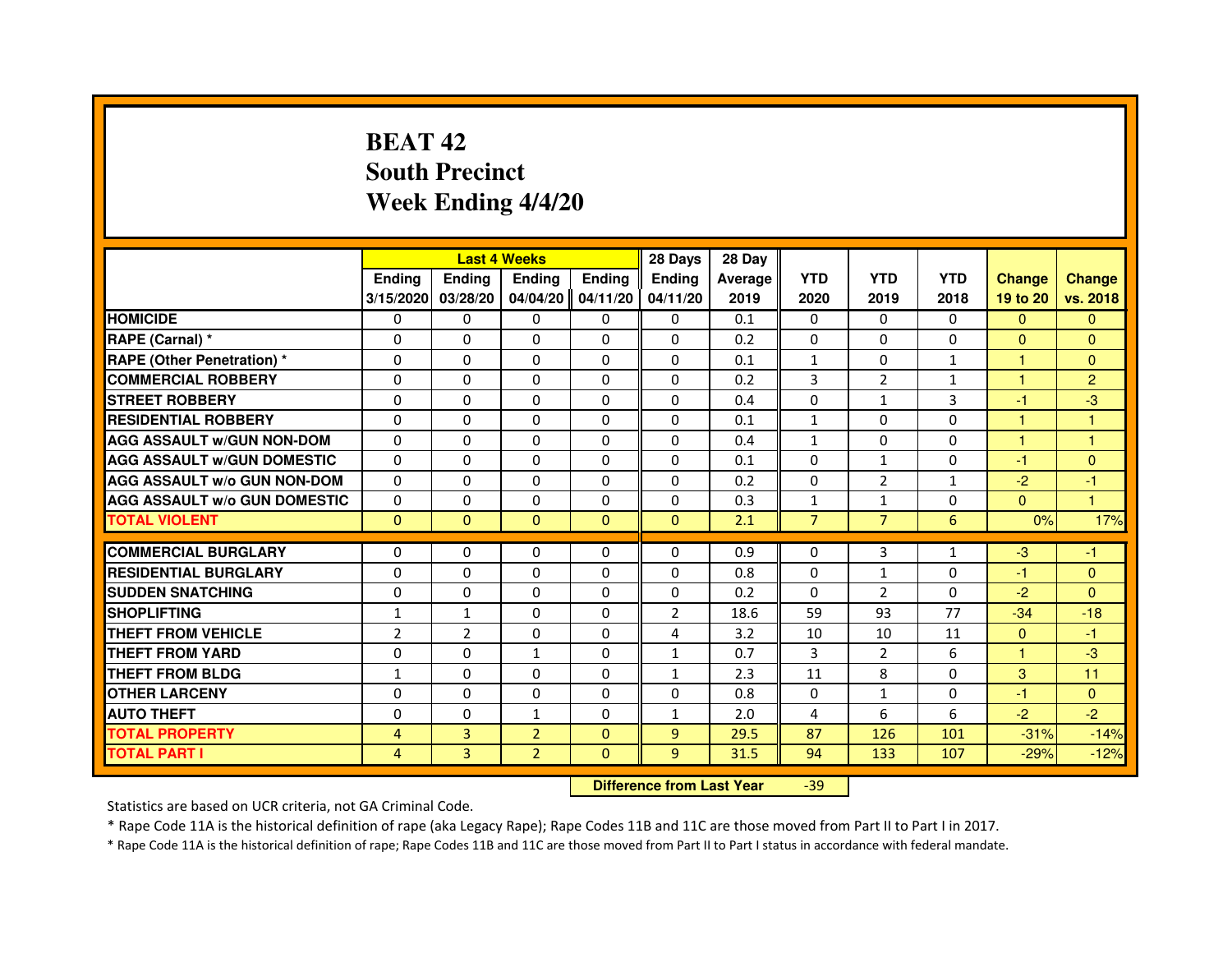# **BEAT 43 South PrecinctWeek Ending 4/4/20**

|                                     |               | <b>Last 4 Weeks</b> |                                  |                | 28 Days        | 28 Day  |                |                |                |                |                |
|-------------------------------------|---------------|---------------------|----------------------------------|----------------|----------------|---------|----------------|----------------|----------------|----------------|----------------|
|                                     | <b>Ending</b> | Ending              | <b>Ending</b>                    | <b>Ending</b>  | <b>Ending</b>  | Average | <b>YTD</b>     | <b>YTD</b>     | <b>YTD</b>     | <b>Change</b>  | <b>Change</b>  |
|                                     | 3/15/2020     | 03/28/20            | 04/04/20 04/11/20                |                | 04/11/20       | 2019    | 2020           | 2019           | 2018           | 19 to 20       | vs. 2018       |
| <b>HOMICIDE</b>                     | $\Omega$      | $\Omega$            | $\Omega$                         | $\Omega$       | 0              | 0.2     | $\Omega$       | $\mathbf{1}$   | $\mathbf{1}$   | $-1$           | $-1$           |
| RAPE (Carnal) *                     | 0             | 0                   | 0                                | 0              | 0              | 0.2     | $\mathbf{0}$   | $\mathbf{0}$   | $\mathbf{1}$   | $\mathbf{0}$   | $-1$           |
| <b>RAPE (Other Penetration)*</b>    | 0             | 0                   | $\Omega$                         | 0              | $\Omega$       | 0.1     | $\Omega$       | $\mathbf{0}$   | 0              | $\mathbf{0}$   | $\Omega$       |
| <b>COMMERCIAL ROBBERY</b>           | $\Omega$      | $\Omega$            | $\Omega$                         | $\Omega$       | $\Omega$       | 0.3     | $\overline{2}$ | $\mathbf{0}$   | $\Omega$       | $\overline{2}$ | $\overline{2}$ |
| <b>STREET ROBBERY</b>               | $\Omega$      | $\Omega$            | $\Omega$                         | $\Omega$       | $\Omega$       | 0.7     | $\Omega$       | $\overline{2}$ | $\overline{2}$ | $-2$           | $-2$           |
| <b>RESIDENTIAL ROBBERY</b>          | $\Omega$      | $\Omega$            | $\Omega$                         | $\Omega$       | 0              | 0.1     | $\Omega$       | $\Omega$       | 0              | $\mathbf{0}$   | $\Omega$       |
| <b>AGG ASSAULT w/GUN ON-DOM</b>     | $\Omega$      | $\Omega$            | $\mathbf 0$                      | $\mathbf{1}$   | $\mathbf{1}$   | 0.6     | 5              | $\overline{2}$ | $\Omega$       | 3              | 5              |
| <b>AGG ASSAULT w/GUN DOMESTIC</b>   | $\Omega$      | $\Omega$            | $\Omega$                         | $\Omega$       | $\Omega$       | 0.2     | $\Omega$       | $\Omega$       | $\Omega$       | $\Omega$       | $\Omega$       |
| <b>AGG ASSAULT W/o GUN NON-DOM</b>  | 0             | 0                   | 0                                | 0              | 0              | 0.6     | 2              | 3              | $\mathbf{1}$   | $-1$           | 1              |
| <b>AGG ASSAULT w/o GUN DOMESTIC</b> | $\Omega$      | $\mathbf 0$         | $\Omega$                         | 0              | 0              | 0.6     | 9              | $\mathbf{1}$   | $\mathbf{1}$   | 8              | 8              |
| <b>TOTAL VIOLENT</b>                | $\mathbf 0$   | $\mathbf 0$         | $\mathbf 0$                      | $\mathbf{1}$   | $\mathbf{1}$   | 3.5     | 18             | 9              | 6              | 100%           | 200%           |
| <b>COMMERCIAL BURGLARY</b>          | $\Omega$      | $\Omega$            | 0                                | $\Omega$       | 0              | 1.2     | 0              | 3              | 5              | $-3$           | $-5$           |
| <b>RESIDENTIAL BURGLARY</b>         | $\Omega$      | $\mathbf{1}$        | $\Omega$                         | $\mathbf{1}$   | $\overline{2}$ | 2.1     | 8              | 6              | 14             | $\overline{2}$ | $-6$           |
| <b>SUDDEN SNATCHING</b>             | $\Omega$      | $\Omega$            | $\Omega$                         | $\Omega$       | $\Omega$       | 0.2     | $\Omega$       | $\Omega$       | $\Omega$       | $\Omega$       | $\Omega$       |
| <b>SHOPLIFTING</b>                  | 1             | $\mathbf{1}$        | 0                                | $\mathbf{1}$   | 3              | 6.8     | 11             | 29             | 14             | $-18$          | $-3$           |
| <b>THEFT FROM VEHICLE</b>           | $\Omega$      | 3                   | $\Omega$                         | $\mathbf{1}$   | 4              | 2.7     | 15             | $\overline{7}$ | 12             | 8              | 3              |
| <b>THEFT FROM YARD</b>              | $\mathbf 0$   | 0                   | $\mathbf 0$                      | 0              | $\mathbf 0$    | 1.2     | 3              | 3              | $\mathbf{1}$   | $\Omega$       | $\overline{2}$ |
| <b>THEFT FROM BLDG</b>              | $\Omega$      | $\Omega$            | $\Omega$                         | $\Omega$       | 0              | 2.1     | $\overline{2}$ | 8              | 10             | $-6$           | $-8$           |
| <b>OTHER LARCENY</b>                | $\mathbf 0$   | $\Omega$            | $\mathbf 0$                      | $\mathbf{1}$   | $\mathbf{1}$   | 0.5     | $\mathbf{1}$   | $\mathbf{1}$   | $\mathbf{1}$   | $\mathbf{0}$   | $\Omega$       |
| <b>AUTO THEFT</b>                   | $\Omega$      | $\Omega$            | $\Omega$                         | $\Omega$       | $\Omega$       | 1.8     | $\overline{2}$ | $\overline{2}$ | 4              | $\Omega$       | $-2$           |
| <b>TOTAL PROPERTY</b>               |               | 5                   | $\Omega$                         | $\overline{4}$ | 10             | 18.6    | 42             | 59             | 61             | $-29%$         | $-31%$         |
|                                     | $\mathbf{1}$  |                     |                                  |                |                |         |                |                |                |                |                |
| <b>TOTAL PART I</b>                 | $\mathbf{1}$  | 5                   | $\mathbf{0}$                     | 5              | 11             | 22.1    | 60             | 68             | 67             | $-12%$         | $-10%$         |
|                                     |               |                     | <b>Difference from Last Year</b> |                | $-8$           |         |                |                |                |                |                |

 **Difference from Last Year**

Statistics are based on UCR criteria, not GA Criminal Code.

\* Rape Code 11A is the historical definition of rape (aka Legacy Rape); Rape Codes 11B and 11C are those moved from Part II to Part I in 2017.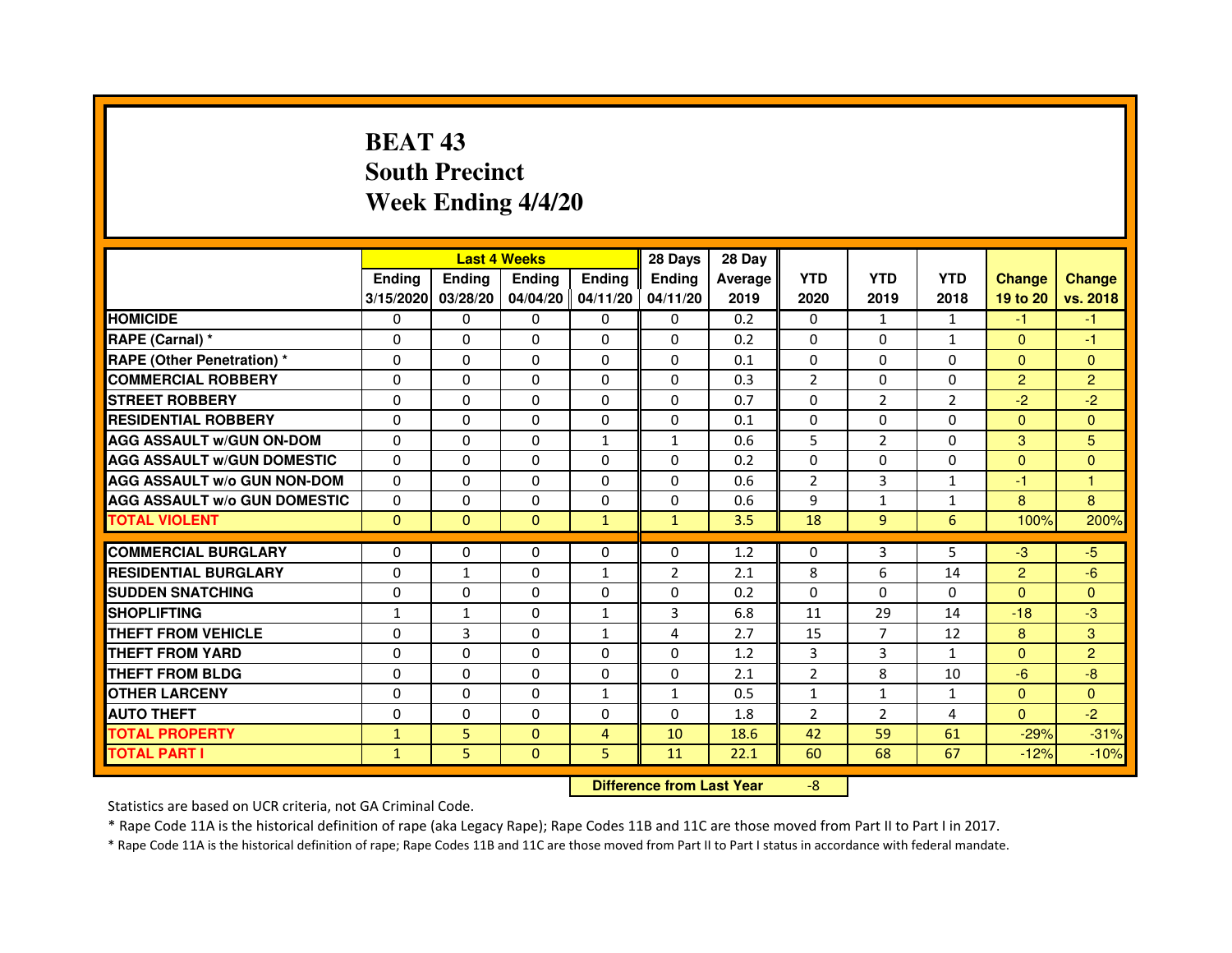# **BEAT 44 South PrecinctWeek Ending 4/4/20**

|                                     |                | <b>Last 4 Weeks</b> |                                  |                | 28 Days        | 28 Day  |                |                |                |                |                |
|-------------------------------------|----------------|---------------------|----------------------------------|----------------|----------------|---------|----------------|----------------|----------------|----------------|----------------|
|                                     | <b>Ending</b>  | Ending              | <b>Ending</b>                    | <b>Ending</b>  | <b>Ending</b>  | Average | <b>YTD</b>     | <b>YTD</b>     | <b>YTD</b>     | <b>Change</b>  | <b>Change</b>  |
|                                     | 3/15/2020      | 03/28/20            | 04/04/20 04/11/20                |                | 04/11/20       | 2019    | 2020           | 2019           | 2018           | 19 to 20       | vs. 2018       |
| <b>HOMICIDE</b>                     | $\Omega$       | $\Omega$            | $\Omega$                         | $\Omega$       | 0              | 0.1     | $\Omega$       | $\mathbf{1}$   | $\Omega$       | $-1$           | $\mathbf{0}$   |
| RAPE (Carnal) *                     | 0              | 0                   | 0                                | 0              | 0              | 0.2     | $\mathbf{0}$   | $\mathbf{1}$   | 0              | $-1$           | $\mathbf{0}$   |
| <b>RAPE (Other Penetration)*</b>    | 0              | 0                   | $\Omega$                         | 0              | $\Omega$       | 0.0     | $\overline{2}$ | $\Omega$       | $\overline{2}$ | $\overline{2}$ | $\Omega$       |
| <b>COMMERCIAL ROBBERY</b>           | $\Omega$       | $\Omega$            | $\Omega$                         | $\Omega$       | $\Omega$       | 0.0     | $\Omega$       | $\mathbf{0}$   | $\Omega$       | $\Omega$       | $\Omega$       |
| <b>STREET ROBBERY</b>               | $\mathbf{1}$   | $\Omega$            | $\Omega$                         | $\Omega$       | $\mathbf{1}$   | 0.5     | 3              | $\mathbf{1}$   | $\Omega$       | $\overline{2}$ | 3              |
| <b>RESIDENTIAL ROBBERY</b>          | $\Omega$       | $\Omega$            | $\Omega$                         | $\Omega$       | 0              | 0.0     | $\mathbf{1}$   | $\Omega$       | $\mathbf{1}$   | $\mathbf{1}$   | $\Omega$       |
| <b>AGG ASSAULT w/GUN NON-DOM</b>    | $\Omega$       | $\Omega$            | $\mathbf 0$                      | $\Omega$       | $\Omega$       | 0.8     | 3              | 4              | $\mathbf{1}$   | $-1$           | $\overline{2}$ |
| <b>AGG ASSAULT w/GUN DOMESTIC</b>   | $\Omega$       | $\Omega$            | $\Omega$                         | $\Omega$       | $\Omega$       | 0.2     | $\mathbf{1}$   | $\overline{2}$ | $\mathbf{1}$   | $-1$           | $\Omega$       |
| <b>AGG ASSAULT W/o GUN NON-DOM</b>  | 0              | 0                   | 0                                | 0              | 0              | 0.4     | 3              | $\overline{2}$ | 2              | $\mathbf{1}$   | 1              |
| <b>AGG ASSAULT w/o GUN DOMESTIC</b> | $\Omega$       | $\mathbf 0$         | $\Omega$                         | 0              | 0              | 1.2     | 3              | 5              | $\mathbf{1}$   | $-2$           | $\overline{2}$ |
| <b>TOTAL VIOLENT</b>                | $\mathbf{1}$   | $\mathbf{0}$        | $\mathbf 0$                      | $\mathbf{0}$   | $\mathbf{1}$   | 3.3     | 16             | 16             | 8              | 0%             | 100%           |
| <b>COMMERCIAL BURGLARY</b>          | $\Omega$       | $\Omega$            | 0                                | $\Omega$       | 0              | 0.8     | $\overline{2}$ | 5              | 0              | $-3$           | $\overline{2}$ |
| <b>RESIDENTIAL BURGLARY</b>         | $\Omega$       | $\mathbf{1}$        | $\Omega$                         | $\Omega$       | $\mathbf{1}$   | 1.5     | 10             | $\overline{2}$ | $\overline{7}$ | 8              | 3              |
| <b>SUDDEN SNATCHING</b>             | $\Omega$       | $\Omega$            | $\Omega$                         | $\Omega$       | $\Omega$       | 0.2     | $\Omega$       | $\overline{2}$ | $\Omega$       | $-2$           | $\Omega$       |
|                                     |                |                     |                                  |                |                |         |                |                |                |                |                |
| <b>SHOPLIFTING</b>                  | 1              | $\mathbf{1}$        | 0                                | 0              | $\overline{2}$ | 2.7     | 8              | $\overline{7}$ | 18             | $\mathbf{1}$   | $-10$          |
| <b>THEFT FROM VEHICLE</b>           | $\Omega$       | $\overline{2}$      | $\overline{2}$                   | $\overline{2}$ | 6              | 6.5     | 18             | 22             | 20             | $-4$           | $-2$           |
| <b>THEFT FROM YARD</b>              | $\mathbf 0$    | 0                   | $\mathbf 0$                      | $\overline{2}$ | $\overline{2}$ | 0.7     | 3              | 4              | 3              | $-1$           | $\mathbf{0}$   |
| <b>THEFT FROM BLDG</b>              | $\Omega$       | $\Omega$            | $\Omega$                         | $\Omega$       | 0              | 1.4     | 3              | 6              | 3              | $-3$           | $\Omega$       |
| <b>OTHER LARCENY</b>                | $\Omega$       | $\Omega$            | $\mathbf 0$                      | $\mathbf{1}$   | $\mathbf{1}$   | 0.8     | $\overline{2}$ | 3              | 3              | $-1$           | $-1$           |
| <b>AUTO THEFT</b>                   | $\Omega$       | $\Omega$            | $\mathbf 0$                      | $\Omega$       | $\Omega$       | 2.7     | $\overline{2}$ | 6              | 4              | $-4$           | $-2$           |
| <b>TOTAL PROPERTY</b>               | $\mathbf{1}$   | $\overline{4}$      | $\overline{2}$                   | 5              | 12             | 17.3    | 48             | 57             | 58             | $-16%$         | $-17%$         |
| <b>TOTAL PART I</b>                 | $\overline{2}$ | 4                   | $\overline{2}$                   | 5              | 13             | 20.6    | 64             | 73             | 66             | $-12%$         | $-3%$          |
|                                     |                |                     | <b>Difference from Last Year</b> |                | $-9$           |         |                |                |                |                |                |

 **Difference from Last Year**

Statistics are based on UCR criteria, not GA Criminal Code.

\* Rape Code 11A is the historical definition of rape (aka Legacy Rape); Rape Codes 11B and 11C are those moved from Part II to Part I in 2017.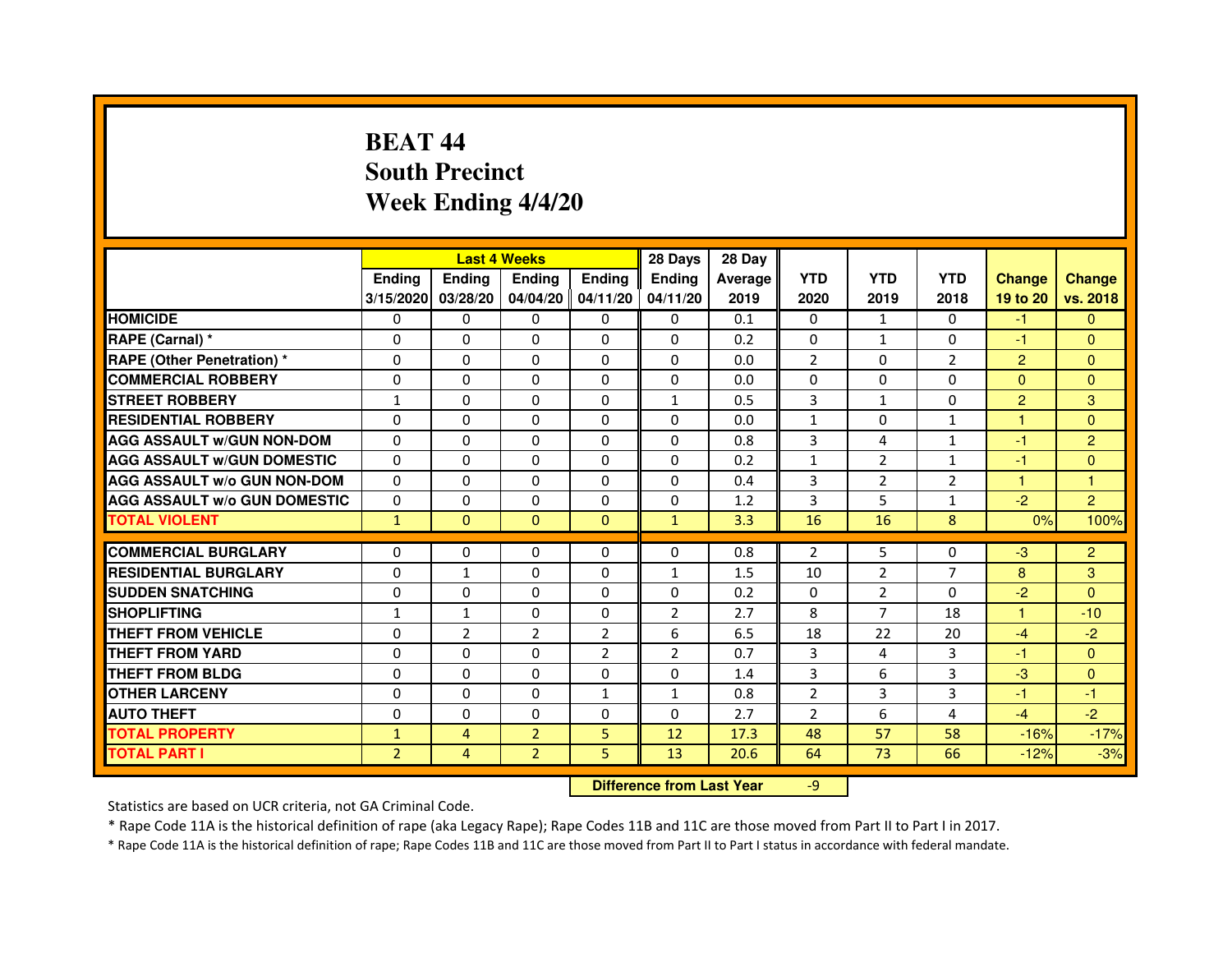# **BEAT 45 South PrecinctWeek Ending 4/4/20**

|                                     |               |               | <b>Last 4 Weeks</b> |                   | 28 Days        | 28 Day  |                |                |                |                |                |
|-------------------------------------|---------------|---------------|---------------------|-------------------|----------------|---------|----------------|----------------|----------------|----------------|----------------|
|                                     | <b>Ending</b> | <b>Endina</b> | <b>Ending</b>       | <b>Ending</b>     | <b>Endina</b>  | Average | <b>YTD</b>     | <b>YTD</b>     | <b>YTD</b>     | <b>Change</b>  | <b>Change</b>  |
|                                     | 3/15/2020     | 03/28/20      |                     | 04/04/20 04/11/20 | 04/11/20       | 2019    | 2020           | 2019           | 2018           | 19 to 20       | vs. 2018       |
| <b>HOMICIDE</b>                     | 0             | $\mathbf{0}$  | $\mathbf{0}$        | $\mathbf{0}$      | $\mathbf{0}$   | 0.0     | $\mathbf{1}$   | $\Omega$       | $\Omega$       | 1.             | 1.             |
| RAPE (Carnal) *                     | $\Omega$      | $\mathbf{1}$  | $\Omega$            | 0                 | $\mathbf{1}$   | 0.1     | $\overline{2}$ | $\Omega$       | $\overline{2}$ | $\overline{2}$ | $\Omega$       |
| <b>RAPE (Other Penetration) *</b>   | $\Omega$      | 0             | $\Omega$            | 0                 | 0              | 0.0     | $\mathbf{1}$   | $\mathbf{0}$   | $\Omega$       | 1              | 1              |
| <b>COMMERCIAL ROBBERY</b>           | $\Omega$      | $\Omega$      | $\Omega$            | $\Omega$          | $\Omega$       | 0.2     | $\mathbf{1}$   | $\Omega$       | $\mathbf{1}$   | 1              | $\Omega$       |
| <b>STREET ROBBERY</b>               | $\Omega$      | $\Omega$      | $\mathbf{1}$        | 0                 | $\mathbf{1}$   | 0.3     | $\mathbf{1}$   | $\overline{2}$ | $\Omega$       | $-1$           | 1              |
| <b>RESIDENTIAL ROBBERY</b>          | 0             | 0             | 0                   | 0                 | 0              | 0.1     | 0              | $\Omega$       | $\Omega$       | $\Omega$       | $\Omega$       |
| <b>AGG ASSAULT w/GUN NON-DOM</b>    | $\Omega$      | $\Omega$      | $\mathbf 0$         | $\Omega$          | $\Omega$       | 0.5     | $\mathbf{1}$   | $\overline{2}$ | $\Omega$       | $-1$           | 1              |
| <b>AGG ASSAULT W/GUN DOMESTIC</b>   | $\Omega$      | $\Omega$      | $\Omega$            | $\Omega$          | $\Omega$       | 0.2     | $\mathbf{1}$   | $\mathbf{1}$   | $\Omega$       | $\Omega$       | 1              |
| <b>AGG ASSAULT W/o GUN NON-DOM</b>  | $\Omega$      | $\Omega$      | 0                   | 0                 | 0              | 0.2     | 0              | 0              | 2              | $\mathbf{0}$   | $-2$           |
| <b>AGG ASSAULT W/o GUN DOMESTIC</b> | $\Omega$      | 0             | $\Omega$            | 0                 | 0              | 0.5     | $\mathbf{1}$   | 2              | 0              | $-1$           | 1              |
| <b>TOTAL VIOLENT</b>                | $\mathbf{0}$  | $\mathbf{1}$  | $\mathbf{1}$        | $\mathbf{0}$      | $\overline{2}$ | 1.9     | 9              | $\overline{7}$ | 5              | 29%            | 80%            |
|                                     |               |               |                     |                   |                |         |                |                |                |                |                |
| <b>COMMERCIAL BURGLARY</b>          | 0             | $\mathbf{1}$  | 0                   | $\Omega$          | 1              | 0.2     | $\mathbf{1}$   | $\mathbf{1}$   | 1              | $\Omega$       | $\mathbf{0}$   |
| <b>RESIDENTIAL BURGLARY</b>         | 0             | $\mathbf 0$   | $\Omega$            | 0                 | 0              | 1.2     | 3              | $\overline{2}$ | 17             | 1              | $-14$          |
| <b>SUDDEN SNATCHING</b>             | $\Omega$      | $\Omega$      | $\Omega$            | $\Omega$          | 0              | 0.1     | $\Omega$       | $\Omega$       | $\Omega$       | $\Omega$       | $\Omega$       |
| <b>SHOPLIFTING</b>                  | $\Omega$      | $\mathbf{1}$  | $\overline{2}$      | 0                 | 3              | 8.0     | 8              | 39             | 14             | $-31$          | $-6$           |
| THEFT FROM VEHICLE                  | $\Omega$      | 6             | $\overline{2}$      | $\overline{7}$    | 15             | 3.1     | 22             | 8              | 17             | 14             | 5              |
| <b>THEFT FROM YARD</b>              | $\Omega$      | $\Omega$      | 0                   | $\Omega$          | 0              | 1.2     | $\overline{2}$ | $\overline{7}$ | 4              | $-5$           | $-2$           |
| <b>THEFT FROM BLDG</b>              | $\Omega$      | $\mathbf{1}$  | $\Omega$            | 0                 | 1              | 1.2     | 5              | 6              | 3              | $-1$           | $\overline{2}$ |
| <b>OTHER LARCENY</b>                | 0             | $\mathbf{1}$  | $\Omega$            | 0                 | $\mathbf{1}$   | 0.5     | 3              | 0              | $\mathbf{1}$   | 3              | $\overline{2}$ |
| <b>AUTO THEFT</b>                   | $\mathbf 0$   | $\Omega$      | $\Omega$            | 0                 | $\Omega$       | 1.0     | $\overline{2}$ | $\overline{2}$ | 5              | $\Omega$       | $-3$           |
| <b>TOTAL PROPERTY</b>               | $\Omega$      | 10            | 4                   | $\overline{7}$    | 21             | 16.3    | 46             | 65             | 62             | $-29%$         | $-26%$         |
| <b>TOTAL PART I</b>                 | $\Omega$      | 11            | 5                   | $\overline{7}$    | 23             | 18.2    | 55             | 72             | 67             | $-24%$         | $-18%$         |

 **Difference from Last Year**-17

Statistics are based on UCR criteria, not GA Criminal Code.

\* Rape Code 11A is the historical definition of rape (aka Legacy Rape); Rape Codes 11B and 11C are those moved from Part II to Part I in 2017.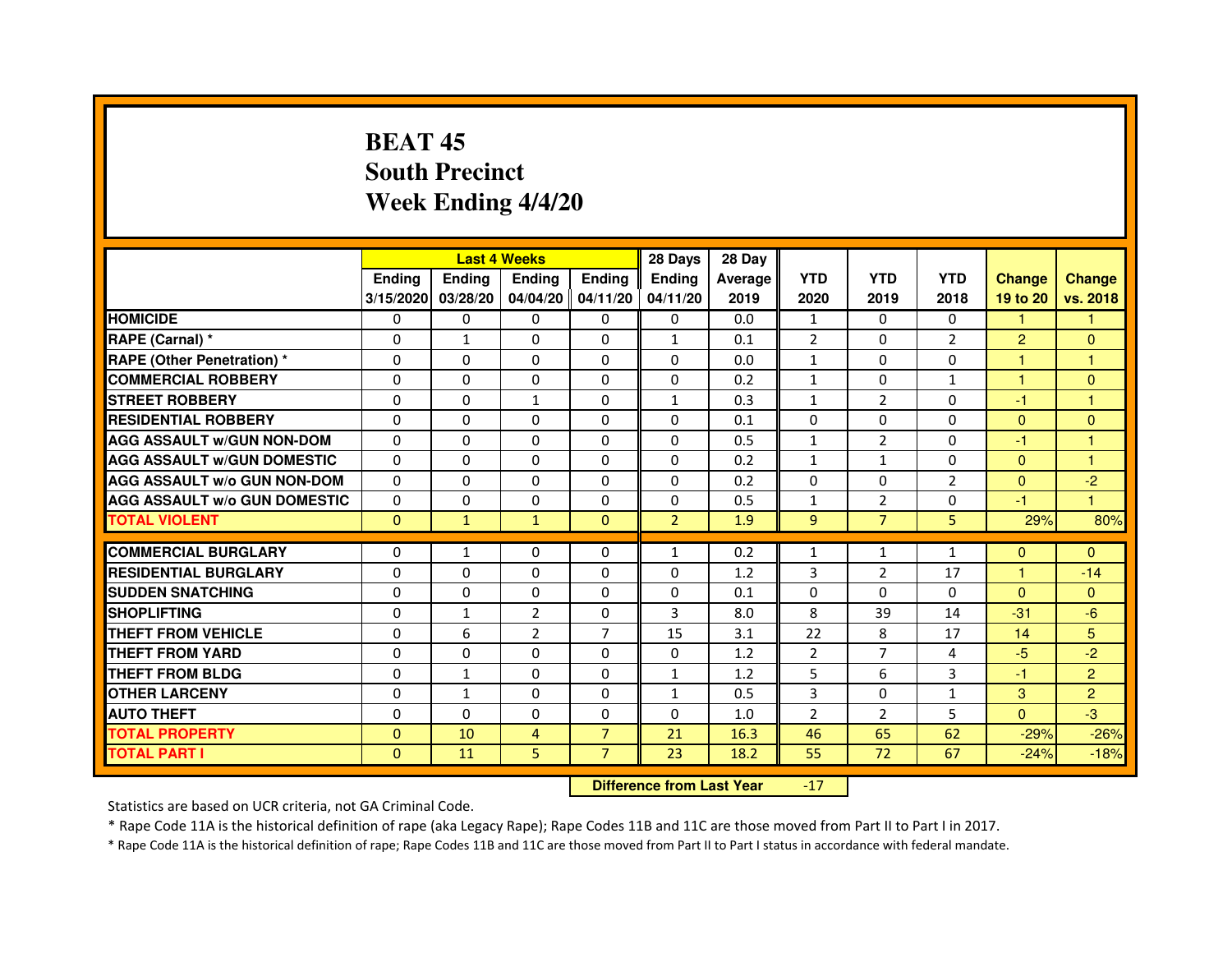# **BEAT 46 South PrecinctWeek Ending 4/4/20**

|                                     |                |                | <b>Last 4 Weeks</b> |                | 28 Days                          | 28 Day  |                |                |                |                |                |
|-------------------------------------|----------------|----------------|---------------------|----------------|----------------------------------|---------|----------------|----------------|----------------|----------------|----------------|
|                                     | <b>Ending</b>  | <b>Endina</b>  | <b>Ending</b>       | <b>Ending</b>  | <b>Ending</b>                    | Average | <b>YTD</b>     | <b>YTD</b>     | <b>YTD</b>     | <b>Change</b>  | <b>Change</b>  |
|                                     | 3/15/2020      | 03/28/20       | 04/04/20            | 04/11/20       | 04/11/20                         | 2019    | 2020           | 2019           | 2018           | 19 to 20       | vs. 2019       |
| <b>HOMICIDE</b>                     | 0              | $\Omega$       | $\Omega$            | 0              | 0                                | 0.2     | 0              | $\overline{2}$ | $\Omega$       | $-2$           | $\mathbf{0}$   |
| RAPE (Carnal) *                     | 1              | 0              | 0                   | 0              | $\mathbf{1}$                     | 0.2     | $\overline{2}$ | 0              | $\mathbf{1}$   | $\overline{2}$ | 1              |
| <b>RAPE (Other Penetration) *</b>   | 0              | $\Omega$       | $\Omega$            | $\Omega$       | $\Omega$                         | 0.0     | $\Omega$       | $\Omega$       | 2              | $\Omega$       | $-2$           |
| <b>COMMERCIAL ROBBERY</b>           | $\Omega$       | $\Omega$       | $\mathbf{1}$        | $\Omega$       | $\mathbf{1}$                     | 0.2     | $\mathbf{1}$   | $\mathbf{1}$   | $\overline{2}$ | $\Omega$       | $-1$           |
| <b>STREET ROBBERY</b>               | 1              | 0              | $\Omega$            | $\Omega$       | $\mathbf{1}$                     | 0.2     | 3              | $\Omega$       | 0              | 3              | 3              |
| <b>RESIDENTIAL ROBBERY</b>          | $\Omega$       | $\Omega$       | $\Omega$            | $\Omega$       | $\Omega$                         | 0.0     | $\Omega$       | $\Omega$       | $\Omega$       | $\Omega$       | $\Omega$       |
| <b>AGG ASSAULT W/GUN NON-DOM</b>    | $\Omega$       | $\Omega$       | 0                   | $\Omega$       | $\Omega$                         | 0.3     | 3              | $\mathbf{1}$   | 0              | $\overline{c}$ | 3              |
| <b>AGG ASSAULT W/GUN DOMESTIC</b>   | $\mathbf{1}$   | $\mathbf{1}$   | $\mathbf{1}$        | $\Omega$       | 3                                | 0.2     | $\mathbf{1}$   | $\mathbf{1}$   | $\Omega$       | $\Omega$       | $\mathbf{1}$   |
| <b>AGG ASSAULT W/o GUN NON-DOM</b>  | 0              | 0              | $\Omega$            | 1              | $\mathbf{1}$                     | 0.4     | $\overline{2}$ | $\Omega$       | 0              | $\overline{2}$ | $\overline{2}$ |
| <b>AGG ASSAULT W/o GUN DOMESTIC</b> | $\Omega$       | 0              | 0                   | $\Omega$       | $\Omega$                         | 0.9     | $\Omega$       | 3              | 1              | $-3$           | $-1$           |
| <b>TOTAL VIOLENT</b>                | 3              | $\mathbf{1}$   | $\overline{2}$      | $\mathbf{1}$   | $\overline{7}$                   | 2.5     | 12             | 8              | 6              | 50%            | 100%           |
| <b>COMMERCIAL BURGLARY</b>          | 0              | 2              | 0                   | 0              | 2                                | 0.8     | 2              | 4              | 5              | $-2$           | $-3$           |
| <b>RESIDENTIAL BURGLARY</b>         | $\mathbf{1}$   | $\Omega$       | $\Omega$            | $\Omega$       | $\mathbf{1}$                     | 2.2     | 4              | 3              | 16             | 1              | $-12$          |
| <b>SUDDEN SNATCHING</b>             | $\Omega$       | $\Omega$       | $\Omega$            | $\Omega$       | $\Omega$                         | 0.3     | $\mathbf{1}$   | $\Omega$       | $\mathbf{1}$   | $\mathbf{1}$   | $\Omega$       |
| <b>SHOPLIFTING</b>                  | 3              | $\overline{2}$ | 0                   | 0              | 5                                | 9.6     | 24             | 36             | 32             | $-12$          | $-8$           |
| THEFT FROM VEHICLE                  | 4              | $\mathbf{1}$   | $\Omega$            | $\mathbf{1}$   | 6                                | 4.1     | 11             | 12             | 11             | $-1$           | $\Omega$       |
| <b>THEFT FROM YARD</b>              | $\mathbf{1}$   | $\Omega$       | $\Omega$            | $\mathbf{1}$   | $\overline{2}$                   | 0.6     | 3              | $\mathbf{1}$   | $\overline{2}$ | $\overline{2}$ | $\mathbf{1}$   |
| <b>THEFT FROM BLDG</b>              | $\Omega$       | $\mathbf{1}$   | $\Omega$            | $\Omega$       | $\mathbf{1}$                     | 2.1     | $\overline{7}$ | 3              | 5              | $\overline{4}$ | $\overline{2}$ |
| <b>OTHER LARCENY</b>                | 0              | $\Omega$       | $\Omega$            | $\Omega$       | 0                                | 0.8     | $\mathbf{1}$   | $\Omega$       | 1              | 1              | $\Omega$       |
| <b>AUTO THEFT</b>                   | 0              | $\mathbf{1}$   | $\Omega$            | 0              | $\mathbf{1}$                     | 1.9     | 2              | 10             | 15             | $-8$           | $-13$          |
| <b>TOTAL PROPERTY</b>               | $\overline{9}$ | $\overline{7}$ | $\Omega$            | $\overline{2}$ | 18                               | 22.3    | 55             | 69             | 88             | $-20%$         | $-38%$         |
| <b>TOTAL PART I</b>                 | 12             | 8              | $\overline{2}$      | 3              | 25                               | 24.8    | 67             | 77             | 94             | $-13%$         | $-29%$         |
|                                     |                |                |                     |                | <b>Difference from Last Year</b> |         | $-10$          |                |                |                |                |

#### **Difference from Last Year**

Statistics are based on UCR criteria, not GA Criminal Code.

\* Rape Code 11A is the historical definition of rape (aka Legacy Rape); Rape Codes 11B and 11C are those moved from Part II to Part I in 2017.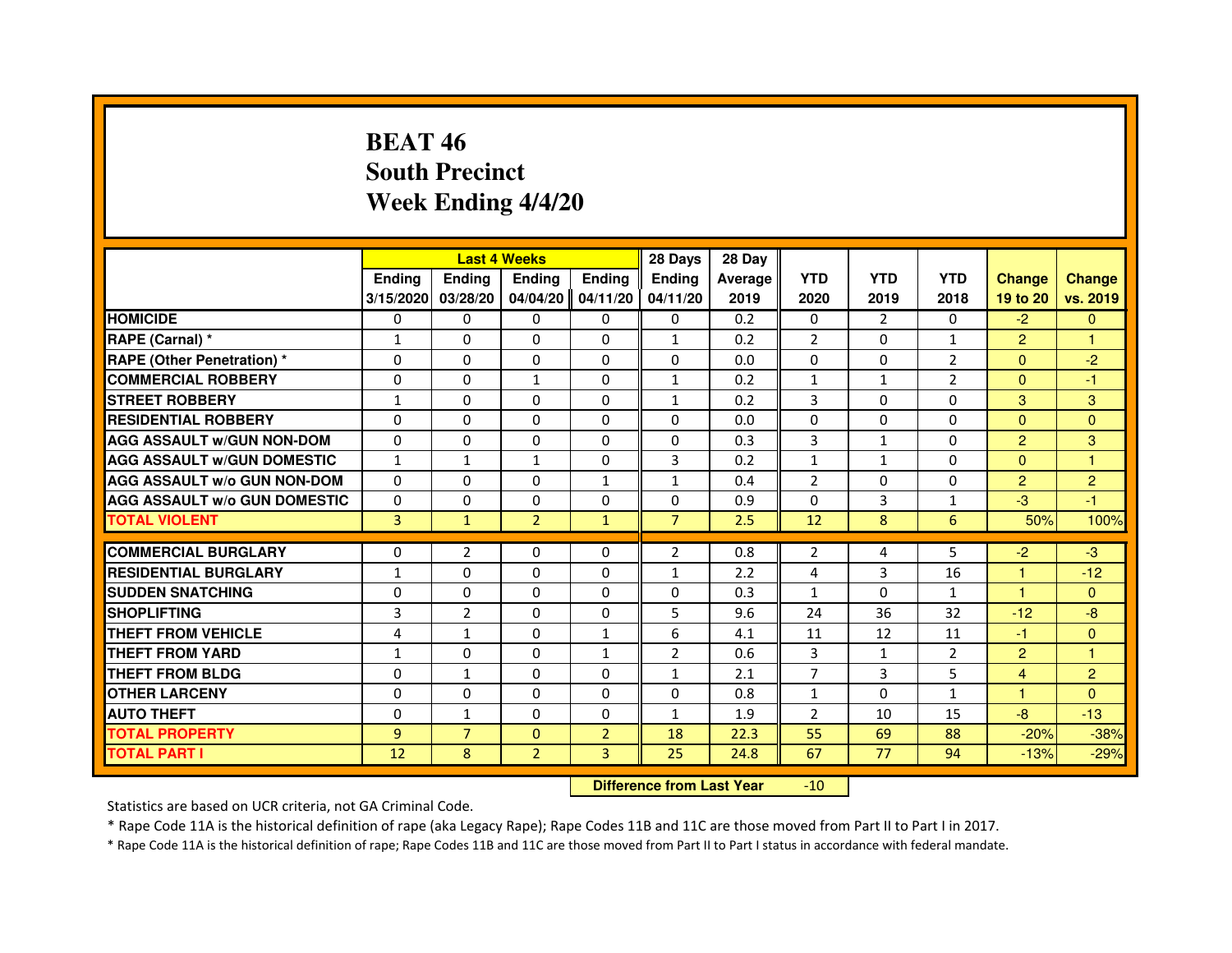# **BEAT 47 South PrecinctWeek Ending 4/4/20**

|                                     |               |               | <b>Last 4 Weeks</b> |               | 28 Days                          | 28 Day  |                |                |                |               |                |
|-------------------------------------|---------------|---------------|---------------------|---------------|----------------------------------|---------|----------------|----------------|----------------|---------------|----------------|
|                                     | <b>Ending</b> | <b>Ending</b> | <b>Ending</b>       | <b>Ending</b> | <b>Ending</b>                    | Average | <b>YTD</b>     | <b>YTD</b>     | <b>YTD</b>     | <b>Change</b> | <b>Change</b>  |
|                                     | 3/15/2020     | 03/28/20      | 04/04/20            | 04/11/20      | 04/11/20                         | 2019    | 2020           | 2019           | 2018           | 19 to 20      | vs. 2018       |
| <b>HOMICIDE</b>                     | $\Omega$      | $\Omega$      | $\Omega$            | $\Omega$      | 0                                | 0.0     | $\Omega$       | $\Omega$       | $\Omega$       | $\Omega$      | $\mathbf{0}$   |
| RAPE (Carnal) *                     | 0             | 0             | 0                   | 0             | 0                                | 0.0     | $\Omega$       | 0              | 0              | $\mathbf{0}$  | $\mathbf{0}$   |
| <b>RAPE (Other Penetration) *</b>   | $\Omega$      | $\Omega$      | $\Omega$            | $\Omega$      | $\Omega$                         | 0.0     | $\Omega$       | $\Omega$       | $\Omega$       | $\Omega$      | $\Omega$       |
| <b>COMMERCIAL ROBBERY</b>           | $\Omega$      | $\Omega$      | $\Omega$            | $\Omega$      | $\Omega$                         | 0.0     | $\Omega$       | $\Omega$       | $\Omega$       | $\Omega$      | $\Omega$       |
| <b>STREET ROBBERY</b>               | $\Omega$      | $\Omega$      | $\Omega$            | $\Omega$      | $\Omega$                         | 0.1     | $\Omega$       | $\Omega$       | $\Omega$       | $\Omega$      | $\mathbf{0}$   |
| <b>RESIDENTIAL ROBBERY</b>          | $\Omega$      | $\Omega$      | $\Omega$            | $\Omega$      | $\Omega$                         | 0.0     | $\mathbf{1}$   | $\Omega$       | $\Omega$       | 1             | 1              |
| <b>AGG ASSAULT W/GUN NON-GUN</b>    | $\Omega$      | $\Omega$      | $\Omega$            | $\Omega$      | $\Omega$                         | 0.2     | $\Omega$       | $\Omega$       | $\Omega$       | $\Omega$      | $\Omega$       |
| <b>AGG ASSAULT W/GUN DOMESTIC</b>   | $\Omega$      | $\Omega$      | $\Omega$            | $\Omega$      | $\Omega$                         | 0.1     | $\Omega$       | $\Omega$       | $\Omega$       | $\Omega$      | $\Omega$       |
| <b>AGG ASSAULT W/o GUN NON-DOM</b>  | $\Omega$      | 0             | 0                   | 0             | 0                                | 0.3     | $\Omega$       | 0              | 0              | $\Omega$      | $\Omega$       |
| <b>AGG ASSAULT W/o GUN DOMESTIC</b> | $\Omega$      | 0             | 0                   | $\Omega$      | $\Omega$                         | 0.4     | $\Omega$       | $\mathbf{1}$   | $\Omega$       | $-1$          | $\Omega$       |
| <b>TOTAL VIOLENT</b>                | $\mathbf{0}$  | $\mathbf{0}$  | $\mathbf{0}$        | $\mathbf{0}$  | $\mathbf{0}$                     | 1.1     | $\mathbf{1}$   | $\mathbf{1}$   | $\mathbf{0}$   | 0%            | #DIV/0!        |
| <b>COMMERCIAL BURGLARY</b>          | $\Omega$      | 0             | 0                   | 0             | 0                                | 0.1     | $\Omega$       | 0              | 0              | $\Omega$      | $\Omega$       |
| <b>RESIDENTIAL BURGLARY</b>         | $\Omega$      | $\Omega$      | $\Omega$            | $\Omega$      | $\Omega$                         | 0.3     | $\mathbf{1}$   | $\mathbf{1}$   | 6              | $\Omega$      | $-5$           |
| <b>SUDDEN SNATCHING</b>             | $\Omega$      | $\Omega$      | $\Omega$            | $\Omega$      | $\Omega$                         | 0.0     | $\Omega$       | $\Omega$       | $\Omega$       | $\Omega$      | $\Omega$       |
| <b>SHOPLIFTING</b>                  | 0             | 0             | 0                   | 0             | 0                                | 0.1     | 0              | 0              | 1              | $\Omega$      | $-1$           |
| THEFT FROM VEHICLE                  | $\Omega$      | $\Omega$      | $\Omega$            | $\mathbf{1}$  | $\mathbf{1}$                     | 1.3     | 3              | 8              | 8              | $-5$          | $-5$           |
| <b>THEFT FROM YARD</b>              | $\Omega$      | 0             | $\Omega$            | 0             | 0                                | 0.7     | $\overline{2}$ | $\overline{2}$ | $\overline{2}$ | $\mathbf{0}$  | $\overline{0}$ |
| <b>THEFT FROM BLDG</b>              | $\Omega$      | $\Omega$      | $\Omega$            | $\Omega$      | $\Omega$                         | 0.5     | $\mathbf{1}$   | $\Omega$       | 2              | $\mathbf{1}$  | $-1$           |
| <b>OTHER LARCENY</b>                | $\Omega$      | $\Omega$      | $\Omega$            | $\Omega$      | $\Omega$                         | 0.8     | $\Omega$       | 3              | $\Omega$       | $-3$          | $\Omega$       |
| <b>AUTO THEFT</b>                   | $\Omega$      | $\Omega$      | $\Omega$            | $\Omega$      | $\Omega$                         | 0.5     | $\mathbf{1}$   | 3              | $\mathbf{1}$   | $-2$          | $\Omega$       |
| <b>TOTAL PROPERTY</b>               | $\Omega$      | $\Omega$      | $\Omega$            | $\mathbf{1}$  | $\mathbf{1}$                     | 4.2     | 8              | 17             | 20             | $-53%$        | $-60%$         |
| <b>TOTAL PART I</b>                 | $\mathbf{0}$  | $\mathbf{0}$  | $\mathbf{0}$        | $\mathbf{1}$  | $\mathbf{1}$                     | 5.3     | 9              | 18             | 20             | $-50%$        | $-55%$         |
|                                     |               |               |                     |               | <b>Difference from Last Year</b> |         | $-9$           |                |                |               |                |

 **Difference from Last Year**

Statistics are based on UCR criteria, not GA Criminal Code.

\* Rape Code 11A is the historical definition of rape (aka Legacy Rape); Rape Codes 11B and 11C are those moved from Part II to Part I in 2017.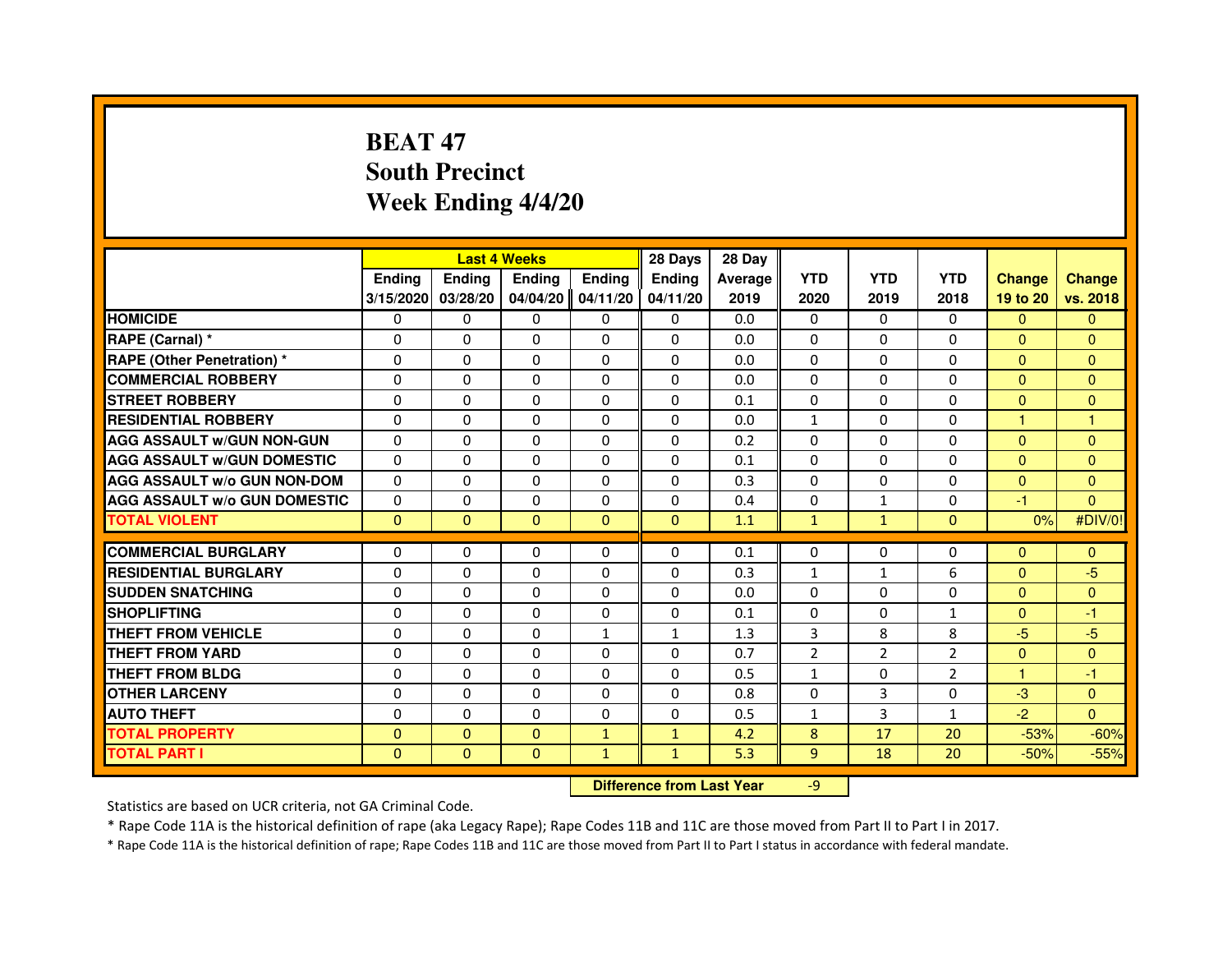#### **BEAT 51 East PrecinctWeek Ending 4/4/20**

|                                     |               |              | <b>Last 4 Weeks</b> |                   | 28 Days        | 28 Day                           |                |                |                |                      |                |
|-------------------------------------|---------------|--------------|---------------------|-------------------|----------------|----------------------------------|----------------|----------------|----------------|----------------------|----------------|
|                                     | <b>Endina</b> | Ending       | Ending              | <b>Ending</b>     | <b>Ending</b>  | Average                          | <b>YTD</b>     | <b>YTD</b>     | <b>YTD</b>     | <b>Change</b>        | <b>Change</b>  |
|                                     | 3/15/2020     | 03/28/20     |                     | 04/04/20 04/11/20 | 04/11/20       | 2019                             | 2020           | 2019           | 2018           | 19 to 20             | vs. 2018       |
| <b>HOMICIDE</b>                     | 0             | 0            | 0                   | $\Omega$          | 0              | 0.2                              | 0              | $\mathbf{1}$   | $\mathbf{1}$   | $-1$                 | $-1$           |
| RAPE (Carnal) *                     | 0             | 0            | 0                   | 0                 | 0              | 0.2                              | $\Omega$       | 1              | $\mathbf{1}$   | $-1$                 | $-1$           |
| <b>RAPE (Other Penetration) *</b>   | 0             | 0            | 0                   | 0                 | 0              | 0.1                              | $\Omega$       | 0              | $\mathbf{1}$   | $\mathbf{0}$         | -1             |
| <b>COMMERCIAL ROBBERY</b>           | 0             | $\Omega$     | 0                   | $\Omega$          | $\Omega$       | 0.1                              | $\Omega$       | $\Omega$       | $\Omega$       | $\Omega$             | $\Omega$       |
| <b>STREET ROBBERY</b>               | 0             | $\Omega$     | 0                   | $\mathbf{1}$      | $\mathbf{1}$   | 1.2                              | $\mathbf{1}$   | $\overline{2}$ | 3              | -1                   | $-2$           |
| <b>RESIDENTIAL ROBBERY</b>          | 0             | 0            | 0                   | 0                 | 0              | 0.2                              | 0              | $\Omega$       | $\Omega$       | $\mathbf{0}$         | $\overline{0}$ |
| <b>AGG ASSAULT w/GUN NON-DOM</b>    | $\Omega$      | $\Omega$     | $\Omega$            | $\Omega$          | $\Omega$       | 1.7                              | 6              | 4              | 4              | $\overline{2}$       | $\overline{2}$ |
| <b>AGG ASSAULT W/GUN DOMESTIC</b>   | $\Omega$      | $\Omega$     | $\Omega$            | $\Omega$          | $\Omega$       | 0.5                              | $\Omega$       | $\Omega$       | $\Omega$       | $\Omega$             | $\Omega$       |
| <b>AGG ASSAULT w/o GUN NON-DOM</b>  | $\Omega$      | 0            | 0                   | 0                 | 0              | 1.5                              | 3              | 6              | 4              | $-3$                 | $-1$           |
| <b>AGG ASSAULT W/o GUN DOMESTIC</b> | $\Omega$      | $\Omega$     | 0                   | $\Omega$          | $\Omega$       | 0.8                              | 4              | 3              | $\overline{2}$ | $\blacktriangleleft$ | $\overline{2}$ |
| <b>TOTAL VIOLENT</b>                | $\Omega$      | $\mathbf{0}$ | $\Omega$            | $\mathbf{1}$      | $\mathbf{1}$   | 6.4                              | 14             | 17             | 16             | $-18%$               | $-13%$         |
| <b>COMMERCIAL BURGLARY</b>          | 0             | 0            | 0                   | 0                 | 0              | 0.2                              | $\overline{2}$ | 1              | $\overline{2}$ | $\mathbf{1}$         | $\mathbf{0}$   |
| <b>RESIDENTIAL BURGLARY</b>         | 0             | $\mathbf{1}$ | $\Omega$            | $\mathbf{1}$      | $\overline{2}$ | 2.8                              | 8              | 13             | 6              | $-5$                 | $\overline{2}$ |
| <b>SUDDEN SNATCHING</b>             | 0             | $\Omega$     | $\Omega$            | $\Omega$          | $\Omega$       | 0.0                              | $\Omega$       | $\Omega$       | $\overline{2}$ | $\Omega$             | $-2$           |
| <b>SHOPLIFTING</b>                  | 3             | $\Omega$     | 0                   | $\Omega$          | 3              | 2.0                              | 8              | 5              | 6              | 3                    | $\overline{2}$ |
| <b>THEFT FROM VEHICLE</b>           | 0             | $\mathbf{1}$ | $\overline{2}$      | $\Omega$          | $\overline{3}$ | 2.2                              | 13             | 9              | 17             | $\overline{4}$       | $-4$           |
| <b>THEFT FROM YARD</b>              | $\Omega$      | $\Omega$     | $\Omega$            | $\Omega$          | $\Omega$       | 1.2                              | 6              | 3              | 3              | 3                    | 3              |
| THEFT FROM BLDG                     | $\mathbf{1}$  | 0            | $\Omega$            | 0                 | $\mathbf{1}$   | 1.3                              | 9              | 3              | 8              | 6                    | $\overline{1}$ |
| <b>OTHER LARCENY</b>                | $\Omega$      | $\mathbf{1}$ | $\Omega$            | $\Omega$          | $\mathbf{1}$   | 1.4                              | 3              | 4              | $\overline{7}$ | $-1$                 | $-4$           |
| <b>AUTO THEFT</b>                   | 0             | 0            | $\Omega$            | $\mathbf 0$       | 0              | 2.3                              | 3              | $\overline{7}$ | 8              | $-4$                 | $-5$           |
| <b>TOTAL PROPERTY</b>               | 4             | 3            | $\overline{2}$      | $\mathbf{1}$      | 10             | 13.3                             | 52             | 45             | 59             | 16%                  | $-12%$         |
| <b>TOTAL PART I</b>                 | 4             | 3            | $\overline{2}$      | $\overline{2}$    | 11             | 19.8                             | 66             | 62             | 75             | 6%                   | $-12%$         |
|                                     |               |              |                     |                   |                | <b>Difference from Last Year</b> | 4              |                |                |                      |                |

 **Difference from Last Year**

Statistics are based on UCR criteria, not GA Criminal Code.

\* Rape Code 11A is the historical definition of rape (aka Legacy Rape); Rape Codes 11B and 11C are those moved from Part II to Part I in 2017.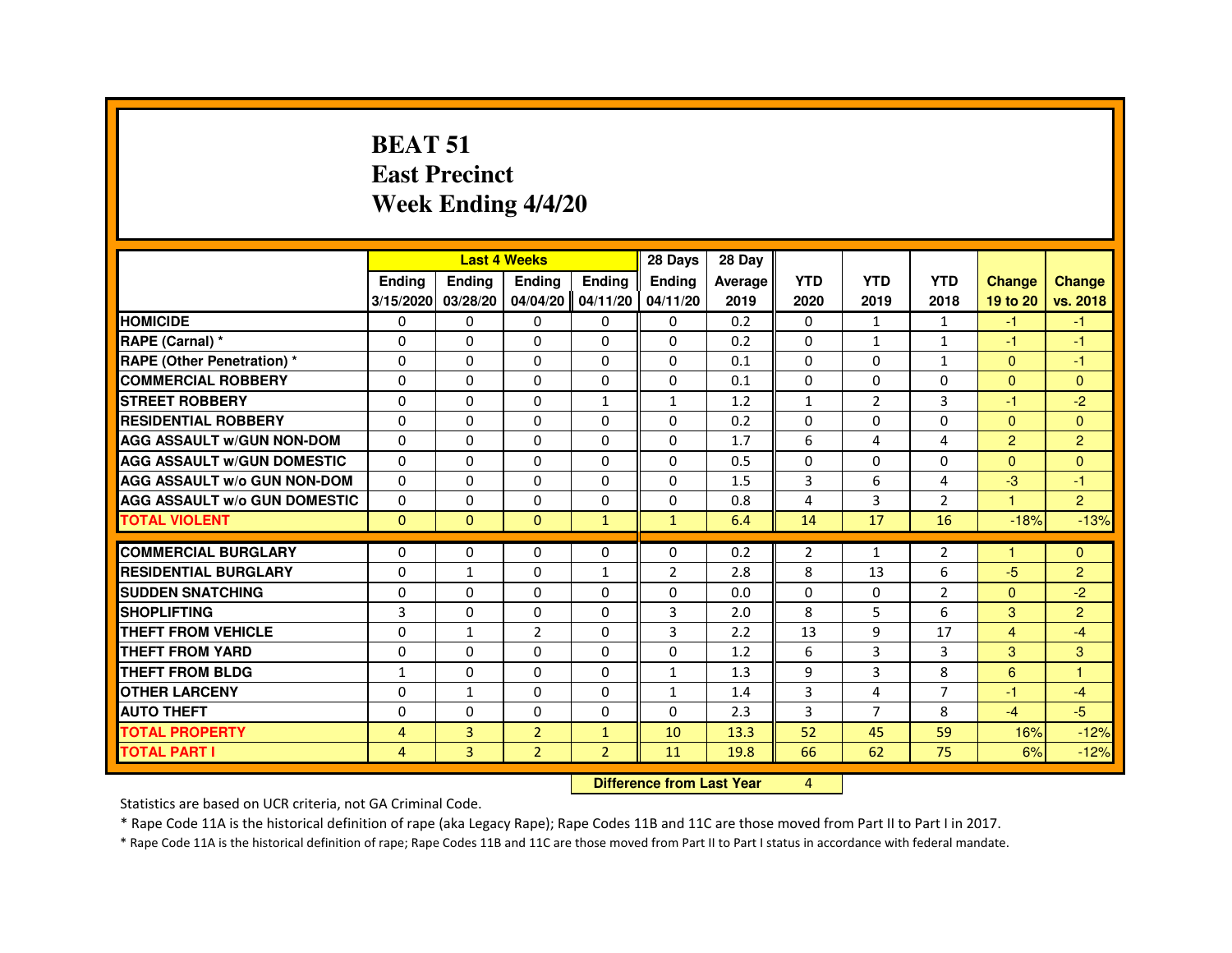# **BEAT 52 East PrecinctWeek Ending 4/4/20**

|                                     |                | <b>Last 4 Weeks</b> |                |                     | 28 Days        | 28 Day  |                |                |                |                |                |
|-------------------------------------|----------------|---------------------|----------------|---------------------|----------------|---------|----------------|----------------|----------------|----------------|----------------|
|                                     | <b>Endina</b>  | Ending              | <b>Endina</b>  | <b>Ending</b>       | <b>Endina</b>  | Average | <b>YTD</b>     | <b>YTD</b>     | <b>YTD</b>     | <b>Change</b>  | <b>Change</b>  |
|                                     | 3/15/2020      | 03/28/20            |                | $04/04/20$ 04/11/20 | 04/11/20       | 2019    | 2020           | 2019           | 2018           | 19 to 20       | vs. 2018       |
| <b>HOMICIDE</b>                     | 0              | 0                   | 0              | 0                   | 0              | 0.1     | $\mathbf{0}$   | $\Omega$       | $\Omega$       | $\mathbf{0}$   | $\Omega$       |
| RAPE (Carnal) *                     | $\Omega$       | $\Omega$            | $\Omega$       | $\Omega$            | $\Omega$       | 0.3     | $\Omega$       | $\Omega$       | $\Omega$       | $\Omega$       | $\Omega$       |
| <b>RAPE (Other Penetration) *</b>   | 0              | 0                   | $\Omega$       | $\Omega$            | $\Omega$       | 0.0     | $\Omega$       | $\Omega$       | $\Omega$       | $\Omega$       | $\Omega$       |
| <b>COMMERCIAL ROBBERY</b>           | 0              | 0                   | $\Omega$       | $\Omega$            | $\Omega$       | 0.2     | $\Omega$       | $\Omega$       | 1              | $\Omega$       | $-1$           |
| <b>STREET ROBBERY</b>               | 0              | $\Omega$            | 0              | $\mathbf{1}$        | $\mathbf{1}$   | 0.9     | $\mathbf{1}$   | 3              | $\overline{2}$ | $-2$           | $-1$           |
| <b>RESIDENTIAL ROBBERY</b>          | 0              | $\Omega$            | 0              | $\Omega$            | 0              | 0.2     | 0              | 2              | $\Omega$       | $-2$           | $\Omega$       |
| <b>AGG ASSAULT W/GUN NON-DOM</b>    | $\Omega$       | $\mathbf 0$         | $\Omega$       | $\Omega$            | $\Omega$       | 1.1     | $\mathbf{1}$   | $\overline{2}$ | 3              | $-1$           | $-2$           |
| <b>AGG ASSAULT W/GUN DOMESTIC</b>   | $\Omega$       | $\Omega$            | 0              | 0                   | $\Omega$       | 0.2     | $\mathbf{1}$   | $\mathbf{1}$   | $\mathbf{1}$   | $\Omega$       | $\Omega$       |
| <b>AGG ASSAULT W/o GUN NON-DOM</b>  | $\Omega$       | 0                   | $\Omega$       | 0                   | $\Omega$       | 0.8     | 5              | $\mathbf{1}$   | $\overline{2}$ | $\overline{4}$ | 3              |
| <b>AGG ASSAULT W/o GUN DOMESTIC</b> | $\Omega$       | 0                   | 0              | $\mathbf{1}$        | $\mathbf{1}$   | 0.8     | $\overline{7}$ | 3              | $\overline{2}$ | $\overline{4}$ | 5              |
| <b>TOTAL VIOLENT</b>                | $\Omega$       | $\Omega$            | $\Omega$       | $\overline{2}$      | $\overline{2}$ | 4.6     | 15             | 12             | 11             | 25%            | 36%            |
|                                     |                |                     |                |                     |                |         |                |                |                |                |                |
| <b>COMMERCIAL BURGLARY</b>          | 1              | 0                   | $\Omega$       | 0                   | $\mathbf{1}$   | 0.1     | $\overline{2}$ | $\Omega$       | 1              | $\overline{2}$ | 1              |
| <b>RESIDENTIAL BURGLARY</b>         | 1              | $\overline{2}$      | 0              | $\Omega$            | 3              | 4.4     | 8              | 10             | 19             | $-2$           | $-11$          |
| <b>SUDDEN SNATCHING</b>             | 0              | 0                   | $\Omega$       | $\Omega$            | $\Omega$       | 0.2     | $\overline{2}$ | $\Omega$       | $\Omega$       | $\overline{2}$ | $\overline{2}$ |
| <b>SHOPLIFTING</b>                  | $\mathbf 0$    | $\mathbf{1}$        | 0              | $\Omega$            | $\mathbf{1}$   | 0.5     | 4              | $\Omega$       | 0              | $\overline{4}$ | 4              |
| <b>THEFT FROM VEHICLE</b>           | 0              | $\mathbf{1}$        | $\mathbf{1}$   | $\Omega$            | $\overline{2}$ | 4.9     | 19             | 18             | 9              | $\mathbf{1}$   | 10             |
| <b>THEFT FROM YARD</b>              | $\overline{2}$ | $\mathbf{1}$        | $\mathbf{1}$   | $\mathbf{1}$        | 5              | 2.5     | 9              | 8              | 3              | 1              | 6              |
| <b>THEFT FROM BLDG</b>              | 1              | 0                   | 0              | 0                   | 1              | 2.8     | 11             | 11             | 6              | $\mathbf{0}$   | 5              |
| <b>OTHER LARCENY</b>                | 0              | 0                   | 1              | $\mathbf{1}$        | $\overline{2}$ | 0.8     | 4              | $\overline{2}$ | 5              | $\overline{2}$ | $-1$           |
| <b>AUTO THEFT</b>                   | $\mathbf 0$    | 0                   | $\mathbf 0$    | $\mathbf{1}$        | $\mathbf{1}$   | 2.0     | 4              | 7              | 13             | $-3$           | $-9$           |
| <b>TOTAL PROPERTY</b>               | 5              | 5                   | 3              | 3                   | 16             | 18.3    | 63             | 56             | 56             | 13%            | 13%            |
| <b>TOTAL PART I</b>                 | 5              | 5                   | $\overline{3}$ | 5                   | 18             | 22.9    | 78             | 68             | 67             | 15%            | 16%            |

 **Difference from Last Year**

<sup>10</sup>

Statistics are based on UCR criteria, not GA Criminal Code.

\* Rape Code 11A is the historical definition of rape (aka Legacy Rape); Rape Codes 11B and 11C are those moved from Part II to Part I in 2017.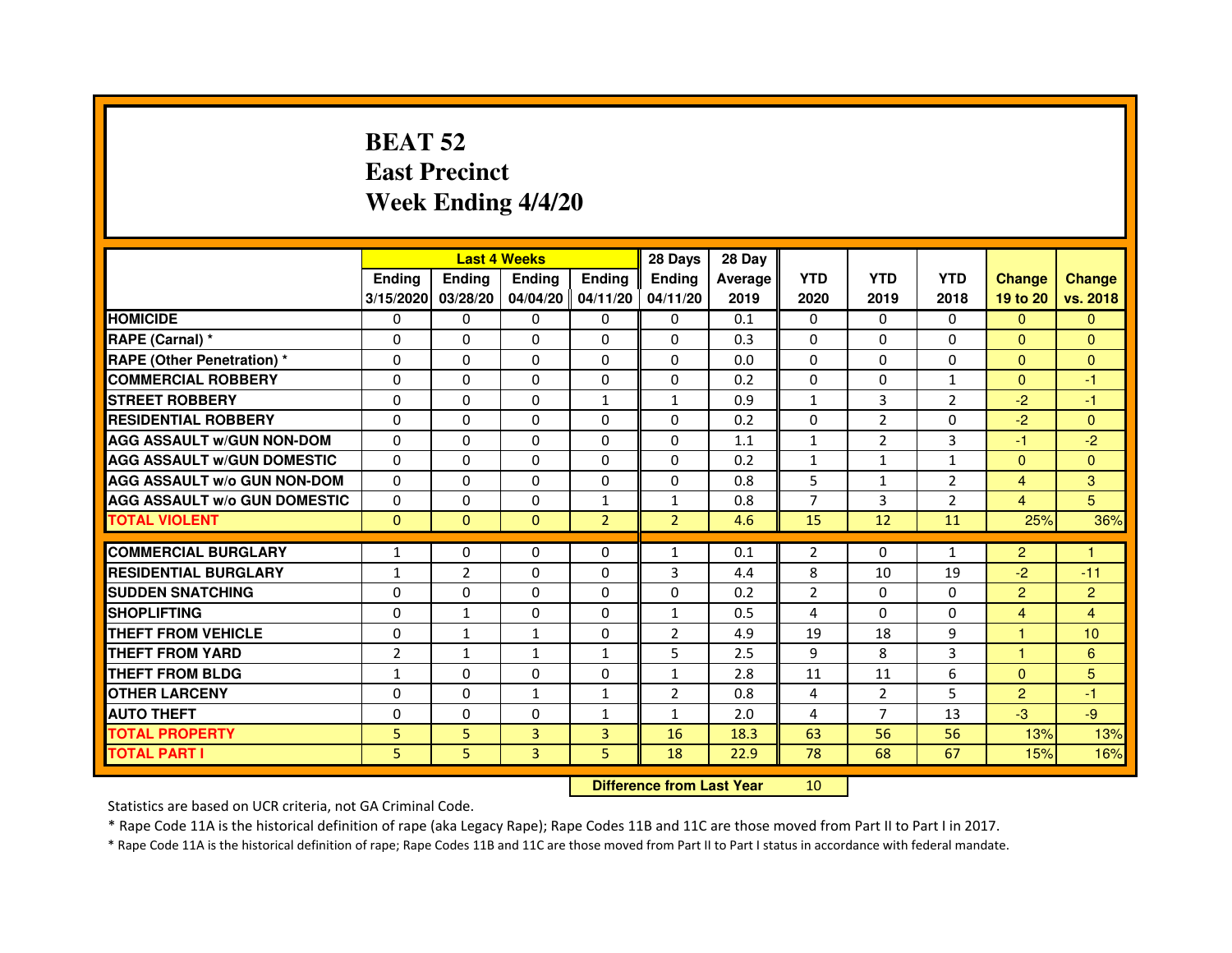# **BEAT 53 East PrecinctWeek Ending 4/4/20**

|                                     |                |                | <b>Last 4 Weeks</b> |                | 28 Days        | 28 Day  |                |                |                |                |                |
|-------------------------------------|----------------|----------------|---------------------|----------------|----------------|---------|----------------|----------------|----------------|----------------|----------------|
|                                     | <b>Ending</b>  | <b>Endina</b>  | <b>Ending</b>       | <b>Ending</b>  | <b>Endina</b>  | Average | <b>YTD</b>     | <b>YTD</b>     | <b>YTD</b>     | <b>Change</b>  | <b>Change</b>  |
|                                     | 3/15/2020      | 03/28/20       | 04/04/20            | 04/11/20       | 04/11/20       | 2019    | 2020           | 2019           | 2018           | 19 to 20       | vs. 2018       |
| <b>HOMICIDE</b>                     | 0              | $\mathbf{0}$   | $\mathbf{0}$        | 0              | 0              | 0.0     | 0              | $\Omega$       | $\Omega$       | $\mathbf{0}$   | $\mathbf{0}$   |
| RAPE (Carnal) *                     | $\Omega$       | $\Omega$       | $\Omega$            | $\Omega$       | $\Omega$       | 0.0     | $\Omega$       | $\Omega$       | $\mathbf{1}$   | $\Omega$       | $-1$           |
| <b>RAPE (Other Penetration) *</b>   | 0              | $\mathbf{0}$   | $\mathbf{0}$        | 0              | 0              | 0.1     | $\mathbf{1}$   | 0              | 0              | $\mathbf{1}$   | 1              |
| <b>COMMERCIAL ROBBERY</b>           | 0              | $\Omega$       | $\Omega$            | $\Omega$       | $\Omega$       | 0.0     | $\Omega$       | $\Omega$       | $\Omega$       | $\Omega$       | $\Omega$       |
| <b>STREET ROBBERY</b>               | $\Omega$       | $\Omega$       | $\Omega$            | $\Omega$       | $\Omega$       | 0.8     | $\mathbf{1}$   | 3              | 3              | $-2$           | $-2$           |
| <b>RESIDENTIAL ROBBERY</b>          | $\Omega$       | $\Omega$       | $\Omega$            | $\Omega$       | $\Omega$       | 0.0     | $\mathbf{1}$   | $\Omega$       | 0              | $\mathbf{1}$   | 1              |
| <b>AGG ASSAULT w/GUN NON-DOM</b>    | $\Omega$       | $\Omega$       | $\Omega$            | $\Omega$       | $\Omega$       | 1.3     | 3              | 3              | $\mathbf{1}$   | $\Omega$       | $\overline{2}$ |
| <b>AGG ASSAULT W/GUN DOMESTIC</b>   | $\Omega$       | $\Omega$       | $\Omega$            | 0              | $\Omega$       | 0.2     | $\mathbf{1}$   | $\mathbf{1}$   | $\Omega$       | $\Omega$       | 1              |
| <b>AGG ASSAULT W/o GUN NON-DOM</b>  | 0              | $\Omega$       | 0                   | 1              | $\mathbf{1}$   | 0.6     | 5              | $\mathbf{1}$   | 3              | 4              | $\overline{2}$ |
| <b>AGG ASSAULT W/o GUN DOMESTIC</b> | $\Omega$       | $\Omega$       | $\Omega$            | $\Omega$       | $\Omega$       | 1.7     | $\mathbf{1}$   | $\overline{7}$ | 4              | $-6$           | $-3$           |
| <b>TOTAL VIOLENT</b>                | $\mathbf{0}$   | $\mathbf{0}$   | $\Omega$            | $\mathbf{1}$   | $\mathbf{1}$   | 4.7     | 13             | 15             | 12             | $-13%$         | 8%             |
|                                     |                |                |                     |                |                |         |                |                |                |                |                |
| <b>COMMERCIAL BURGLARY</b>          | 1              | 0              | 0                   | 0              | 1              | 0.2     | 2              | $\mathbf{1}$   | 1              |                |                |
| <b>RESIDENTIAL BURGLARY</b>         | $\mathbf{1}$   | $\mathbf{0}$   | $\mathbf{1}$        | 0              | $\overline{2}$ | 3.8     | $\overline{7}$ | 19             | 14             | $-12$          | $-7$           |
| <b>SUDDEN SNATCHING</b>             | 0              | $\Omega$       | 0                   | 0              | 0              | 0.2     | 0              | $\Omega$       | $\mathbf{1}$   | $\mathbf{0}$   | -1             |
| <b>SHOPLIFTING</b>                  | $\Omega$       | $\Omega$       | $\Omega$            | $\Omega$       | $\Omega$       | 0.3     | $\Omega$       | $\Omega$       | $\overline{2}$ | $\Omega$       | $-2$           |
| THEFT FROM VEHICLE                  | $\Omega$       | $\mathbf{1}$   | $\Omega$            | $\Omega$       | $\mathbf{1}$   | 3.7     | 11             | 17             | 18             | $-6$           | $-7$           |
| <b>THEFT FROM YARD</b>              | 0              | 0              | $\mathbf{1}$        | $\mathbf{1}$   | $\overline{2}$ | 1.4     | 5              | 3              | 8              | $\overline{2}$ | $-3$           |
| THEFT FROM BLDG                     | $\overline{2}$ | $\mathbf{0}$   | $\mathbf{1}$        | 0              | 3              | 2.7     | 7              | 11             | 9              | $-4$           | $-2$           |
| <b>OTHER LARCENY</b>                | $\Omega$       | $\Omega$       | $\Omega$            | $\Omega$       | $\Omega$       | 1.1     | 3              | $\overline{7}$ | 4              | $-4$           | $-1$           |
| <b>AUTO THEFT</b>                   | $\Omega$       | $\overline{2}$ | $\Omega$            | $\Omega$       | $\overline{2}$ | 1.3     | 4              | 8              | 10             | $-4$           | $-6$           |
| <b>TOTAL PROPERTY</b>               | 4              | 3              | 3                   | $\mathbf{1}$   | 11             | 14.6    | 39             | 66             | 67             | $-41%$         | $-42%$         |
| <b>TOTAL PART I</b>                 | 4              | 3              | 3                   | $\overline{2}$ | 12             | 19.3    | 52             | 81             | 79             | $-36%$         | $-34%$         |

 **Difference from Last Year**-29

Statistics are based on UCR criteria, not GA Criminal Code.

\* Rape Code 11A is the historical definition of rape (aka Legacy Rape); Rape Codes 11B and 11C are those moved from Part II to Part I in 2017.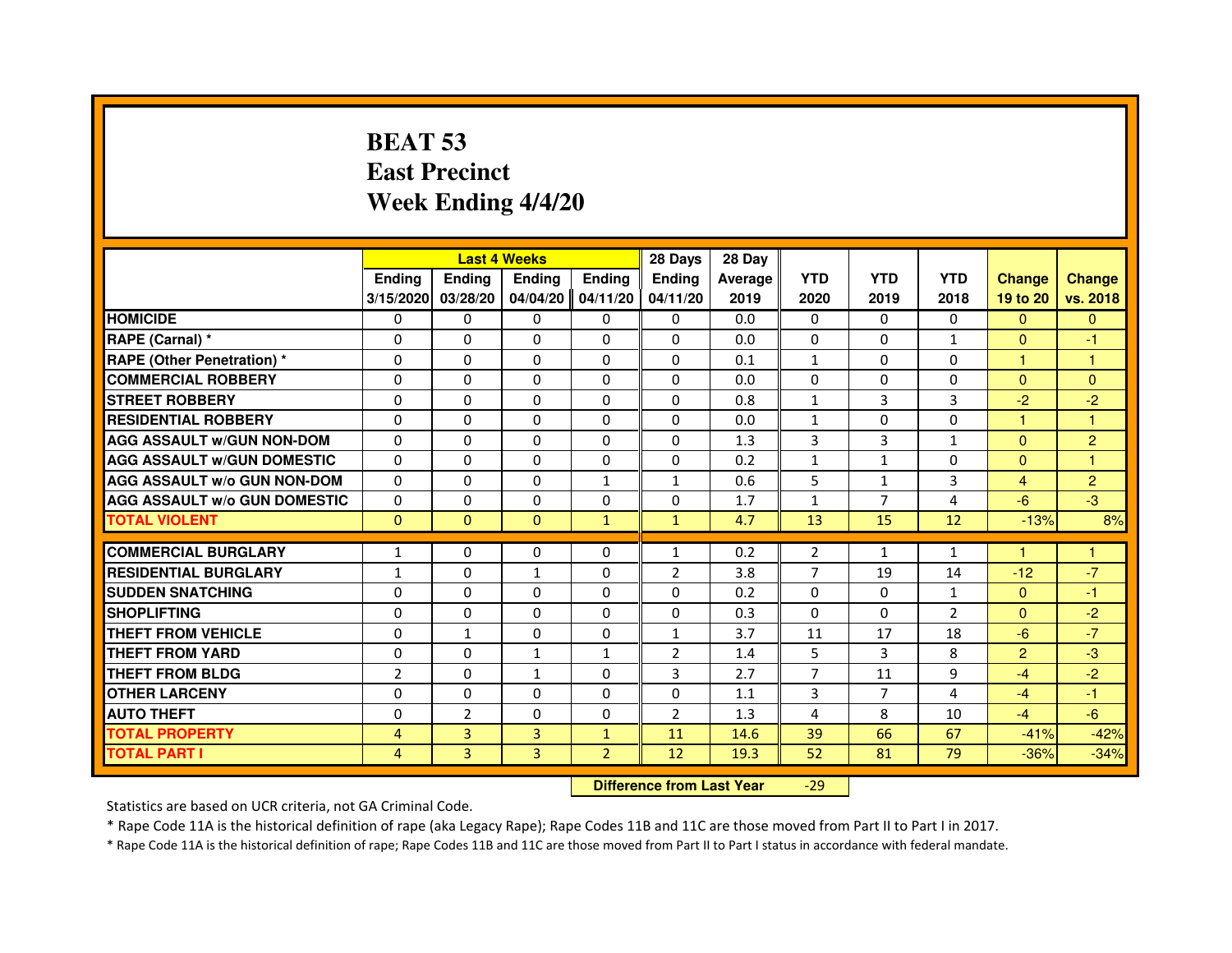# **BEAT 54 East PrecinctWeek Ending 4/4/20**

|                                     |               | <b>Last 4 Weeks</b> |                |                   | 28 Days        | 28 Day  |                |                |                |                |                |
|-------------------------------------|---------------|---------------------|----------------|-------------------|----------------|---------|----------------|----------------|----------------|----------------|----------------|
|                                     | <b>Ending</b> | <b>Endina</b>       | <b>Endina</b>  | <b>Ending</b>     | <b>Endina</b>  | Average | <b>YTD</b>     | <b>YTD</b>     | <b>YTD</b>     | <b>Change</b>  | <b>Change</b>  |
|                                     | 3/15/2020     | 03/28/20            |                | 04/04/20 04/11/20 | 04/11/20       | 2019    | 2020           | 2019           | 2018           | 19 to 20       | vs. 2018       |
| <b>HOMICIDE</b>                     | 0             | 0                   | $\mathbf{0}$   | 0                 | 0              | 0.0     | $\mathbf{0}$   | 0              | $\overline{2}$ | $\mathbf{0}$   | $-2$           |
| RAPE (Carnal) *                     | $\Omega$      | $\Omega$            | $\Omega$       | $\Omega$          | $\Omega$       | 0.2     | $\Omega$       | $\mathbf{1}$   | $\Omega$       | $-1$           | $\Omega$       |
| <b>RAPE (Other Penetration) *</b>   | 1             | $\Omega$            | 0              | $\mathbf{0}$      | $\mathbf{1}$   | 0.0     | $\mathbf{1}$   | $\Omega$       | $\Omega$       | $\mathbf{1}$   | $\mathbf{1}$   |
| <b>COMMERCIAL ROBBERY</b>           | 0             | 0                   | 0              | 0                 | $\Omega$       | 0.3     | 3              | 1              | 1              | 2              | $\overline{c}$ |
| <b>STREET ROBBERY</b>               | 0             | 0                   | $\mathbf{1}$   | 0                 | $\mathbf{1}$   | 0.7     | $\overline{2}$ | 3              | $\mathbf{1}$   | $-1$           | 1              |
| <b>RESIDENTIAL ROBBERY</b>          | 0             | $\Omega$            | 0              | $\Omega$          | $\Omega$       | 0.2     | $\Omega$       | $\Omega$       | $\Omega$       | $\Omega$       | $\Omega$       |
| <b>AGG ASSAULT W/GUN NON-DOM</b>    | $\Omega$      | $\Omega$            | $\Omega$       | $\Omega$          | $\Omega$       | 1.7     | $\mathbf{1}$   | $\overline{7}$ | 5              | $-6$           | $-4$           |
| <b>AGG ASSAULT W/GUN DOMESTIC</b>   | 0             | 0                   | 0              | 0                 | 0              | 0.2     | $\mathbf{1}$   | 0              | $\mathbf{1}$   | 1              | $\Omega$       |
| <b>AGG ASSAULT W/o GUN NON-DOM</b>  | $\Omega$      | 0                   | $\Omega$       | $\Omega$          | $\Omega$       | 0.8     | $\overline{2}$ | 2              | 1              | $\Omega$       | 1              |
| <b>AGG ASSAULT W/o GUN DOMESTIC</b> | $\Omega$      | $\Omega$            | 0              | $\Omega$          | 0              | 0.2     | 3              | $\overline{2}$ | $\mathbf{1}$   | 1.             | $\overline{2}$ |
| <b>TOTAL VIOLENT</b>                | $\mathbf{1}$  | $\Omega$            | $\mathbf{1}$   | $\Omega$          | $\overline{2}$ | 4.2     | 13             | 16             | 12             | $-19%$         | 8%             |
|                                     |               |                     |                |                   |                |         |                |                |                |                |                |
| <b>COMMERCIAL BURGLARY</b>          | 0             | 0                   | 0              | 0                 | $\Omega$       | 0.5     | $\Omega$       | $\mathbf{1}$   | $\mathbf{1}$   | -1             | -1             |
| <b>RESIDENTIAL BURGLARY</b>         | 0             | $\mathbf{1}$        | $\overline{2}$ | $\Omega$          | 3              | 2.9     | 10             | 8              | 24             | $\overline{2}$ | $-14$          |
| <b>SUDDEN SNATCHING</b>             | 0             | 0                   | 0              | 0                 | $\Omega$       | 0.3     | $\Omega$       | 3              | $\Omega$       | $-3$           | $\Omega$       |
| <b>SHOPLIFTING</b>                  | $\mathbf{1}$  | 0                   | $\mathbf{1}$   | $\mathbf{1}$      | 3              | 3.1     | 14             | 9              | 20             | 5              | $-6$           |
| <b>THEFT FROM VEHICLE</b>           | 0             | $\Omega$            | $\overline{2}$ | $\mathbf{0}$      | $\overline{2}$ | 6.4     | 20             | 36             | 14             | $-16$          | 6              |
| <b>THEFT FROM YARD</b>              | 1             | $\Omega$            | $\Omega$       | $\Omega$          | $\mathbf{1}$   | 2.1     | 5              | 8              | 8              | $-3$           | -3             |
| <b>THEFT FROM BLDG</b>              | 1             | 0                   | 0              | 0                 | 1              | 2.2     | 9              | 4              | 8              | 5              | 1              |
| <b>OTHER LARCENY</b>                | 0             | $\mathbf{1}$        | $\Omega$       | $\Omega$          | $\mathbf{1}$   | 0.5     | 5              | 3              | 3              | $\overline{2}$ | $\overline{2}$ |
| <b>AUTO THEFT</b>                   | $\mathbf{1}$  | $\overline{2}$      | $\Omega$       | $\Omega$          | 3              | 2.4     | 5              | 10             | 13             | $-5$           | -8             |
| <b>TOTAL PROPERTY</b>               | 4             | 4                   | 5              | $\mathbf{1}$      | 14             | 20.6    | 68             | 82             | 91             | $-17%$         | $-25%$         |
| <b>TOTAL PART I</b>                 | 5             | 4                   | 6              | $\mathbf{1}$      | 16             | 24.8    | 81             | 98             | 103            | $-17%$         | $-21%$         |

 **Difference from Last Year**-17

Statistics are based on UCR criteria, not GA Criminal Code.

\* Rape Code 11A is the historical definition of rape (aka Legacy Rape); Rape Codes 11B and 11C are those moved from Part II to Part I in 2017.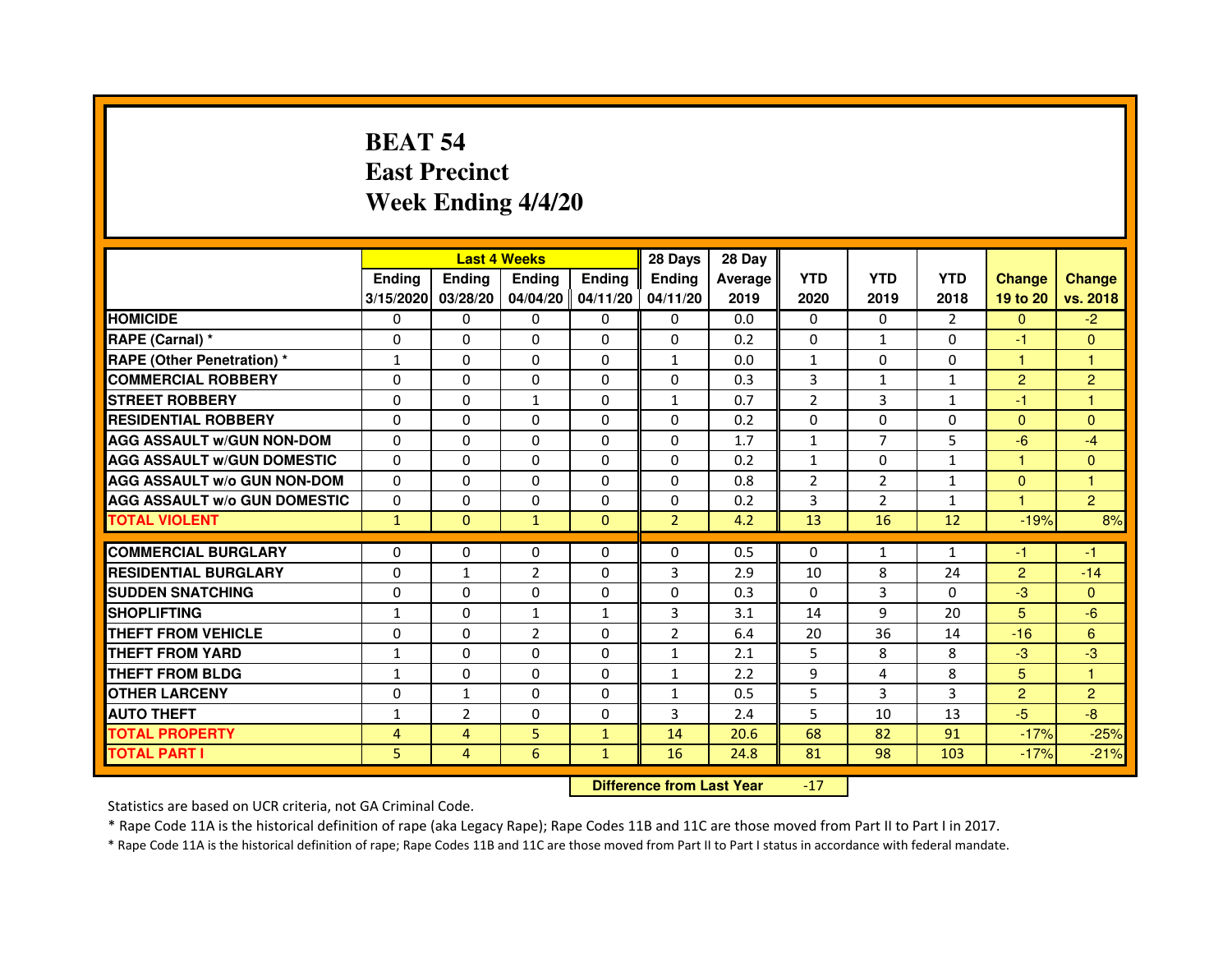# **BEAT 55 East PrecinctWeek Ending 4/4/20**

|                                     |                |               | <b>Last 4 Weeks</b>              |                | 28 Days        | 28 Day  |                   |                   |                |                      |                |
|-------------------------------------|----------------|---------------|----------------------------------|----------------|----------------|---------|-------------------|-------------------|----------------|----------------------|----------------|
|                                     | <b>Ending</b>  | <b>Ending</b> | <b>Ending</b>                    | <b>Ending</b>  | <b>Endina</b>  | Average | <b>YTD</b>        | <b>YTD</b>        | <b>YTD</b>     | <b>Change</b>        | <b>Change</b>  |
|                                     | 3/15/2020      | 03/28/20      | 04/04/20                         | 04/11/20       | 04/11/20       | 2019    | 2020              | 2019              | 2018           | 19 to 20             | vs. 2018       |
| <b>HOMICIDE</b>                     | $\Omega$       | $\Omega$      | $\Omega$                         | $\Omega$       | $\mathbf{0}$   | 0.0     | 0                 | $\Omega$          | $\mathbf{1}$   | $\Omega$             | $-1$           |
| RAPE (Carnal) *                     | $\mathbf{0}$   | $\Omega$      | $\Omega$                         | $\Omega$       | $\Omega$       | 0.2     | $\Omega$          | $\overline{2}$    | 0              | $-2$                 | $\Omega$       |
| RAPE (Other Penetration) *          | $\Omega$       | $\Omega$      | $\Omega$                         | $\Omega$       | $\Omega$       | 0.0     | $\Omega$          | $\Omega$          | $\Omega$       | $\Omega$             | $\overline{0}$ |
| <b>COMMERCIAL ROBBERY</b>           | $\Omega$       | $\Omega$      | $\Omega$                         | $\Omega$       | $\Omega$       | 0.1     | $\Omega$          | $\Omega$          | $\Omega$       | $\mathbf{0}$         | $\mathbf{0}$   |
| <b>STREET ROBBERY</b>               | $\Omega$       | 0             | 0                                | 0              | 0              | 0.3     | $\mathbf{1}$      | $\mathbf{1}$      | $\mathbf{1}$   | $\overline{0}$       | $\overline{0}$ |
| <b>RESIDENTIAL ROBBERY</b>          | $\Omega$       | $\Omega$      | $\Omega$                         | $\Omega$       | $\Omega$       | 0.1     | $\Omega$          | $\Omega$          | $\Omega$       | $\Omega$             | $\Omega$       |
| <b>AGG ASSAULT w/GUN NON- DOM</b>   | $\Omega$       | $\Omega$      | 0                                | 0              | 0              | 0.2     | $\Omega$          | $\mathbf{1}$      | 2              | $-1$                 | $-2$           |
| <b>AGG ASSAULT W/GUN DOMESTIC</b>   | $\Omega$       | $\Omega$      | $\Omega$                         | $\Omega$       | $\Omega$       | 0.3     | $\Omega$          | $\Omega$          | $\Omega$       | $\Omega$             | $\mathbf{0}$   |
| <b>AGG ASSAULT w/o GUN NON-DOM</b>  | $\Omega$       | 0             | 0                                | 0              | 0              | 0.4     | $\mathbf{1}$      | $\mathbf{1}$      | 0              | $\overline{0}$       | 1              |
| <b>AGG ASSAULT W/o GUN DOMESTIC</b> | $\Omega$       | 0             | $\Omega$                         | 0              | 0              | 0.4     | $\mathbf{1}$      | $\mathbf{1}$      | $\mathbf{1}$   | $\Omega$             | $\Omega$       |
| <b>TOTAL VIOLENT</b>                | $\mathbf{0}$   | $\mathbf{0}$  | $\mathbf{0}$                     | $\mathbf{0}$   | $\mathbf{0}$   | 2.0     | 3                 | 6                 | 5              | $-50%$               | $-40%$         |
| <b>COMMERCIAL BURGLARY</b>          | $\mathbf{0}$   | 0             | 0                                | 0              | 0              | 0.5     | $\mathbf{1}$      | 0                 | 2              | 1                    | -1             |
| <b>RESIDENTIAL BURGLARY</b>         | $\Omega$       | $\mathbf{1}$  | $\Omega$                         | $\Omega$       | 1              | 1.8     | 5                 | 5                 | $\overline{7}$ | $\Omega$             | $-2$           |
| <b>SUDDEN SNATCHING</b>             | $\Omega$       | $\Omega$      | $\Omega$                         | $\Omega$       | $\Omega$       | 0.2     | $\Omega$          | $\mathbf{1}$      | $\Omega$       | $-1$                 | $\overline{0}$ |
| <b>SHOPLIFTING</b>                  | $\overline{2}$ | 4             | 4                                | 0              | 10             | 16.0    | 61                | 55                | 50             | 6                    | 11             |
| <b>THEFT FROM VEHICLE</b>           | $\mathbf{1}$   | $\Omega$      | $\Omega$                         | $\mathbf{1}$   | $\overline{2}$ | 3.6     | 8                 | 12                | 13             | $-4$                 | $-5$           |
| <b>THEFT FROM YARD</b>              | $\Omega$       | $\Omega$      | $\Omega$                         | 0              | 0              | 1.3     | 3                 | 5                 | 5              | $-2$                 | $-2$           |
| <b>THEFT FROM BLDG</b>              | $\Omega$       | $\Omega$      | $\Omega$                         | $\mathbf{1}$   | $\mathbf{1}$   | 1.8     | 5                 | 4                 | 6              | 1                    | $-1$           |
| <b>OTHER LARCENY</b>                | 0              | 0             | $\Omega$                         | 0              | 0              | 0.3     |                   |                   | $\overline{2}$ |                      | $-1$           |
| <b>AUTO THEFT</b>                   | 0              | 0             | $\mathbf{1}$                     | 0              | $\mathbf{1}$   | 0.8     | $\mathbf{1}$<br>3 | $\mathbf{1}$<br>4 | 8              | $\mathbf{0}$<br>$-1$ | $-5$           |
|                                     | $\overline{3}$ |               | 5                                |                |                |         | 87                | 87                | 93             |                      | $-6%$          |
| <b>TOTAL PROPERTY</b>               |                | 5             |                                  | $\overline{2}$ | 15             | 26.2    |                   |                   |                | 0%                   |                |
| <b>TOTAL PART I</b>                 | $\overline{3}$ | 5             | 5                                | $\overline{2}$ | 15             | 28.2    | 90                | 93                | 98             | $-3%$                | $-8%$          |
|                                     |                |               | <b>Difference from Last Year</b> |                | $-3$           |         |                   |                   |                |                      |                |

 **Difference from Last Year**

Statistics are based on UCR criteria, not GA Criminal Code.

\* Rape Code 11A is the historical definition of rape (aka Legacy Rape); Rape Codes 11B and 11C are those moved from Part II to Part I in 2017.